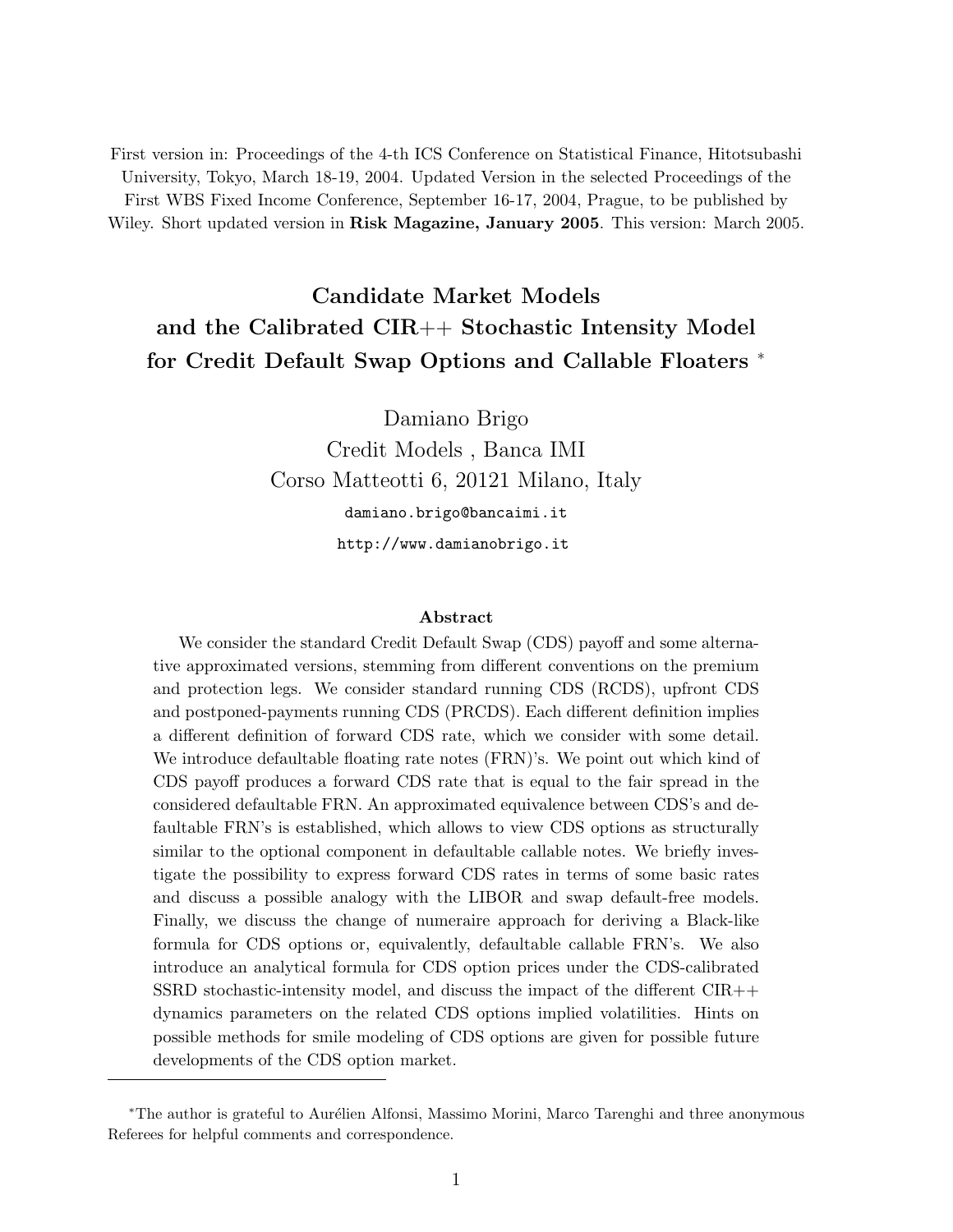# Contents

| $\mathbf 1$             | Introduction                                                                                                                                                                                                                                                        | 3                                                |
|-------------------------|---------------------------------------------------------------------------------------------------------------------------------------------------------------------------------------------------------------------------------------------------------------------|--------------------------------------------------|
| $\bf{2}$                | <b>Credit Default Swaps: Different Formulations</b><br>2.1<br>2.2<br>Market quoting mechanism and implied hazard functions $\hfill\ldots\ldots\ldots\ldots$<br>2.3                                                                                                  | $\overline{5}$<br>$\overline{5}$<br>$\,6\,$<br>8 |
| 3                       | Different Definitions of CDS Forward Rates and Analogies with the<br><b>LIBOR</b> and <b>SWAP</b> Models                                                                                                                                                            | 9                                                |
| 4                       | Defaultable Floater and CDS<br>4.1<br>4.2                                                                                                                                                                                                                           | 11<br>12<br>14                                   |
| $5\overline{)}$         | CDS Options and Callable Defaultable Floaters<br>5.1<br>Second equivalence: PR2CDS and DFRN2<br>5.2<br>5.3                                                                                                                                                          | 14<br>15<br>16<br>16                             |
| 6                       | A market formula for CDS options and callable defaultable floaters<br>6.1<br>6.2<br>6.3<br>Examples of Implied Volatilities from the Market                                                                                                                         | 17<br>17<br>18<br>20                             |
| $\overline{\mathbf{7}}$ | Towards a Completely Specified Market Model<br>One- and Two-period CDS rates market model<br>7.1<br>Detailed scheme for the change of numeraire technique $\dots \dots$<br>7.1.1<br>Co-terminal and one-period CDS rates market model $\ldots \ldots \ldots$<br>7.2 | 21<br>22<br>23<br>27                             |
| 8                       | Hints at Smile Modeling                                                                                                                                                                                                                                             | 27                                               |
| 9                       | CDS Option pricing with the SSRD stochastic intensity model<br>The SSRD intensity and interest rates model<br>9.1<br>Joint SSRD model calibration to CDS: Separability<br>9.2<br>CDS options pricing with the calibrated CIR++ $\lambda$ model<br>9.3               | $28\,$<br>28<br>30<br>31                         |
|                         | 10 Conclusions and Further Research                                                                                                                                                                                                                                 | 34                                               |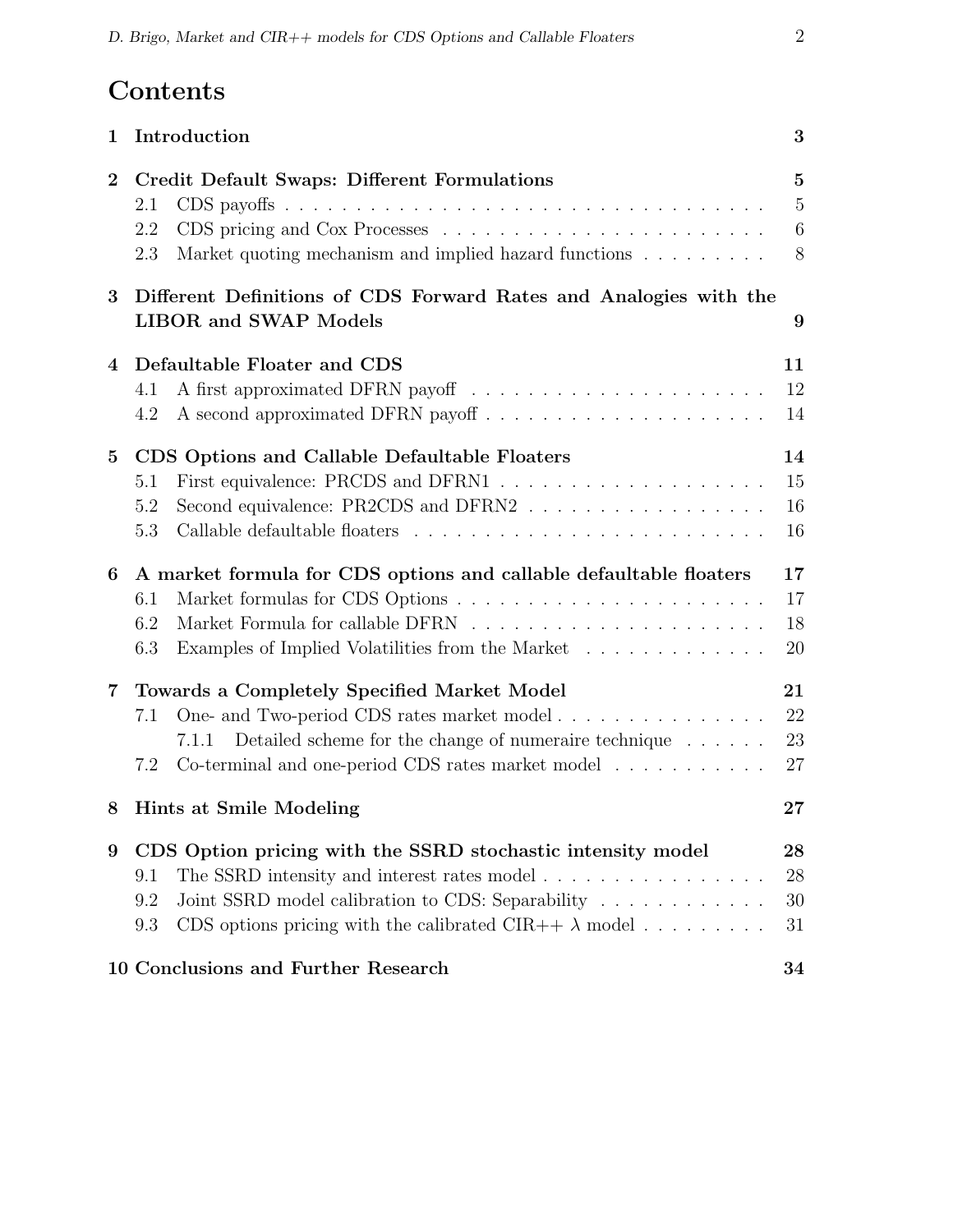Thou know'st that all my fortunes are at sea; Neither have I money nor commodity To raise a present sum: therefore go forth; Try what my credit can in Venice do: [...]

The Merchant of Venice, Act 1, Scene I.

# 1 Introduction

We consider some alternative expressions for CDS payoffs, stemming from different conventions on the payment flows and on the protection leg for these contracts. We consider standard running CDS (RCDS), postponed payments running CDS (PPCDS), and briefly upfront CDS (UCDS). Each different running CDS definition implies a different definition of forward CDS rate, which we consider with some detail.

We introduce defaultable floating rate notes (FRN)'s. We point out which kind of CDS payoff produces a forward CDS rate that is equal to the fair spread in the considered DFRN. An approximated equivalence between CDS's and DFRN's is established, which allows to view CDS options as structurally similar to the optional component in defaultable callable notes. Equivalence of CDS and DFRN's has been known for a while in the market, see for example Schönbucher  $(1998)$ , where the simpler case with continuous flows of payments is considered. Here we consider a discrete set of flows, as in real market contracts, and find that the equivalence holds only after postponing or anticipating some relevant default indicators or discount factors.

We briefly investigate the possibility to express forward CDS rates in terms of some basic rates and discuss a possible analogy with the LIBOR and swap default-free models. We then discuss the change of numeraire approach to deriving a Black-like formula for CDS options, allowing us to quote CDS options through their implied volatilities. The foundations of this work are indeed in the earlier papers by Schönbucher (2000) and especially Jamshidian (2002). Interesting considerations are also in Hull and White (2003). Here, using Jamshidian's approach as a guide, and based on a result by Jeanblanc and Rutkowski (2000), we derive CDS option prices for CDS payoffs given in the market and for the new approximated CDS payoffs. We do so by means of a rigorous change of numeraire technique. We consider the standard market model for CDS options resulting from this approach. In doing so we point out some analogies with the default free LIBOR and swap market models. This approach allows also for writing a dynamics for CDS forward rates leading to a CDS options volatility smile.

In the final part of the paper we introduce a formula for CDS option pricing under the CDS-calibrated CIR++ stochastic intensity model. We give patterns of implied volatilities as functions of the CIR++ model parameters.

The paper is structured as follows: Section 2 introduces notation, different kind of CDS discounted payoffs, and the main definition of CDS forward rate. The notion of CDS implied hazard function and its possible use as quoting mechanism is recalled.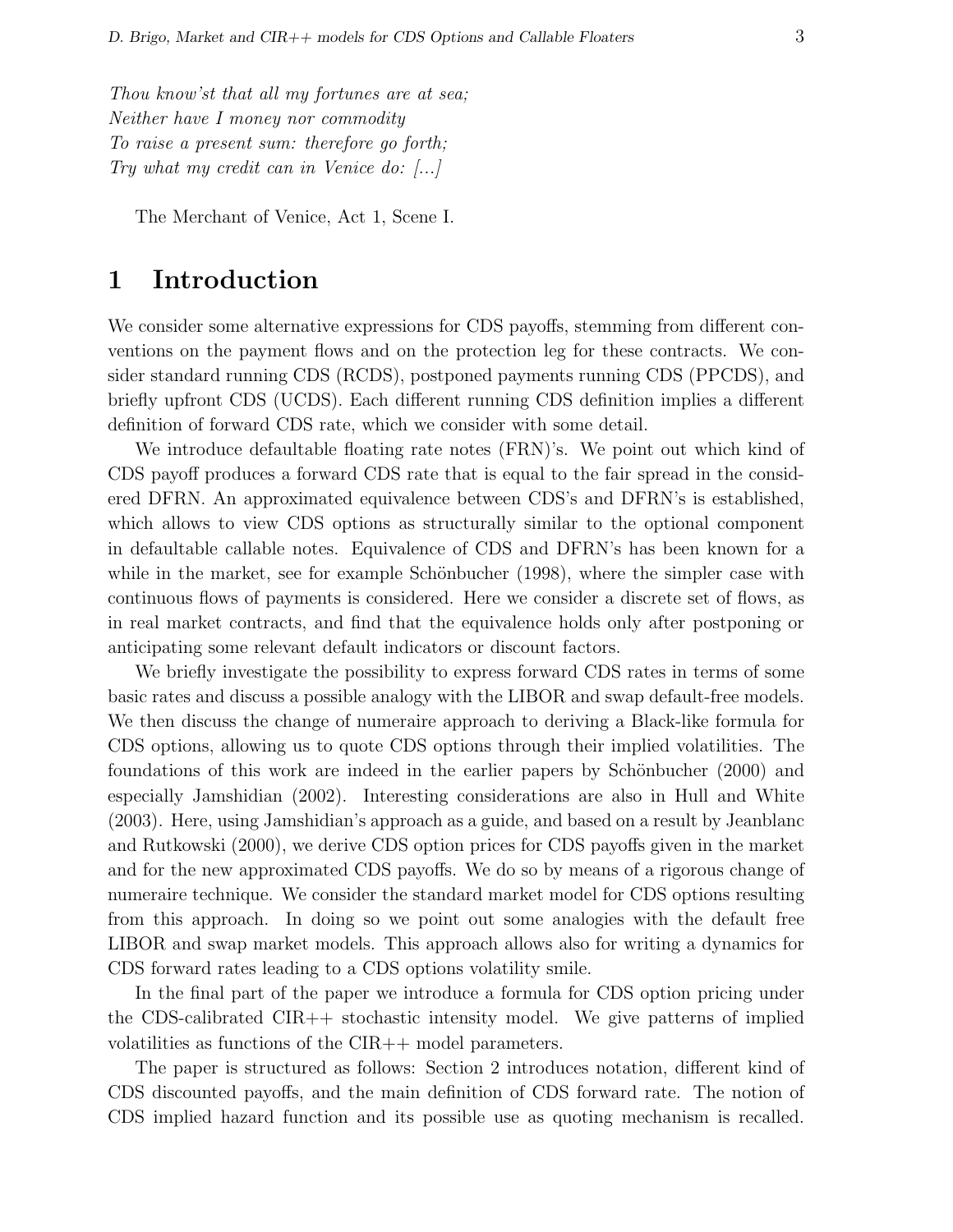| Notation                                                                                                        | Description                                                                        |
|-----------------------------------------------------------------------------------------------------------------|------------------------------------------------------------------------------------|
| $\overline{\tau} = \tau^C$                                                                                      | Default time of the reference entity "C"                                           |
| $T_a, (T_{a+1}, \ldots, T_{b-1}), T_b$                                                                          | initial and final dates in the protection schedule of the CDS                      |
| $T_{\beta(\tau)}, T_{\beta(t)}$                                                                                 | First of the $T_i$ 's following $\tau$ and t, respectively                         |
| $\alpha_i$                                                                                                      | year fraction between $T_{i-1}$ and $T_i$                                          |
| L(S,T)                                                                                                          | LIBOR rate at time $S$ for maturity $T$                                            |
| $R_{a,b}$                                                                                                       | Rate in the premium leg of a CDS, paid by "A", the protection buyer                |
| $_{\rm Rec}$                                                                                                    | Recovery fraction on a unit notional                                               |
| $L_{GD} = 1 - Rec$                                                                                              | Protection payment against a Loss (given default of "C" in $[T_a, T_b]$ )          |
| $\Pi_{\text{RCDS}_{a,b}}(t)$                                                                                    | Discounted payoff of a running CDS to "B", the protection seller                   |
| $CDS(t, T_a, T_b, R, \text{LGD})$                                                                               | Price of a running CDS to "B", protecting against default of "C" in $[T_a, T_b]$ " |
| $\Pi_{\text{DFRN}_{a,b}(t)}$                                                                                    | Discounted payoff of a floating rate note (FRN) spanning $[T_a, T_b]$              |
| $\text{DFRN}_{a,b}(t, X, \text{Rec})$                                                                           | Price of the floating rate note with spread $X$ and recovery REC                   |
| $X_{a,b}$                                                                                                       | Par spread in a prototypical floating rate note spanning $[T_a, T_b]$ .            |
| $\Pi$ CallCDS <sub>a,b</sub> $(t; K)$                                                                           | Discounted payoff of a payer CDS option to enter at $T_a$ a CDS at strike rate K   |
| CallCDS <sub>a,b</sub> $(t, K, \text{LGD})$                                                                     | Price of payer CDS option to enter at $T_a$ a CDS with strike rate K               |
| $1_{\{\tau>T\}}$                                                                                                | Survival indicator, is one if default occurs after $T$ and zero otherwise          |
| $1_{\{\tau \leq T\}}$                                                                                           | Default indicator, is one if default occurs before or at $T$ , and zero otherwise  |
| D(t,T)                                                                                                          | Stochastic discount factor at time $t$ for maturity $T$                            |
| P(t,T)                                                                                                          | Zero coupon bond at time $t$ for maturity $T$                                      |
|                                                                                                                 | Defaultable Zero coupon bond at time $t$ for maturity $T$                          |
| $\begin{array}{c} 1_{\{\tau>t\}}\bar{P}(t,T) \\ \widehat{C}_{a,b}(t), \ \widehat{\mathbb{Q}}^{a,b} \end{array}$ | Defaultable "Present value per basis point" numeraire and associated measure       |
| $\mathcal{F}_t$                                                                                                 | Default free market information up to time $t$                                     |
| $\mathcal{G}_t$                                                                                                 | Default free market information plus explicit monitoring of default up to time $t$ |

Table 1: Main notation in the paper. The postponed versions "PR" and "PR2" of the payoffs are omitted.

#### Upfront CDS's are hinted at.

Section 3 examines some possible variant definitions of CDS rates. Furthermore, we examine the relationship between CDS rates on different periods and point out some parallels with the default free LIBOR and swap market rates.

Section 4 introduces defaultable floating rate notes and explores their relationship with CDS payoffs, finding equivalence under some payment schedules.

Section 5 describes the payoffs and structural analogies between CDS options and callable DFRN.

Section 6 introduces the market formula for CDS options and callable DFRN, based on a rigorous change of numeraire technique.

Section 7 discusses possible developments towards a compete specifications of the vector dynamics of CDS forward rates under a single pricing measure, based on one period or co-terminal CDS rates.

Section 8 gives some hints on modeling of the volatility smile for CDS options, based on the general framework introduced earlier.

Finally, Section 9 introduces a formula for CDS option pricing under the CDScalibrated CIR++ stochastic intensity model. The formula is based on Jamshidian's decomposition. We investigate patterns of implied volatilities as functions of the  $\text{CIR++}$ model parameters.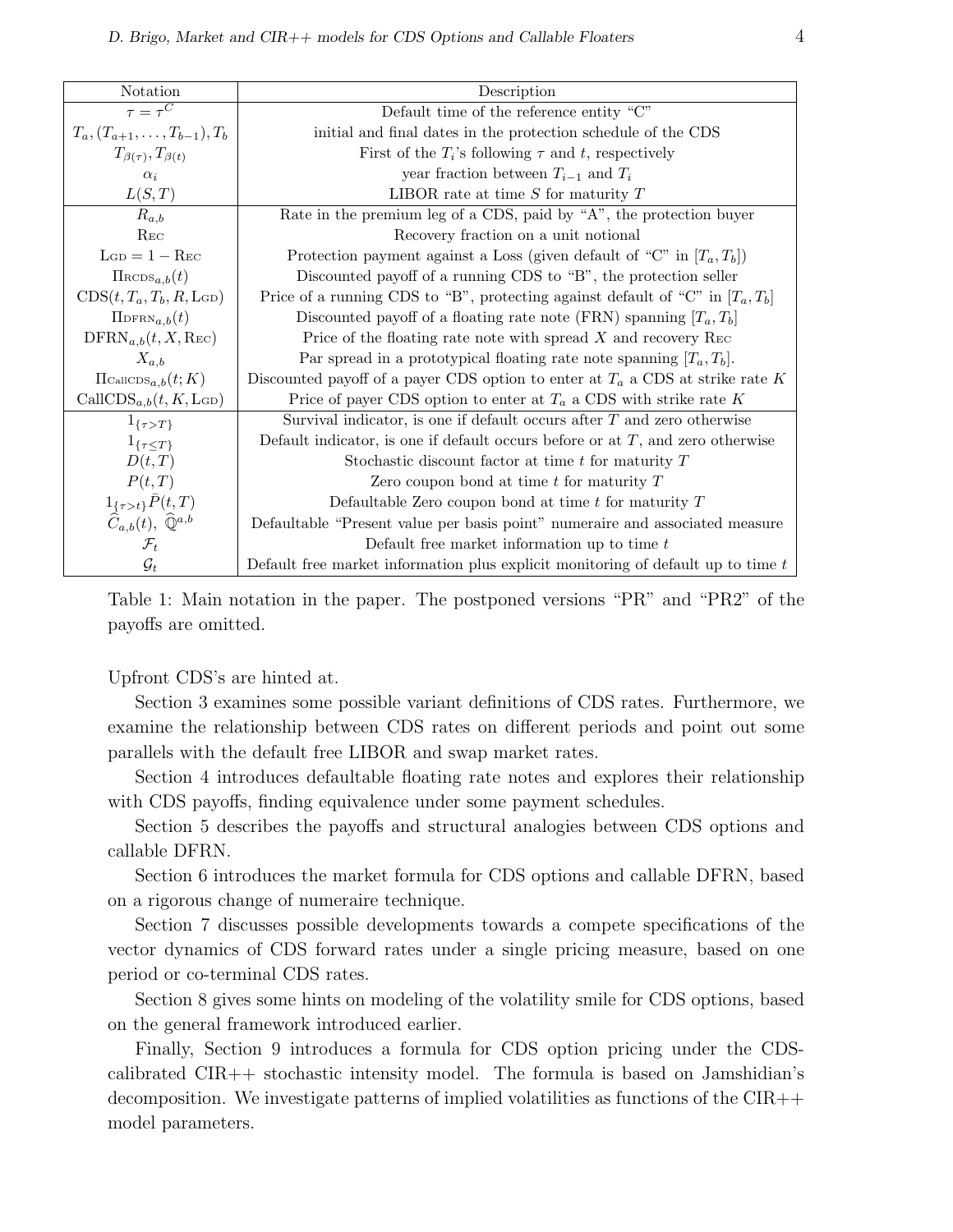# 2 Credit Default Swaps: Different Formulations

### 2.1 CDS payoffs

We recall briefly some basic definitions for CDS's. Consider a CDS where we exchange protection payment rates R at times  $T_{a+1}, \ldots, T_b$  (the "premium leg") in exchange for a single protection payment L<sub>GD</sub> (loss given default, the "protection leg") at the default time  $\tau$  of a reference entity "C", provided that  $T_a < \tau \leq T_b$ . This is called a "running" CDS" (RCDS) discounted payoff. Formally, we may write the RCDS discounted value at time t as

$$
\Pi_{\text{RCDS}_{a,b}}(t) := D(t,\tau)(\tau - T_{\beta(\tau)-1})R\mathbf{1}_{\{T_a < \tau < T_b\}} + \sum_{i=a+1}^{b} D(t,T_i)\alpha_i R \mathbf{1}_{\{\tau \ge T_i\}} + \qquad (1) \\ - \mathbf{1}_{\{T_a < \tau \le T_b\}} D(t,\tau) \operatorname{Lop}
$$

where  $t \in [T_{\beta(t)-1}, T_{\beta(t)})$ , i.e.  $T_{\beta(t)}$  is the first date among the  $T_i$ 's that follows t, and where  $\alpha_i$  is the year fraction between  $T_{i-1}$  and  $T_i$ . The stochastic discount factor at time where  $\alpha_i$  is the year fraction between  $T_{i-1}$  and  $T_i$ . The stochastic discount factor at time that the the transmission of  $t$  for maturity T is denoted by  $D(t,T) = B(t)/B(T)$ , where  $B(t) = \exp(\int_0^t r_u du)$  denotes the bank-account numeraire, r being the instantaneous short interest rate.

We explicitly point out that we are assuming the offered protection amount  $\mathcal{L}_{\text{GD}}$  to be deterministic and, in particular, not to depend on the CDS rate but only on the reference entity and on the payment dates. Typically  $\text{L}_{GD} = 1 - \text{R}_{EC}$ , where the recovery rate R<sub>EC</sub> is assumed to be deterministic and the notional is set to one.

Sometimes a slightly different payoff is considered for RCDS contracts. Instead of considering the exact default time  $\tau$ , the protection payment L<sub>GD</sub> is postponed to the first time  $T_i$  following default, i.e. to  $T_{\beta(\tau)}$ . If the grid is three-or six months spaced, this postponement consists in a few months at worst. With this formulation, the CDS discounted payoff can be written as

$$
\Pi_{\text{PROS}_{a,b}}(t) := \sum_{i=a+1}^{b} D(t, T_i) \alpha_i R \mathbf{1}_{\{\tau \ge T_i\}} - \sum_{i=a+1}^{b} \mathbf{1}_{\{T_{i-1} < \tau \le T_i\}} D(t, T_i) \text{L}_{\text{GD}},\tag{2}
$$

which we term "Postponed payoffs Running CDS" (PRCDS) discounted payoff. Compare with the earlier discounted payout (1) where the protection payment occurs exactly at  $\tau$ : The advantage of the postponed protection payment is that no accrued-interest term in  $(\tau - T_{\beta(\tau)-1})$  is necessary, and also that all payments occur at the canonical grid of the  $T_i$ 's. The postponed payout is better for deriving market models of CDS rates dynamics, as we shall see shortly. Yet, unless explicitly specified, in the following we consider the first payout (1) since this is the formulation most resembling market practice (Prampolini (2002)). When we write simply "CDS" we refer to the RCDS case.

A slightly different postponed discounted payoff would be more appropriated. Indeed, if we consider

$$
\Pi_{\text{PR2CDS}_{a,b}}(t) := \sum_{i=a+1}^{b} D(t, T_i) \alpha_i R \mathbf{1}_{\{\tau > T_{i-1}\}} - \sum_{i=a+1}^{b} \mathbf{1}_{\{T_{i-1} < \tau \le T_i\}} D(t, T_i) \text{ L}_{\text{GD}} \tag{3}
$$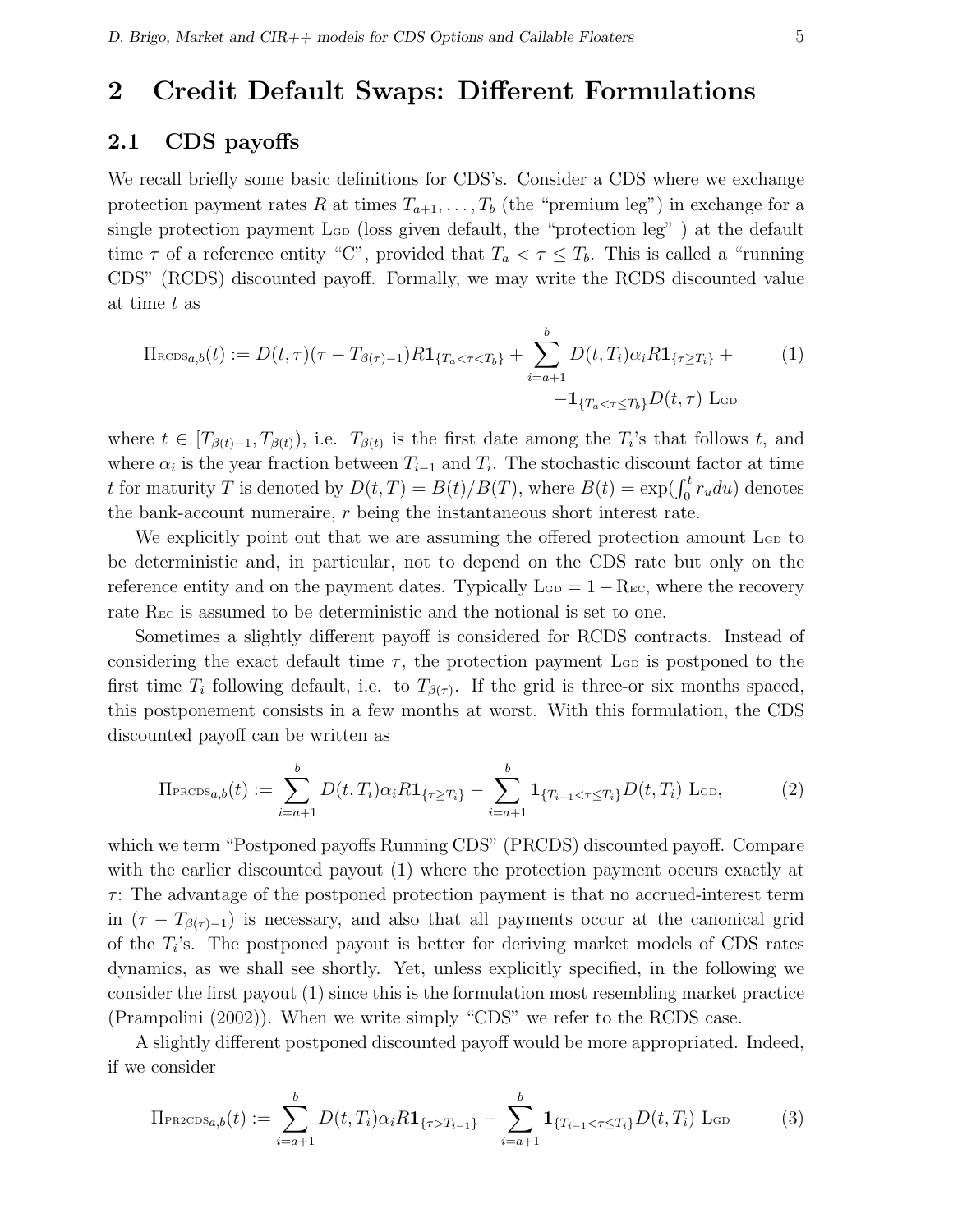(notice the  $T_{i-1}$  in the indicators of the first summation), we see that we are including one more R-payment with respect to the earlier postponed case. This is appropriate, since by pretending default is occurring at  $T_{\beta(\tau)}$  instead of  $\tau$  we are in fact introducing one more whole interval we have to account for in the "premium leg".

From a different point of view, and since the protection leg, even if postponed, is discounted with the appropriate discount factor taking into account postponement, notice that in cases where  $\tau$  is slightly larger than  $T_i$  then the first postponed payoff (2) is a better approximation of the actual one. Instead, in cases where  $\tau$  is slightly smaller than  $T_i$ , the postponed payoff (3) represents a better approximation. We will see the different implications of these two payoffs.

Recently, there has been some interest in "upfront CDS" contracts (Perdichizzi and Veronesi (2003)). In this version, the present value of the protection leg is paid upfront by the party that is buying protection. In other terms, instead of exchanging a possible protection payment for some coupons, one exchanges it with an upfront payment.

The discounted payoff of the protection leg is simply

$$
\Pi_{\text{UCDS}_{a,b}}(t) := \mathbf{1}_{\{T_a < \tau \le T_b\}} D(t, \tau) \operatorname{L}_{\text{GD}} = \sum_{i=a+1}^b \mathbf{1}_{\{T_{i-1} < \tau \le T_i\}} D(t, \tau) \operatorname{L}_{\text{GD}}.\tag{4}
$$

Alternatively, one can approximate this leg by a "postponed payment" version, where we postpone the protection payment until the first  $T_i$  following default  $\tau$ :

$$
\Pi_{\text{UPCDS}_{a,b}}(t) := \sum_{i=a+1}^{b} \mathbf{1}_{\{T_{i-1} < \tau \le T_i\}} D(t, T_i) \text{ L}_{\text{GD}}.\tag{5}
$$

## 2.2 CDS pricing and Cox Processes

We denote by  $CDS(t, [T_{a+1}, \ldots, T_b], T_a, T_b, R, L_{GD})$  the price at time t of the above standard running CDS. At times some terms are omitted, such as for example the list of payment dates  $[T_{a+1},...,T_b]$ . We add the prefixes "PR1" or "PR2" to denote, respectively, the analogous prices for the postponed payoffs (2) and (3). We add the prefix "U" (upfront) to denote the present value at t of the protection leg  $(4)$  of the CDS, and "UP" (upfront postponed) in case we are considering the present value of (5).

The pricing formulas for these payoffs depend on the assumptions on interest-rate dynamics and on the default time  $\tau$ . Here we place ourselves in a stochastic intensity framework, where the intensity is an  $\mathcal{F}_t$ -adapted continuous positive process,  $\mathcal{F}_t$  denoting the basic filtration without default, typically representing the information flow of interest rates, intensities and possibly other default-free market quantities. Default is modeled as the first jump time of a Cox process with the given intensity process. In the Cox process setting we have  $\tau = \Lambda^{-1}(\xi)$ , where  $\Lambda$  is the stochastic hazard function which we assume to be  $\mathcal{F}_t$  adapted, absolutely continuous and strictly increasing, and  $\xi$  is exponentially distributed with parameter 1 and independent of  $\mathcal F$ . These assumptions imply the existence of a positive adapted process  $\lambda$ , which we assume also to be right mply the existence of a positive adapted process  $\lambda$ , which we assume also to be right<br>continuous and limited on the left, such that  $\Lambda(t) = \int_0^t \lambda_s ds$  for all t. We will not model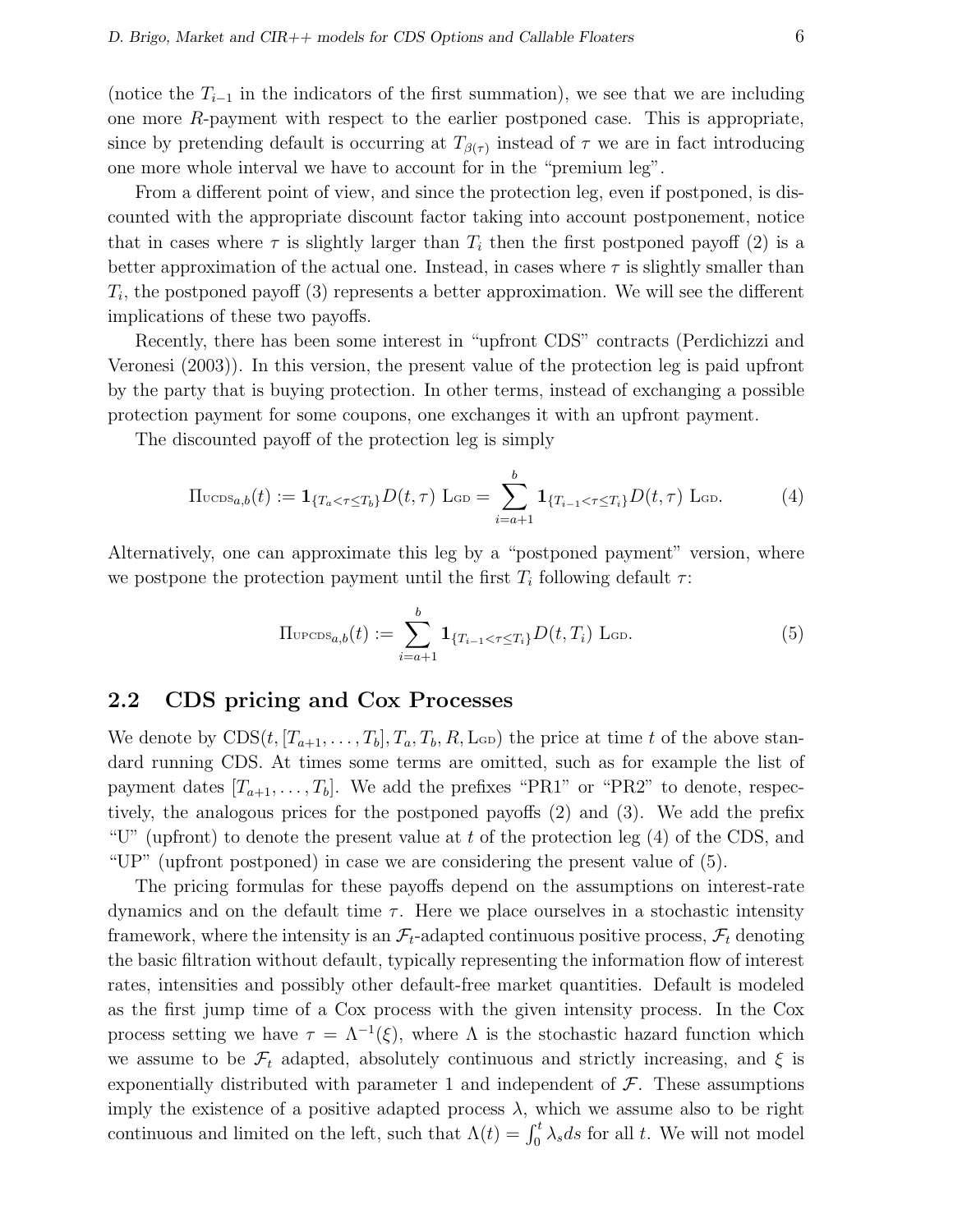the intensity directly in this paper, except in section 9. Rather, we model some market quantities embedding the impact of the relevant intensity model that is consistent with them. In general, we can compute the CDS price according to risk-neutral valuation (see for example Bielecki and Rutkowski (2001)):

$$
CDS(t, T_a, T_b, R, \text{L}_{GD}) = \mathbb{E} \left\{ \Pi_{RCDS_{a,b}}(t) | \mathcal{G}_t \right\}
$$
(6)

where  $\mathcal{G}_t = \mathcal{F}_t \vee \sigma(\{\tau \langle u \}, u \leq t), \text{ and } \mathbb{E}$  denotes the risk-neutral expectation in the enlarged probability space supporting  $\tau$ . We will denote by  $\mathbb{E}_t$  the expectation conditional on the sigma field  $\mathcal{F}_t$ .

This expected value can also be written as

$$
\text{CDS}(t, T_a, T_b, R, \text{LoD}) = \frac{\mathbf{1}_{\{\tau > t\}}}{\mathbb{Q}(\tau > t | \mathcal{F}_t)} \mathbb{E} \left\{ \Pi_{\text{RCDS}_{a,b}}(t) | \mathcal{F}_t \right\} \tag{7}
$$

(see again Bielecki and Rutkowski (2001) formula (5.1) p. 143, or more in particular Jeanblanc and Rutkowski (2000) for the most general results of this kind).

This second expression, and the analogous definitions with postponed payoffs, will be fundamental for introducing the market model for CDS options in a rigorous way.

For the time being, let us deal with the definition of (running) CDS forward rate  $R_{a,b}(t)$ . This can be defined as that R that makes the CDS value equal to zero at time t, so that

$$
CDS(t, T_a, T_b, R_{a,b}(t), \text{L}_{GD}) = 0.
$$

The idea is then solving this equation in  $R_{a,b}(t)$ . In doing this one has to be careful. It is best to use expression (7) rather than (6). Equate this expression to zero and derive R correspondingly. Strictly speaking, the resulting R would be defined on  $\{\tau > t\}$  only, since elsewhere the equation is satisfied automatically thanks to the indicator in front of the expression, regardless of R. Since the value of R does not matter when  $\{\tau < t\},\$ the equation being satisfied automatically, we need not worry about  $\{\tau < t\}$  and may define, in general,

$$
R_{a,b}(t) = \frac{\operatorname{Lop} \mathbb{E}[D(t,\tau)\mathbf{1}_{\{T_a < \tau \le T_b\}}|\mathcal{F}_t]}{\sum_{i=a+1}^b \alpha_i \mathbb{Q}(\tau > t|\mathcal{F}_t)\bar{P}(t,T_i) + \mathbb{E}\left\{D(t,\tau)(\tau - T_{\beta(\tau)-1})\mathbf{1}_{\{T_a < \tau < T_b\}}|\mathcal{F}_t\right\}},\tag{8}
$$

where  $\bar{P}(t,T) := \mathbb{E}[D(t,T) \mathbf{1}_{\{\tau>T\}} | \mathcal{F}_t] / \mathbb{Q}(\tau > t | \mathcal{F}_t)$  is the "no survival-indicator" part of the defaultable T-maturity (no recovery) zero coupon bond, i.e.

$$
\mathbb{E}[D(t,T)\mathbf{1}_{\{\tau>T\}}|\mathcal{G}_t] = \mathbf{1}_{\{\tau>t\}}\mathbb{E}[D(t,T)\mathbf{1}_{\{\tau>T\}}|\mathcal{F}_t]/\mathbb{Q}(\tau>t|\mathcal{F}_t) = \mathbf{1}_{\{\tau>t\}}\bar{P}(t,T)
$$

is the price at time t of a defaultable zero-coupon bond maturing at time  $T$ . Notice that replacing  $\{\tau > T\}$  by  $\{\tau \geq T\}$ , as we implicitly do in (8), does not change anything since we are assuming continuous processes for the short rate and the stochastic intensity. We will denote by  $P(t, T)$  the default-free zero coupon bond at time t for maturity T.

This approach to define  $R_{a,b}$  amounts to equating to zero only the expected value in (7), and in a sense is a way of privileging  $\mathcal{F}_t$  expected values to  $\mathcal{G}_t$  ones. The technical tool allowing us to do this is the above-mentioned Jeanblanc Rutkowski (2000) result, and this is the spirit of part of the work in Jamshidian (2002).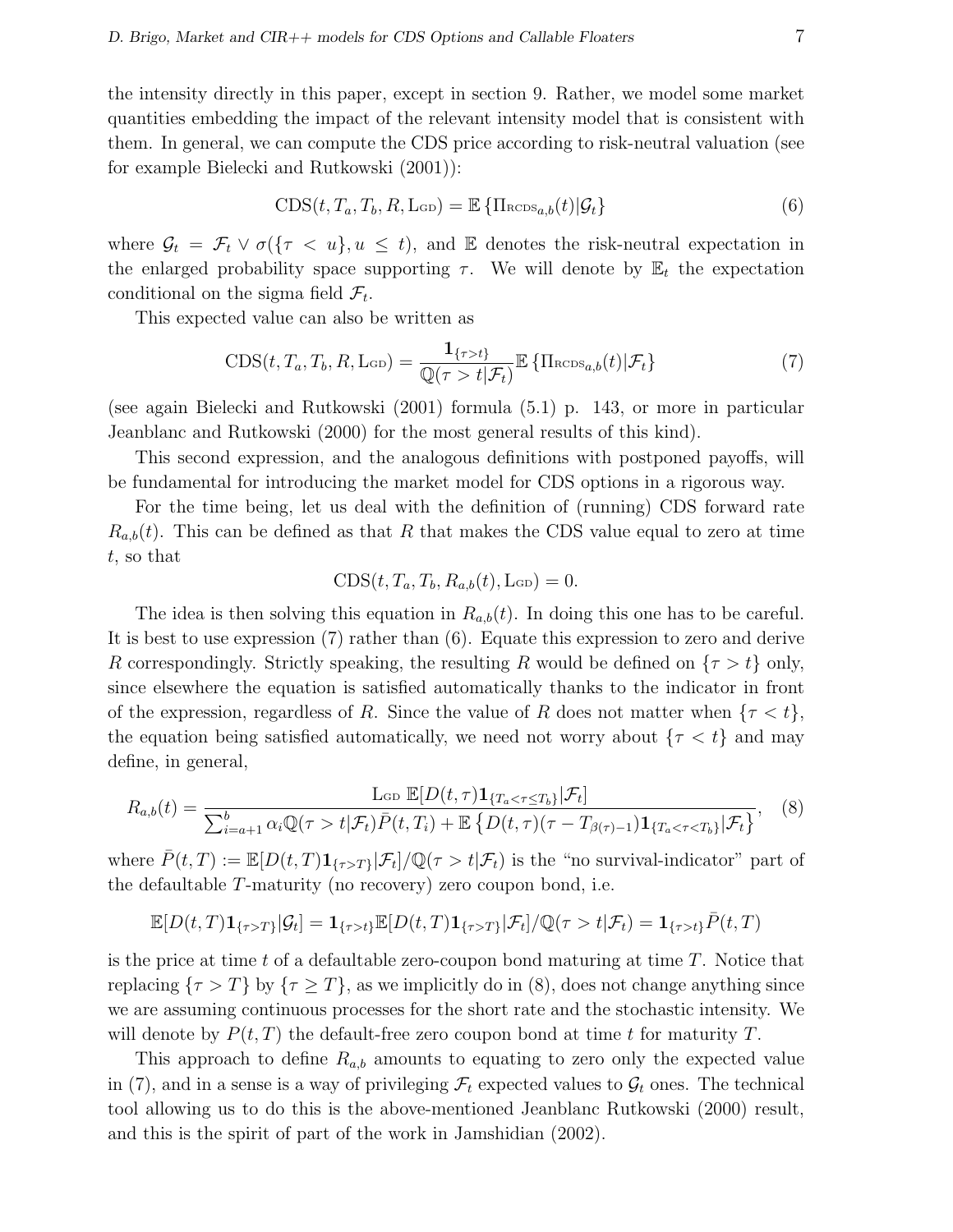### 2.3 Market quoting mechanism and implied hazard functions

Now we explain shortly how the market quotes running and upfront CDS prices. First we notice that typically the T's are three- months spaced. Let us begin with running CDS's. Usually at time  $t = 0$ , provided default has not yet occurred, the market sets R to a value  $R_{a,b}^{\text{MID}}(0)$  that makes the CDS fair at time 0, i.e. such that  $CDS(0, T_a, T_b, R_{a,b}^{\text{MID}}(0), L_{GD}) =$ 0. In fact, in the market running CDS's used to be quoted at a time 0 through a bid and an ask value for this "fair"  $R_{a,b}^{\text{MD}}(0)$ , for CDS's with  $T_a = 0$  and with  $T_b$  spanning a set of canonical final maturities,  $T_b = 1y$  up to  $T_b = 10y$ . As time moves on to say  $t = 1day$ , the market shifts the T's of t, setting  $T_a = 0 + t, \ldots, T_b = 10y + t$ , and then quotes  $R_{a,b}^{\text{MID}}(t)$  satisfying  $CDS(t, T_a, T_b, R_{a,b}^{\text{MID}}(t), \text{L}_{GD}) = 0$ . This means that as time moves on, the maturities increase and the times to maturity remain constant.

Recently, the quoting mechanism has changed and has become more similar to the mechanism of the futures markets. Let 0 be the current time. Maturities  $T_a, \ldots, T_b$ are fixed at the original time 0 to some values such as 1y, 2y, 3y etc and then, as time moves for example to  $t = 1$  day, the CDS maturities are not shifted correspondingly of 1 day as before but remain 1y,2y etc from the original time 0. This means that the times to maturity of the quoted CDS's decrease as time passes. When the quoting time approaches maturity, a new set of maturities are fixed and so on. A detail concerning the "constant maturities" paradigm is that when the first maturity  $T_a$  is less than one month away from the quoting time (say 0), the payoff two terms

$$
T_a D(0, T_a) R \mathbf{1}_{\{\tau > T_a\}} + (T_{a+1} - T_a) D(0, T_{a+1}) R \mathbf{1}_{\{\tau > T_{a+1}\}}
$$

are replaced by

$$
T_{a+1}D(0, T_{a+1})R\mathbf{1}_{\{\tau>T_{a+1}\}}
$$

in determining the "fair"  $R$ . If we neglect this last convention, once we fix the quoting time (say to 0) the method to strip implied hazard functions is the same under the two quoting paradigms. For example, Brigo and Alfonsi (2003) present a more detailed section on the "constant time-to-maturity" paradigm, and illustrate the notion of implied deterministic intensity (hazard function), satisfying

$$
\mathbb{Q}\{s < \tau \le t\} = \exp(-\Gamma(s)) - \exp(-\Gamma(t)).
$$

The market Γ's are obtained by inverting a pricing formula based on the assumption that  $\tau$  is the first jump time of a Poisson process with deterministic intensity  $\gamma(t) = d\Gamma(t)/dt$ . In this case one can derive a formula for CDS prices based on integrals of  $\gamma$ , and on the initial interest-rate curve, resulting from the above expectation:

$$
CDS(t, T_a, T_b, R, \text{Lob}; \Gamma(\cdot)) = \mathbf{1}_{\{t < \tau\}} \left[ R \int_{T_a}^{T_b} P(t, u) (T_{\beta(u)-1} - u) d(e^{-(\Gamma(u)-\Gamma(t))}) + \sum_{i=a+1}^{b} P(t, T_i) R \alpha_i e^{\Gamma(t)-\Gamma(T_i)} + \text{Lob} \int_{T_a}^{T_b} P(t, u) d(e^{-(\Gamma(u)-\Gamma(t))}) \right]. \tag{9}
$$

By equating to zero the above expression in  $\gamma$  for  $t = 0, T_a = 0$ , after plugging in the relevant market quotes for R, one can extract the  $\gamma$ 's corresponding to CDS market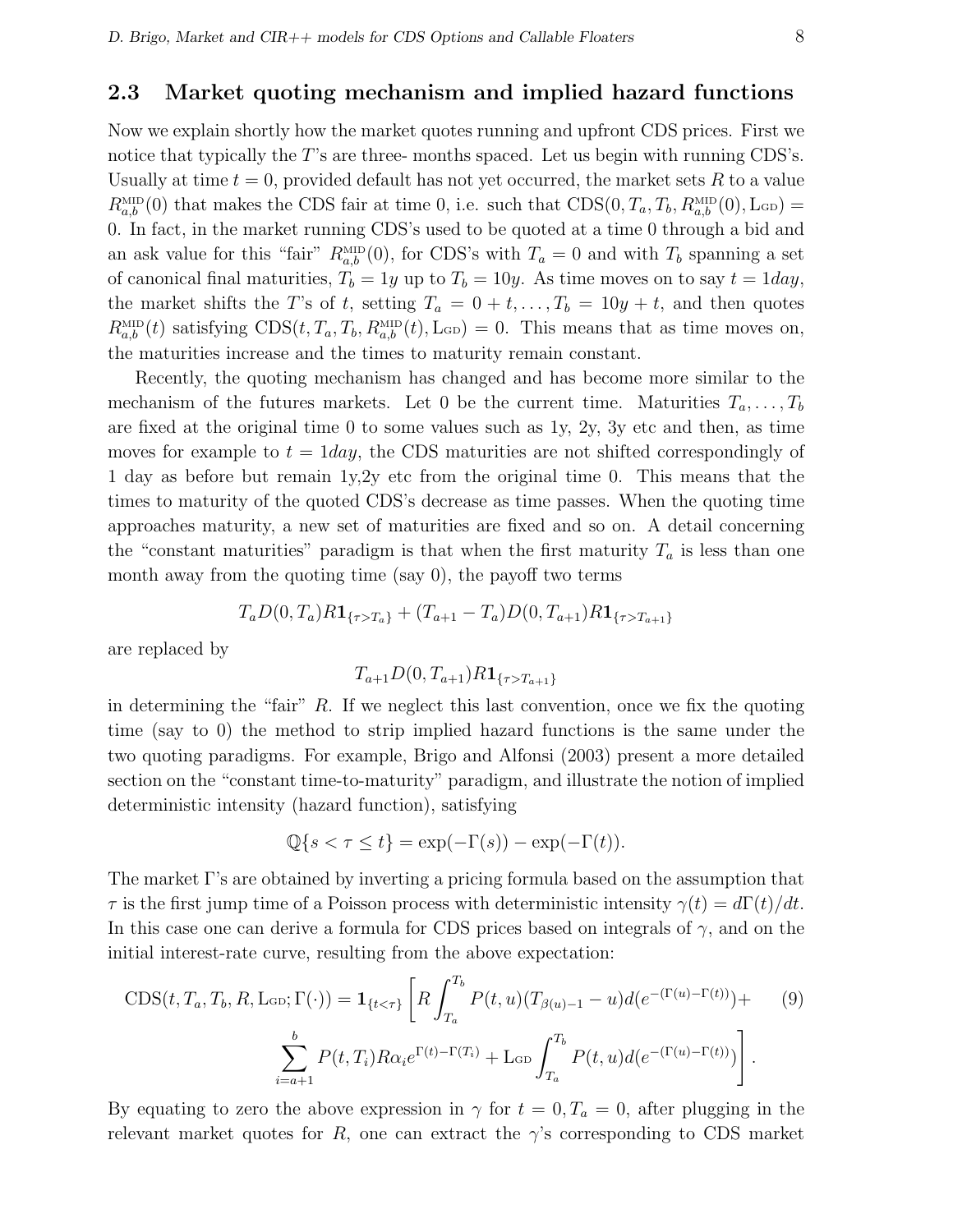quotes for increasing maturities  $T_b$  and obtain market implied  $\gamma^{\text{mkt}}$  and  $\Gamma^{\text{mkt}}$ 's. It is important to point out that usually the actual model one assumes for  $\tau$  is more complex and may involve stochastic intensity either directly or through stochastic modeling of the future R dynamics itself. Even so, the  $\gamma^{\text{mkt}}$ 's are retained as a mere quoting mechanism for CDS rate market quotes, and may be taken as inputs in the calibration of more complex models.

Upfront CDS are simply quoted through the present value of the protection leg. Under deterministic hazard rates  $\gamma$ , we have

UCDS
$$
(t, T_a, T_b, R, \text{Lop}; \Gamma(\cdot)) = \mathbf{1}_{\{t < \tau\}} \text{Lop} \int_{T_a}^{T_b} P(t, u) d(e^{-(\Gamma(u) - \Gamma(t)))}.
$$

As before, by equating to the corresponding upfront market quote the above expression in  $\gamma$ , one can extract the  $\gamma$ 's corresponding to UCDS market quotes for increasing maturities and obtain again market implied  $\gamma^{\text{mkt}}$  and  $\Gamma^{\text{mkt}}$ 's.

Once the implied  $\gamma$  are estimated, it is easy to switch from the "running CDS quote" R to the "upfront CDS quote" UCDS, or vice versa. Indeed, we see that, without postponed payments, the two quotes are linked by

UCDS
$$
(t, T_a, T_b, R, \text{L}_{GD}; \Gamma^{\text{mkt}}(\cdot)) = R_{a,b}(t) \left[ \int_{T_a}^{T_b} P(t, u) (T_{\beta(u)-1} - u) d(e^{-(\Gamma^{\text{mkt}}(u) - \Gamma^{\text{mkt}}(t))}) + \sum_{i=a+1}^{n} P(t, T_i) \alpha_i e^{\Gamma^{\text{mkt}}(t) - \Gamma^{\text{mkt}}(T_i)} \right]
$$

# 3 Different Definitions of CDS Forward Rates and Analogies with the LIBOR and SWAP Models

The procedure of equating to 0 the current price of a contract to derive a sensible definition of forward rate is rather common. For example, the default free forward LIBOR rate  $F(t, S, T)$  is obtained as the rate at time t that makes the time-t price of a Forward Rate Agreement contract (FRA) vanish. This FRA contract locks in the interest rate between time  $S$  and  $T$ . An analogous definition of forward swap rate at time t is obtained as the rate in the fixed leg of the swap that makes the swap value at time t equal to 0. For a discussion on both the default free FRA and swap cases see for example Brigo and Mercurio (2001), Chapter 1.

In the current context, we can set a CDS price to zero to derive a forward CDS rate. Clearly, the obtained rate changes according to the different running CDS payoff we consider. For example, by equating to 0 expression  $(7)$  and solving in R, we have the standard running CDS forward rate given in (8). We may wonder about what we would have obtained as definition of forward CDS rates when considering CDS payoffs PRCDS with postponed protection payments (2) or even PR2CDS (3). By straightforwardly adapting the above derivation, we would have obtained a CDS forward rate defined as

$$
R_{a,b}^{\text{PR}}(t) = \frac{\text{Lop } \sum_{i=a+1}^{b} \mathbb{E}[D(t,T_i) \mathbf{1}_{\{T_{i-1} < \tau \leq T_i\}} | \mathcal{F}_t]}{\sum_{i=a+1}^{b} \alpha_i \mathbb{E}[D(t,T_i) \mathbf{1}_{\{\tau > T_i\}} | \mathcal{F}_t]} = \frac{\text{Lop } \sum_{i=a+1}^{b} \mathbb{E}[D(t,T_i) \mathbf{1}_{\{T_{i-1} < \tau \leq T_i\}} | \mathcal{F}_t]}{\sum_{i=a+1}^{b} \alpha_i \mathbb{Q}(\tau > t | \mathcal{F}_t) \bar{P}(t,T_i)},
$$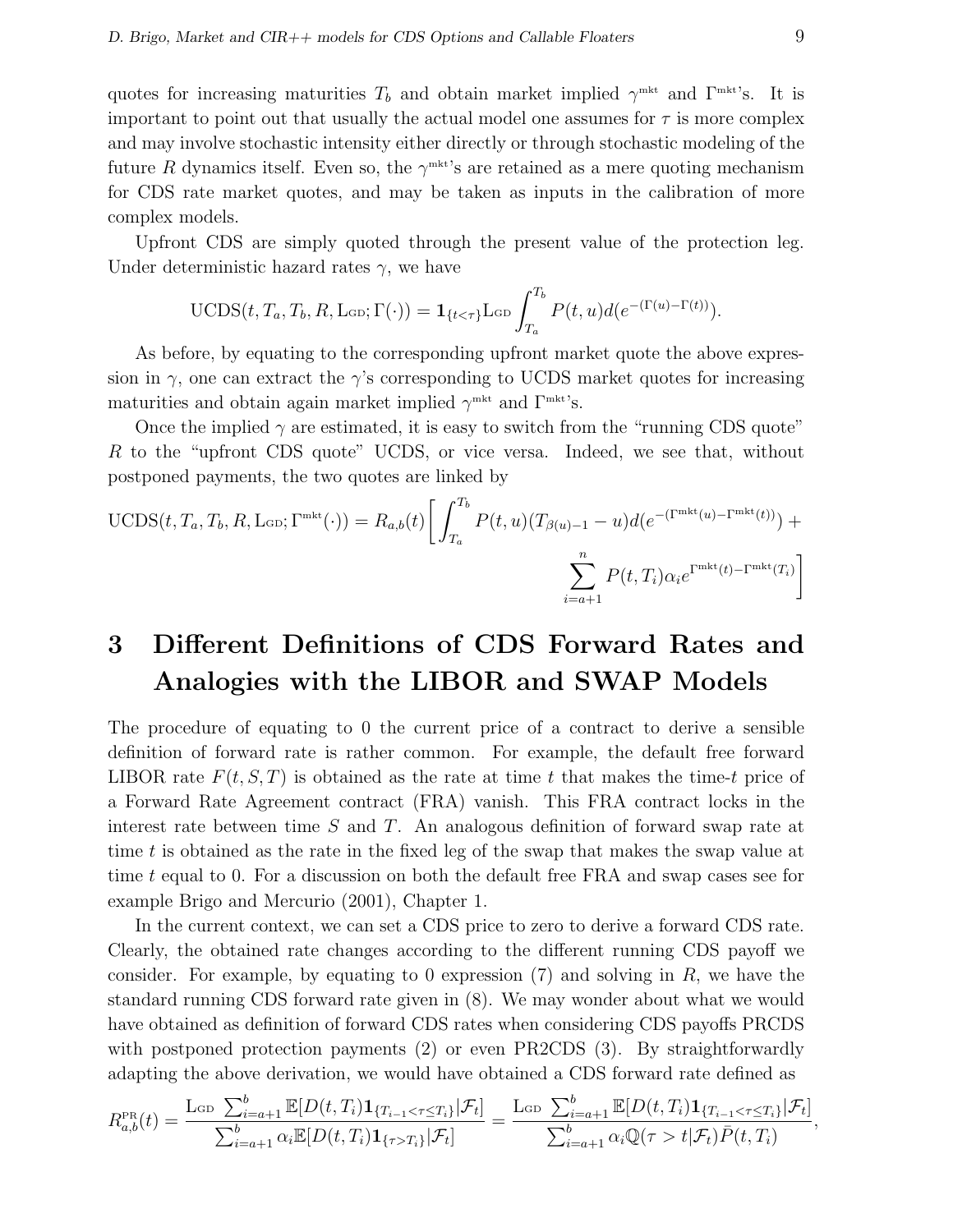and

$$
R_{a,b}^{\text{PR2}}(t) = \frac{\text{L}_{\text{GD}} \sum_{i=a+1}^{b} \mathbb{E}[D(t, T_i) \mathbf{1}_{\{T_{i-1} < \tau \le T_i\}} | \mathcal{F}_t]}{\sum_{i=a+1}^{b} \alpha_i \mathbb{E}[D(t, T_i) \mathbf{1}_{\{\tau > T_{i-1}\}} | \mathcal{F}_t]}
$$

(where "PR" and "PR2" stand for "postponed-running" payoffs of the first and second kind, respectively).

Can we use the forward CDS rate definition, limited to a one-period interval, to introduce defaultable one-period forward rates? A straightforward generalization of the definition of forward LIBOR rates to the defaultable case is given for example in Schönbucher (2000). This definition mimics the definition in the default free case, in that from zero-coupon bonds one builds a "defaultable forward LIBOR rate"

$$
\bar{F}(t;T_{j-1},T_j) := (1/\alpha_j)(\bar{P}(t,T_{j-1})/\bar{P}(t,T_j) - 1)
$$

on  $\tau > t$ . However, as noticed earlier, the default free F is obtained as the *fair rate* at time t for a Forward Rate Agreement contract (FRA). Can we see  $\bar{F}$  as the fair rate for a sort of defaultable FRA? Since the most liquid credit instruments are CDS's, consider a running postponed CDS on a one-period interval, with  $T_a = T_{j-1}$  and  $T_b = T_j$ . We obtain (take  $\text{L}_{GD} = 1$ )

$$
R_j^{PR}(t) := \frac{\mathbb{E}[D(t, T_j)\mathbf{1}_{\{T_{j-1} < \tau \le T_j\}}|\mathcal{F}_t]}{\alpha_j \mathbb{Q}(\tau > t|\mathcal{F}_t)\bar{P}(t, T_j)} = \frac{\mathbb{E}[D(t, T_j)\mathbf{1}_{\{\tau > T_{j-1}\}}|\mathcal{F}_t] - \mathbb{E}[D(t, T_j)\mathbf{1}_{\{\tau > T_j\}}|\mathcal{F}_t]}{\alpha_j \mathbb{Q}(\tau > t|\mathcal{F}_t)\bar{P}(t, T_j)}\tag{10}
$$

where we have set  $R_j^{PR} := R_{j-1,j}^{PR}$ . The analogous part of  $\bar{F}_j = \bar{F}(\cdot, T_{j-1}, T_j)$  would be, after adjusting the conditioning to  $\mathcal{F}_t$  ( $\hat{F}_j(t) = \bar{F}_j(t)$  on  $\tau > t$  but  $\hat{F}$  is defined also on  $\tau \leq t$ )

$$
\hat{F}_j(t) = \frac{\mathbb{E}[D(t,T_{j-1})\mathbf{1}_{\{\tau>T_{j-1}\}}|\mathcal{F}_t] - \mathbb{E}[D(t,T_j)\mathbf{1}_{\{\tau>T_j\}}|\mathcal{F}_t]}{\alpha_j \mathbb{Q}(\tau > t|\mathcal{F}_t)\bar{P}(t,T_j)}.
$$

The difference is that in  $R_j^{PR}$ 's numerator we are taking expectation of a quantity that vanishes in all paths where  $\tau > T_j$ , whereas in  $\bar{F}$  the corresponding quantity does not vanish necessarily in paths with  $\tau > T_j$ . Moreover, while  $R_j$  comes from a financial contract,  $\bar{F}$  remains an abstraction not directly linked to a financial payoff.

Schönbucher (2000) defines the discrete tenor credit spread, in general, to be

$$
H_j(t) := \frac{1}{\alpha_j} \left( \frac{\bar{P}(t, T_{j-1})/P(t, T_{j-1})}{\bar{P}(t, T_j)/P(t, T_j)} - 1 \right)
$$

 $(in \tau > t)$ , and it is easy to see that we get

$$
H_j(t) = R_j^{PR}(t),
$$

but under independence of the default intensity and the interest rates, and not in general. Again, in general  $R_j$  comes from imposing a one-period CDS to be fair whereas  $H_j$  does not.

A last remark concerns an analogy with the default-free swap market model, where we have a formula linking swap rates to forward rates through a weighted average: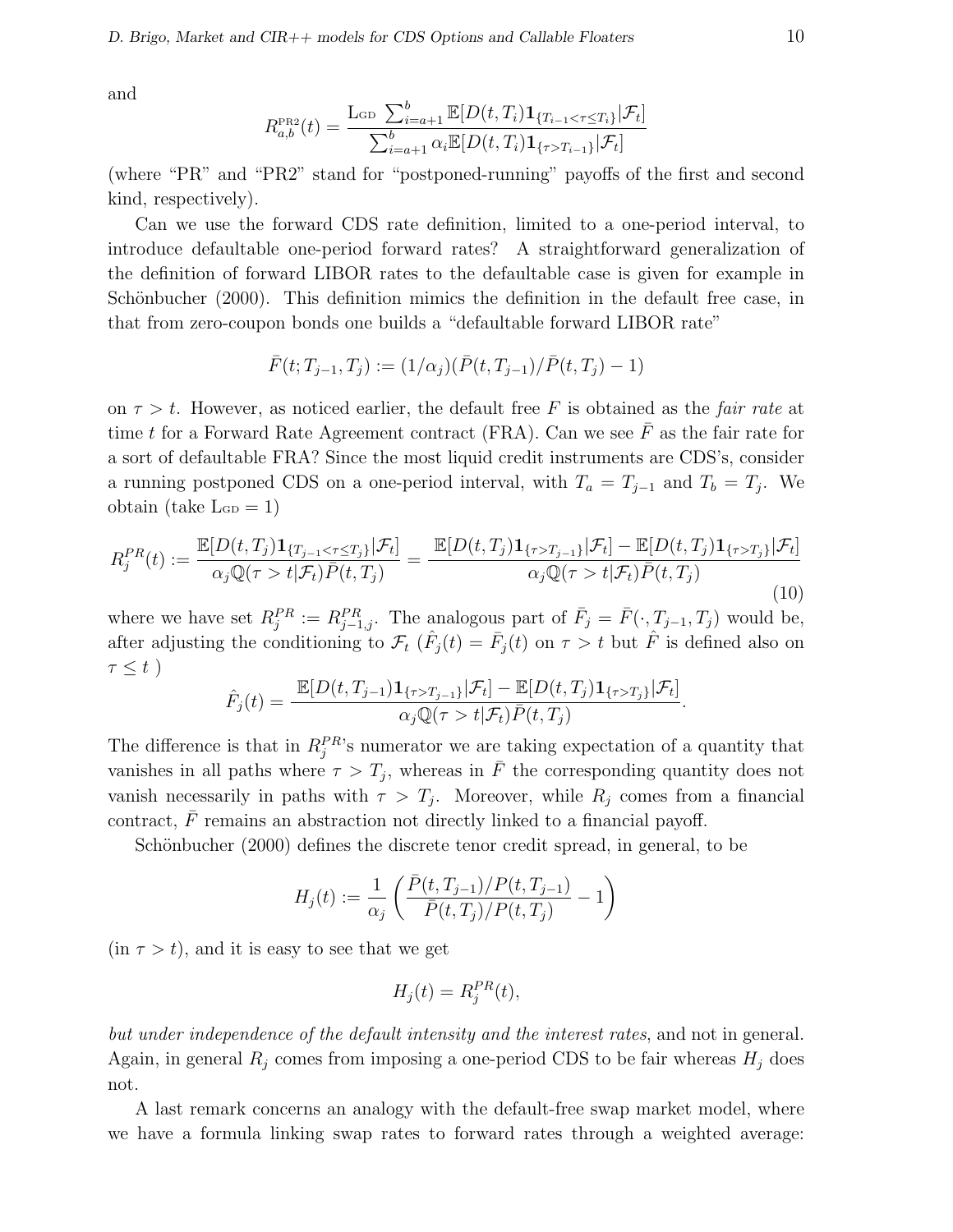$S_{a,b}(t) = \sum_{i=a+1}^{b} [\alpha_i P(t, T_i)]$  $\sum_{k=a+1}^{b} \alpha_k P(t, T_k)) F_i(t) = \sum_{i=a+1}^{b} w_i(t; F(t)) F_i(t)$ . This is useful since it leads to an approximated formula for swaptions in the LIBOR model, see for example Brigo and Mercurio (2001), Chapter 6. A similar approach can be obtained for CDS forward rates. It is easy to check that

$$
R_{a,b}^{PR}(t) = \frac{\sum_{i=a+1}^{b} \alpha_i R_i^{PR}(t) \bar{P}(t, T_i)}{\sum_{i=a+1}^{b} \alpha_i \bar{P}(t, T_i)} = \sum_{i=a+1}^{b} \bar{w}_i(t) R_i^{PR}(t) \approx \sum_{i=a+1}^{b} \bar{w}_i(0) R_i^{PR}(t). \tag{11}
$$

A similar relationship for  $R_{a,b}^{PR2}$  involving a weighted average of one-period rates is obtained when resorting to the second type of postponed payoff.

A possible lack of analogy with the swap rates is that the  $\bar{w}$ 's cannot be expressed as functions of the  $R_i$ 's only, unless we make some particular assumptions on the correlation between default intensities and interest rates. However, if we freeze the  $\bar{w}$ 's to time 0, which we have seen to work in the default-free LIBOR model, we obtain easily a useful approximate expression for  $R_{a,b}$  and its volatility in terms of  $R_i$ 's and their volatilities/correlations.

More generally, when not freezing, the presence of stochastic intensities besides stochastic interest rates adds degrees of freedom. Now the  $\bar{P}$ 's (and thus the  $\bar{w}$ 's) can be determined as functions for example of one- and two-period rates. Indeed, it is easy to show that

$$
\bar{P}(t,T_i) = \bar{P}(t,T_{i-1}) \frac{\alpha_{i-1}(R_{i-1}^{PR}(t) - R_{i-2,i}^{PR}(t))}{\alpha_i(R_{i-2,i}^{PR}(t) - R_i^{PR}(t))}.
$$
\n(12)

We have to assume  $R_{i-2,i}^{PR}(t) - R_i^{PR}(t) \neq 0$ . Actually, if we assume this to hold for the initial conditions, i.e.  $R_{i-2,i}^{PR}(0) - R_i^{PR}(0) \neq 0$ , and then take a diffusion dynamics for the two rates, the probability of our condition to be violated at future times is the probability of a continuous random variable to be 0, i.e. it is zero in general.

We will see later how this formula will help us in obtaining a market model for CDS rates. For the time being let us keep in mind that the exact weights  $\bar{w}(t)$  in (11) are completely specified in terms of  $R_i(t)$ 's and  $R_{i-2,i}(t)$ 's, so that if we include these two rates in our dynamics the "system" is closed in that we also know all the relevant  $P$ 's. The difference with the LIBOR/Swap model is that here to close the system we need also two-period rates.

# 4 Defaultable Floater and CDS

Consider a prototypical defaultable floating rate note (FRN).

Definition 4.1. Prototypical defaultable floating-rate note. A prototypical defaultable floating-rate note is a contract ensuring the payment at future times  $T_{a+1}, \ldots, T_b$ of the LIBOR rates that reset at the previous instants  $T_a, \ldots, T_{b-1}$  plus a spread X, each payment conditional on the issuer having not defaulted before the relevant previous instant. Moreover, the note pays a last cash flow consisting of the reimbursement of the notional value of the note at final time  $T_b$  if the issuer has not defaulted earlier. We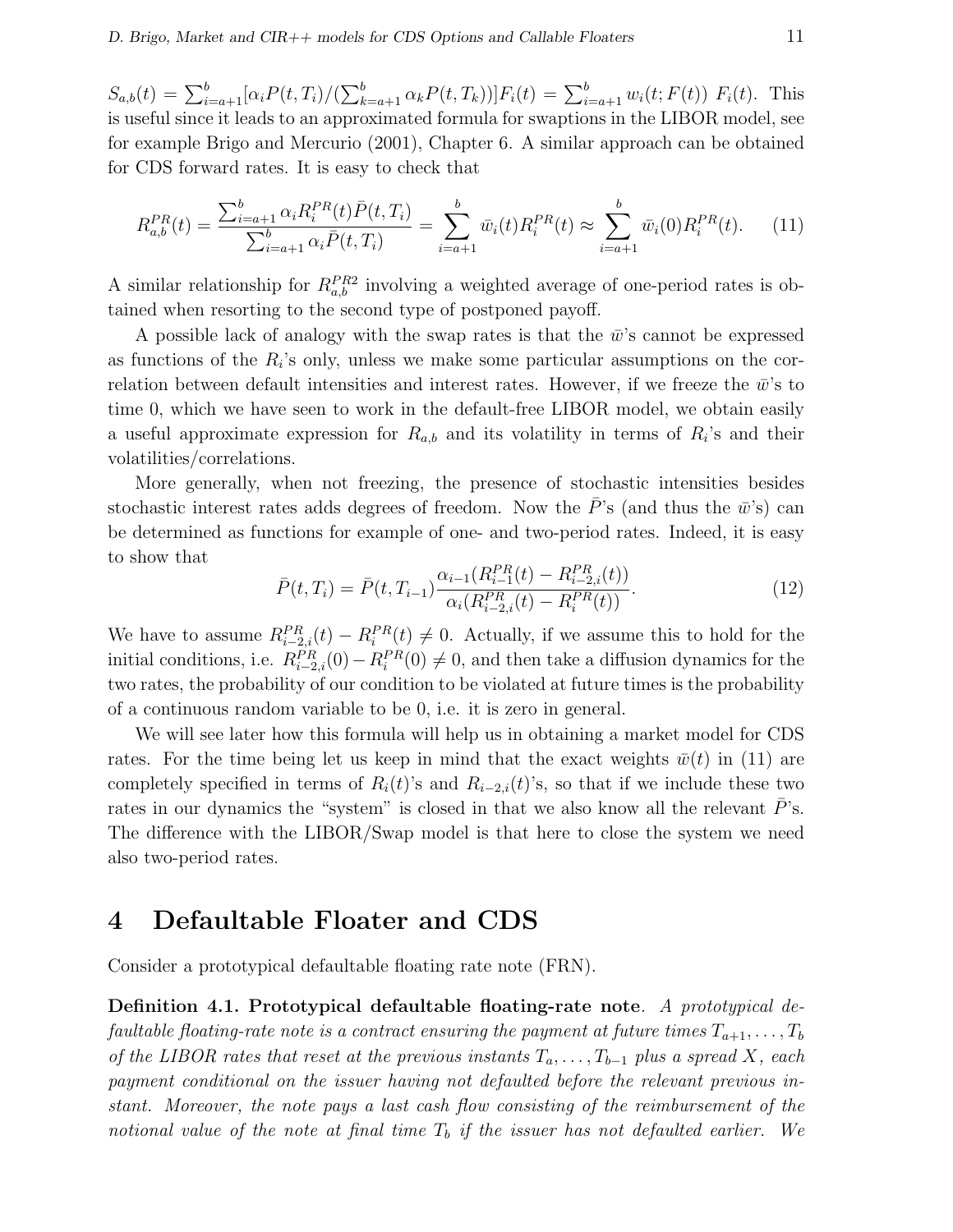assume a deterministic recovery value R<sub>EC</sub> to be paid at the first  $T_i$  following default if default occurs before  $T_b$ . The note is said to quote at par if its value is equivalent to the value of the notional paid at the first reset time  $T_a$  in case default has not occurred before  $T_a$ .

Recall that if no default is considered, then the fair spread making the FRN quote at par is 0, see for example Brigo and Mercurio (2001b), p. 15.

When in presence of Default, the note discounted payoff, including the initial cash flow on 1 paid in  $T_a$ , is

$$
\Pi_{\text{DFRN}_{a,b}} = -D(t, T_a) \mathbf{1}_{\{\tau > T_a\}} + \sum_{i=a+1}^{b} \alpha_i D(t, T_i) (L(T_{i-1}, T_i) + X) \mathbf{1}_{\{\tau > T_i\}}
$$

$$
+ D(t, T_b) \mathbf{1}_{\{\tau > T_b\}} + \text{Rec} \sum_{i=a+1}^{b} D(t, T_i) \mathbf{1}_{\{T_{i-1} < \tau \le T_i\}},
$$

where  $\rm{R}_{\rm EC}$  is the recovery rate, i.e. the percentage of the notional that is paid in replacement of the notional in case of default, and it is paid at the first instant among  $T_{a+1}, \ldots, T_b$  following default. This is the correct definition of DFRN, consistent with market practice. The problem with such definition is that it has no equivalent in terms of approximated CDS payoff. This is due to the fact that, in a Cox process setting, it is difficult to disentangle the LIBOR rate  $L$  from the indicator and stochastic discount factor in such a way to obtain expectations of pure stochastic discount factors times default indicators. This becomes possible if we replace  $1_{\{\tau>T_i\}}$  in the first summation with  $1_{\{\tau>T_{i-1}\}}$ , as one can see from computations (13) below. The same computations, in case we keep  $T_i$  in the default indicator, even in the simplified case where  $\text{L}_{\text{GD}} = 1$  and interest rates are independent of default intensities, would lead us to a corresponding definition of CDS forward rate where protection is paid at the last instant  $T_i$  before default, which is not natural since one should anticipate default.

## 4.1 A first approximated DFRN payoff

We thus consider two alternative definitions of DFRN. The first one is obtained by moving the default indicator of  $L(T_{i-1}, T_i) + X$  from  $T_i$  to  $T_{i-1}$ . The related FRN discounted payoff is defined as follows:

$$
\Pi_{\text{DFRN2}_{a,b}} = -D(t, T_a) \mathbf{1}_{\{\tau > T_a\}} + \sum_{i=a+1}^{b} \alpha_i D(t, T_i) (L(T_{i-1}, T_i) + X) \mathbf{1}_{\{\tau > T_{i-1}\}}
$$

$$
+ D(t, T_b) \mathbf{1}_{\{\tau > T_b\}} + \text{Rec} \sum_{i=a+1}^{b} D(t, T_i) \mathbf{1}_{\{T_{i-1} \leq \tau < T_i\}},
$$

Recall that, in the CDS payoff,  $L_{GD} = 1 - Rec$ . We may now value the above discounted payoff at time t and derive the value of  $X$  that makes it 0. Define

$$
\text{DFRN2}_{a,b}(t, X, \text{Rec}) = \mathbb{E}\{\text{H}_{\text{DFRN2}_{a,b}}|\mathcal{G}_t\} = \mathbf{1}_{\{\tau > t\}}\mathbb{E}\{\text{H}_{\text{DFRN2}_{a,b}}|\mathcal{F}_t\}/\mathbb{Q}(\tau > t|\mathcal{F}_t)
$$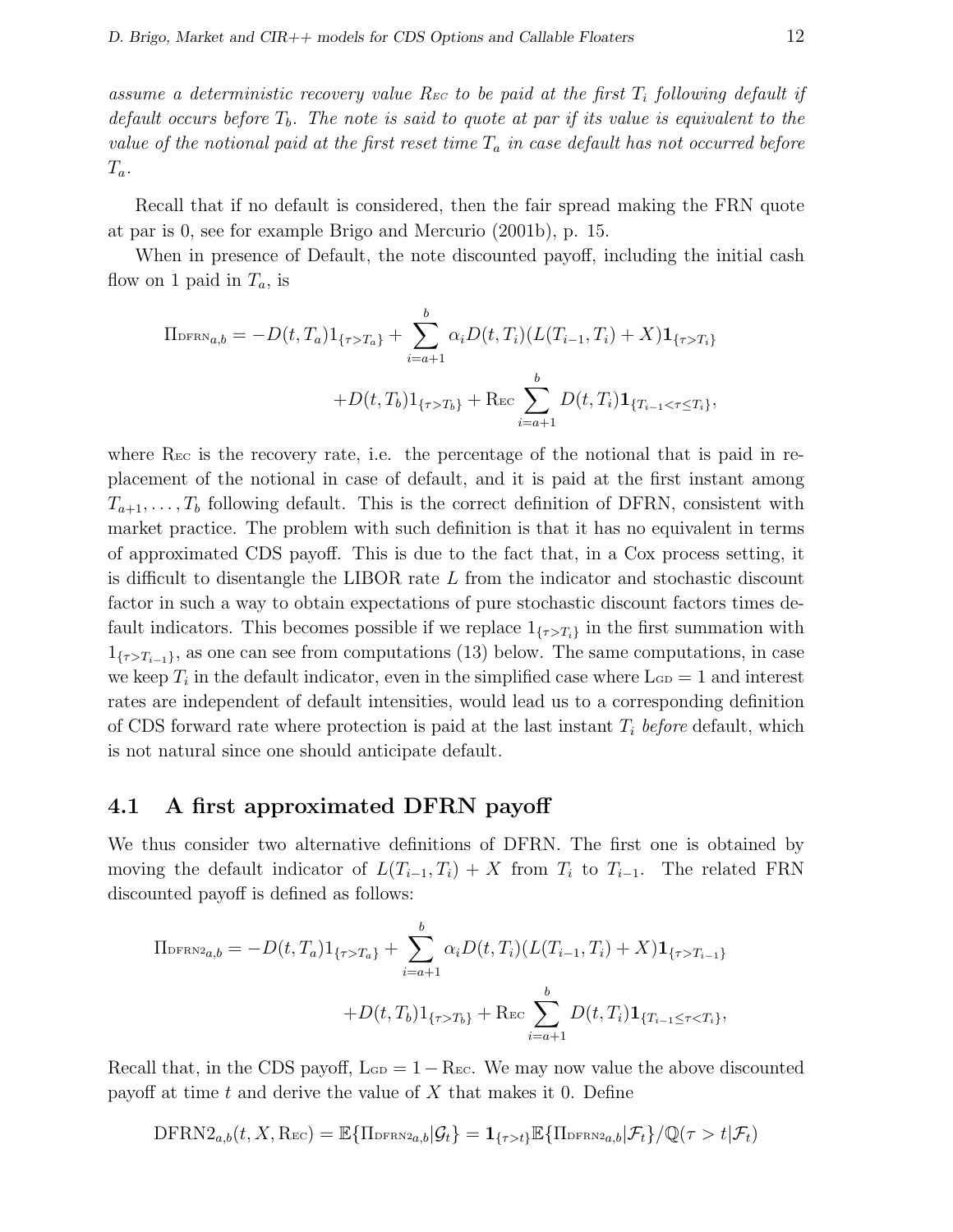and solve  $\mathbb{E}\{\Pi_{\text{DFRN}2a,b}|\mathcal{F}_t\}=0$  in X. The only nontrivial part is computing

$$
\alpha_i \mathbb{E}[D(t,T_i)L(T_{i-1},T_i)\mathbf{1}_{\{\tau>T_{i-1}\}}|\mathcal{F}_t] = \alpha_i \mathbb{E}[\mathbb{E}[D(t,T_i)L(T_{i-1},T_i)\mathbf{1}_{\{\tau>T_{i-1}\}}|\mathcal{F}_{T_{i-1}}]|\mathcal{F}_t] = \dots
$$

Under our Cox process setting for  $\tau$  we can write

$$
\ldots = \alpha_i \mathbb{E}[\mathbb{E}[D(t, T_i)L(T_{i-1}, T_i)\mathbf{1}_{\{\xi > \Lambda(T_{i-1})\}}|\mathcal{F}_{T_{i-1}}]|\mathcal{F}_t] =
$$
(13)  
\n
$$
= \alpha_i \mathbb{E}[D(t, T_{i-1})L(T_{i-1}, T_i) \exp(-\Lambda(T_{i-1}))\mathbb{E}[D(T_{i-1}, T_i)|\mathcal{F}_{T_{i-1}}]|\mathcal{F}_t] =
$$
\n
$$
= \alpha_i \mathbb{E}[\exp(-\Lambda(T_{i-1}))D(t, T_{i-1})L(T_{i-1}, T_i)P(T_{i-1}, T_i)|\mathcal{F}_t] =
$$
\n
$$
= \mathbb{E}[\exp(-\Lambda(T_{i-1}))D(t, T_{i-1})(1 - P(T_{i-1}, T_i))|\mathcal{F}_t] =
$$
\n
$$
= \mathbb{E}[D(t, T_{i-1})(1 - P(T_{i-1}, T_i))\mathbf{1}_{\{\tau > T_{i-1}\}}|\mathcal{F}_t] =
$$
\n
$$
= \mathbb{E}[D(t, T_{i-1})\mathbf{1}_{\{\tau > T_{i-1}\}}|\mathcal{F}_t] - \mathbb{E}[D(t, T_i)\mathbf{1}_{\{\tau > T_{i-1}\}}|\mathcal{F}_t]
$$

Now the LIBOR flow has vanished from the above payoff and we have expressed everything in terms of pure discount factor and default indicators. Some of these computations could have been performed more simply by means of standard and model independent arguments, but we carried them out in the explicit intensity case so that the reader may try them when not replacing  $1_{\{\tau>T_i\}}$  to see what goes wrong.

We may write also

$$
\text{DFRN2}_{a,b}(t, X, \text{Rec}) = (1_{\{\tau > t\}}/\mathbb{Q}(\tau > t | \mathcal{F}_t)) \Big[ - \mathbb{E}_t [D(t, T_a) 1_{\{\tau > T_a\}}] + \mathbb{E}_t [D(t, T_b) 1_{\{\tau > T_b\}}] - \sum_{i=a+1}^b \mathbb{E}_t [(D(t, T_i) - D(t, T_{i-1})) 1_{\{\tau > T_{i-1}\}}] + X \sum_{i=a+1}^b \alpha_i \mathbb{E}_t [D(t, T_i) 1_{\{\tau > T_{i-1}\}}] + \text{Rec} \sum_{i=a+1}^b \mathbb{E}_t [D(t, T_i) 1_{\{T_{i-1} < \tau \le T_i\}}] \Big].
$$

We may simplify terms in the summations and obtain

$$
\text{DFRN2}_{a,b}(t, X, \text{Rec}) = \frac{1_{\{\tau > t\}}}{\mathbb{Q}(\tau > t | \mathcal{F}_t)} \left[ -\text{L}_{\text{GD}} \sum_{i=a+1}^b \mathbb{E}_t [D(t, T_i) \mathbf{1}_{\{T_{i-1} < \tau \le T_i\}}] + X \sum_{i=a+1}^b \alpha_i \mathbb{E}_t [D(t, T_i) \mathbf{1}_{\{\tau > T_{i-1}\}}] \right],
$$

from which we notice en passant that

$$
\text{DFRN2}_{a,b}(t, X, \text{Rec}) = \text{PR2CDS}(t, T_a, T_b, X, 1 - \text{Rec}).\tag{14}
$$

By taking into account this result, the expression for  $X$  that makes the DFRN quote at par is clearly the running "postponed of the second kind" CDS forward rate

$$
X_{a,b}^{(2)}(t) = R_{a,b}^{PR2}(t),
$$

i.e. the fair spread in a defualtable floating rate note is equal to the running postponed CDS forward rate.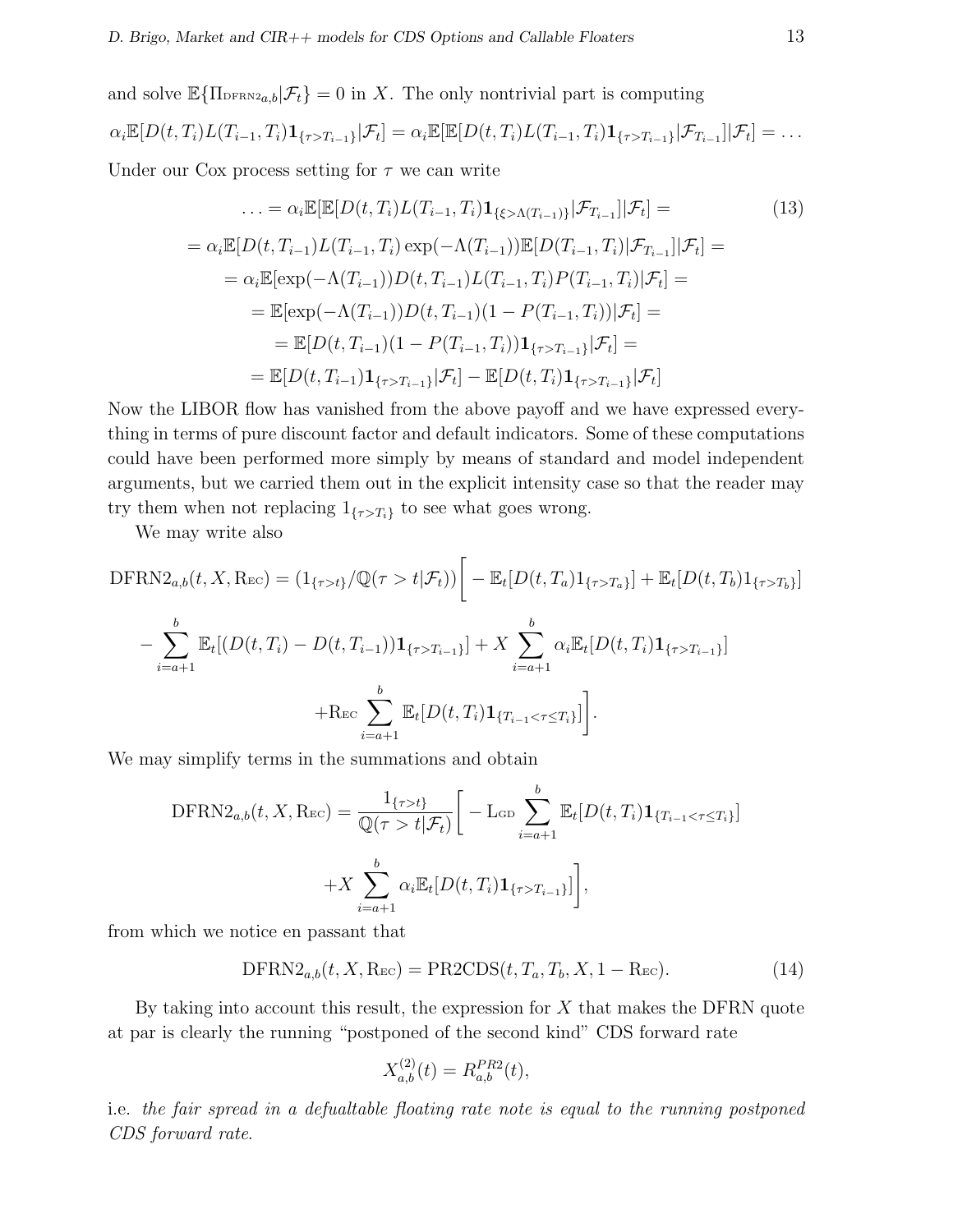# 4.2 A second approximated DFRN payoff

The second alternative definition of DFRN, leading to a useful relationship with approximated CDS payoffs, is obtained by moving the default indicator of  $L(T_{i-1}, T_i) + X$  from  $T_i$  to  $T_{i-1}$  but only for the LIBOR flow, not for the spread X. This payoff is closer to the original  $\Pi_{\text{DFRN}}$  payoff than the approximated  $\Pi_{\text{DFRN2}}$  payoff considered above. Set

$$
\Pi_{\text{DFRN1}_{a,b}} = -D(t, T_a) \mathbf{1}_{\{\tau > T_a\}} + \sum_{i=a+1}^{b} \alpha_i D(t, T_i) (L(T_{i-1}, T_i) \mathbf{1}_{\{\tau > T_{i-1}\}} + X \mathbf{1}_{\{\tau > T_i\}})
$$

$$
+ D(t, T_b) \mathbf{1}_{\{\tau > T_b\}} + \text{Rec} \sum_{i=a+1}^{b} D(t, T_i) \mathbf{1}_{\{T_{i-1} < \tau \le T_i\}}.
$$

By calling  $\text{DFRN1}_{a,b}(t, X, \text{Rec})$  the t-value of the above payoff and by going through the computations we can see easily that this time

$$
\text{DFRN1}_{a,b}(t, X, \text{Rec}) = \text{PRCDS}(t, T_a, T_b, X, 1 - \text{Rec}).\tag{15}
$$

and that, as far as fair spreads are concerned,

$$
X_{a,b}^{(1)}(t) = R_{a,b}^{PR}(t).
$$

# 5 CDS Options and Callable Defaultable Floaters

Consider the option to enter a CDS at a future time  $T_a > 0$ ,  $T_a < T_b$ , paying a fixed rate K at times  $T_{a+1}, \ldots, T_b$  or until default, in exchange for protection against possible default in  $[T_a, T_b]$ . If default occurs a protection payment L<sub>GD</sub> is received. By noticing that the market CDS rate  $R_{a,b}(T_a)$  will set the CDS value in  $T_a$  to 0, the payoff can be written as the discounted difference between said CDS and the corresponding CDS with rate  $K$ . We will see below that this is equivalent to a call option on the future CDS fair rate  $R_{a,b}(T_a)$ . The discounted CDS option payoff reads, at time t,

$$
\Pi_{\text{CalICDS}_{a,b}}(t;K) = D(t,T_a)[\text{CDS}(T_a,T_a,T_b,R_{a,b}(T_a),\text{L}\text{G}) - \text{CDS}(T_a,T_a,T_b,K,\text{L}\text{G})]^+,
$$
\n(16)

leading to two possible expressions, depending on whether we explicit the CDS values, given respectively by

$$
\Pi_{\text{CalICDS}_{a,b}}(t;K) = \frac{1_{\{\tau>T_a\}}}{\mathbb{Q}(\tau > T_a|\mathcal{F}_{T_a})} D(t,T_a) \left[ \sum_{i=a+1}^b \alpha_i \mathbb{Q}(\tau > T_a|\mathcal{F}_{T_a}) \bar{P}(T_a,T_i) + \mathbb{E} \left\{ D(T_a,\tau)(\tau - T_{\beta(\tau)-1}) \mathbf{1}_{\{\tau < T_b\}} | \mathcal{F}_{T_a} \right\} \right] (R_{a,b}(T_a) - K)^+
$$

or, by remembering that by definition  $CDS(T_a, T_a, T_b, R_{a,b}(T_a), L_{GD}) = 0$ , as

$$
\Pi_{\text{CalICDS}_{a,b}}(t;K) = D(t,T_a) \left[ -\text{CDS}(T_a, T_a, T_b, K, \text{Lop}) \right]^+.
$$
 (18)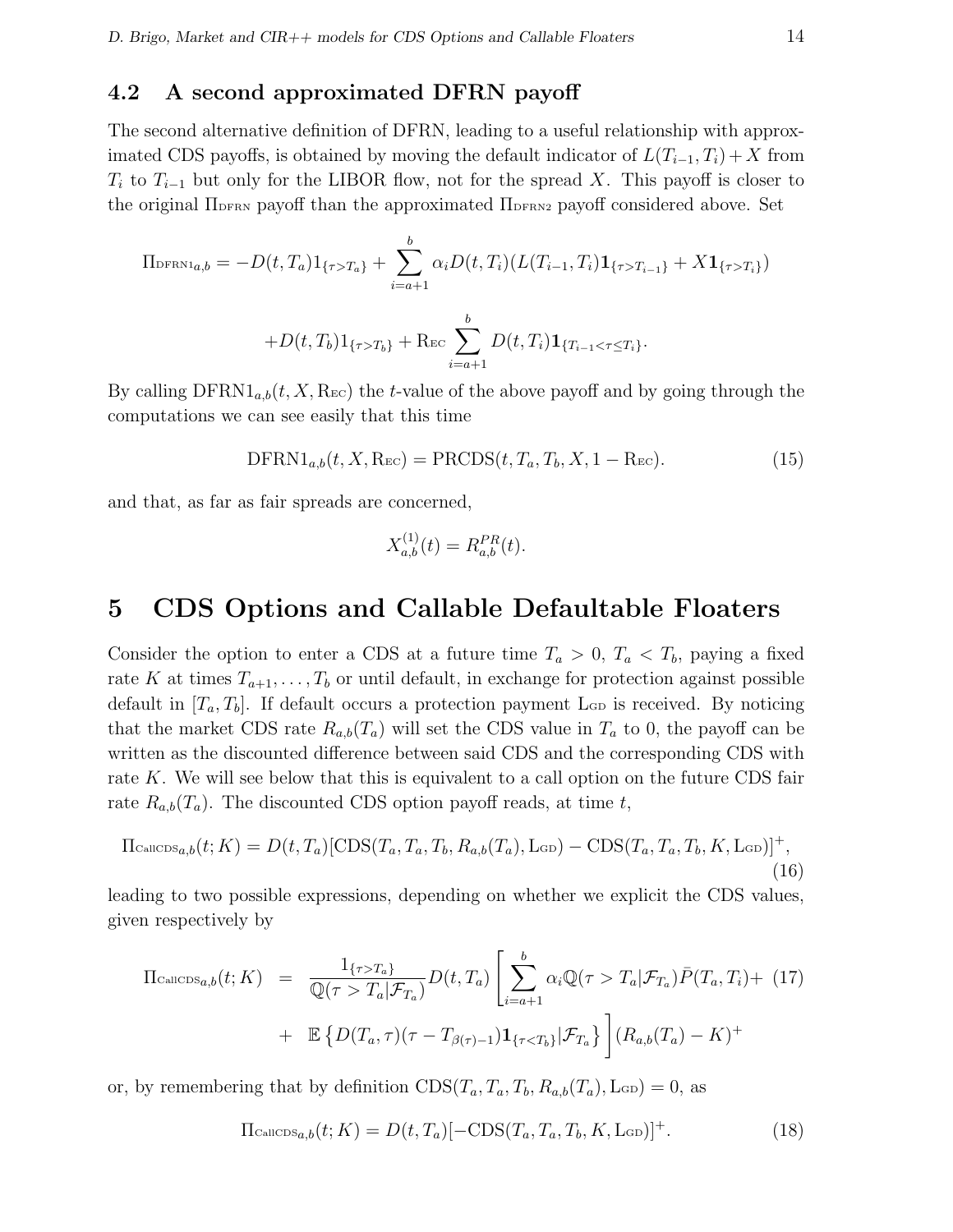This last expression points out that in holding this CDS option we would be interested in the option to buy protection L<sub>GD</sub> at time  $T_a$  against default in  $[T_a, T_b]$  in exchange for a premium leg characterized by the strike-rate K. These options can be introduced for every type of underlying CDS. We have illustrated the standard CDS case, and we will consider the postponed CDS cases below.

The quantity inside square brackets in (17) will play a key role in the following. We will often neglect the accrued interest term in  $(\tau - T_{\beta(\tau)-1})$  and consider the related simplified payoff: in such a case the quantity between square brackets is denoted by  $C_{a,b}(T_a)$  and is called ("no survival-indicator"-) "defaultable present value per basis point (DPVBP) numeraire" (and sometimes "annuity"). Actually the real DPVBP would have a  $1_{\{\tau > 0\}}$  term in front of the summation, but by a slight abuse of language we call DPVBP the expression without indicator. More generally, at time  $t$ , we set

$$
\widehat{C}_{a,b}(t) := \mathbb{Q}(\tau > t | \mathcal{F}_t) \overline{C}_{a,b}(t), \quad \overline{C}_{a,b}(t) := \sum_{i=a+1}^{b} \alpha_i \overline{P}(t, T_i).
$$

When including as a factor the indicator  $1_{\{\tau>t\}}$ , this quantity is the price, at time t, of a portfolio of defaultable zero-coupon bonds with zero recovery and with different maturities, and as such it is the price of a tradable asset. The original work of Schönbucher (2000) is in this spirit, in that the "numeraire" is taken with the indicator, so that it may vanish and the measure it defines is not equivalent to the risk neutral measure. If we keep the indicator away, following in spirit part of the work in Jamshidian (2002), this quantity maintains a link with said price and is always strictly positive, so that we are allowed to take it as numeraire.

The related probability measure, equivalent to the risk neutral measure, is denoted by  $\widehat{Q}^{a,b}$  and the related expectation by  $\widehat{\mathbb{E}}^{a,b}$ .

Neglecting the accrued interest term, the option discounted payoff simplifies to

$$
1_{\{\tau > T_a\}} D(t, T_a) \left[ \sum_{i=a+1}^b \alpha_i \bar{P}(T_a, T_i) \right] (R_{a,b}(T_a) - K)^+ \tag{19}
$$

but this is only an approximated payoff and not the exact one.

### 5.1 First equivalence: PRCDS and DFRN1

Let us follow the same derivation under the postponed CDS payoff of the first kind. Consider thus

$$
\Pi_{\text{CallPRODS}_{a,b}}(t;K) = D(t,T_a)[\text{PRCDS}(T_a, T_a, T_b, R_{a,b}^{PR}(T_a), \text{L}_{\text{GD}}) - \text{PRCDS}(T_a, T_a, T_b, K, \text{L}_{\text{GD}})]^+,
$$
\n
$$
(20)
$$

or, since  $\text{PRCDS}(T_a, T_a, T_b, R_{a,b}^{PR}(T_a), \text{L}_{GD}) = 0,$ 

$$
\Pi_{\text{CallPROS}_{a,b}}(t;K) = D(t,T_a)[- \text{PRCDS}(T_a,T_a,T_b,K,\text{Lq})]^+,
$$

which, by (15), is equivalent to

$$
D(t, T_a)[-{\rm{DFRN1}}_{a,b}(T_a, K, \text{Rec})]^+, \qquad (21)
$$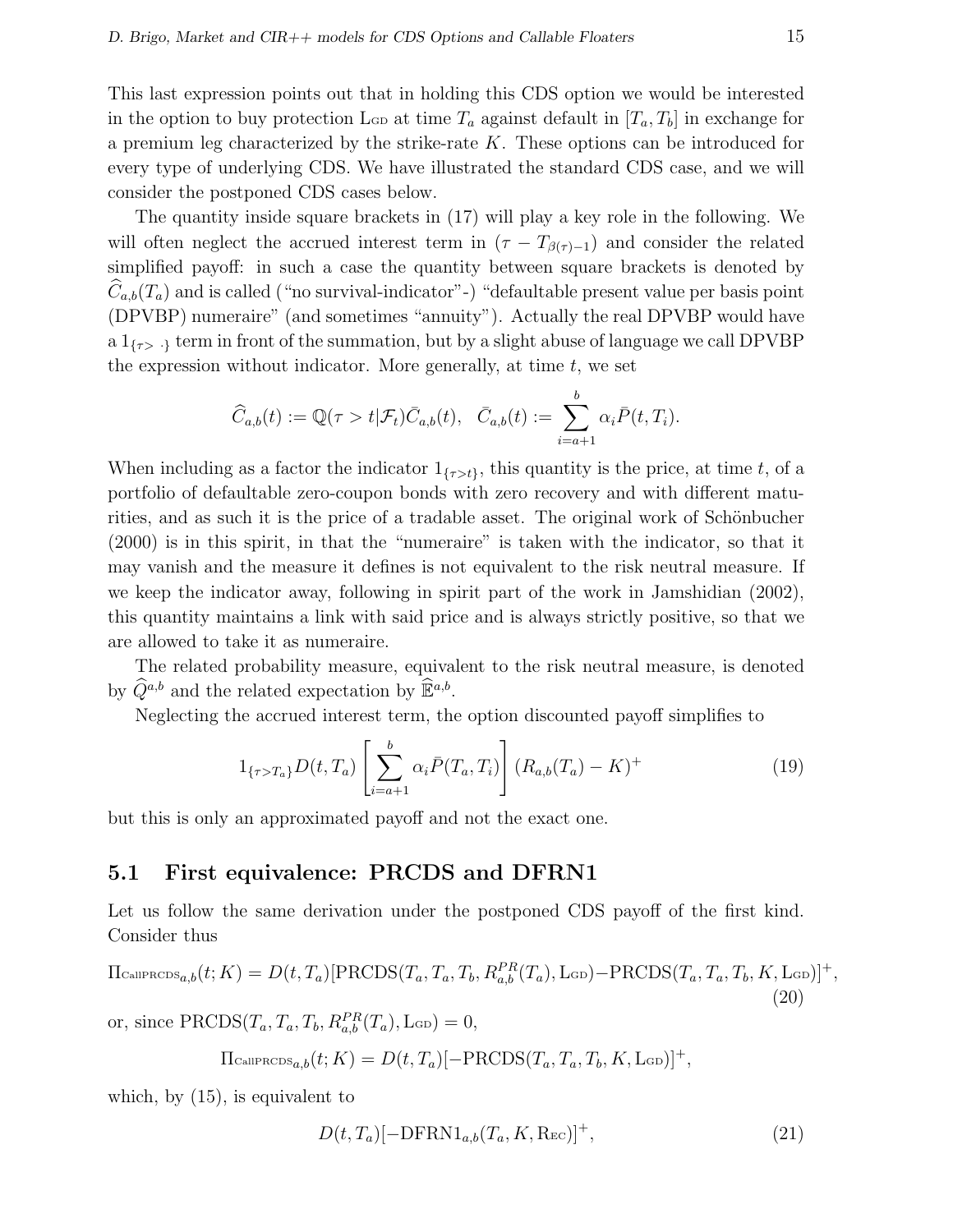with  $\text{L}_{\text{GD}} = 1 - \text{R}_{\text{EC}}$ , or, since  $\text{DFRN1}_{a,b}(T_a, X_{a,b}(T_a), \text{R}_{\text{EC}}) = 0$ , is equivalent to

$$
D(t, T_a)[\text{DFRN1}_{a,b}(T_a, X_{a,b}(T_a), \text{Rec}) - \text{DFRN1}_{a,b}(T_a, K, \text{Rec})]^+
$$
.

By expanding the expression of PRCDS we obtain as *exact* discounted payoff the quantity

$$
\Pi_{\text{CallPROS}_{a,b}}(t, K) = 1_{\{\tau > T_a\}} D(t, T_a) \left[ \sum_{i=a+1}^b \alpha_i \bar{P}(T_a, T_i) \right] (R_{a,b}^{PR}(T_a) - K)^+, \tag{22}
$$

which is structurally identical to the *approximated* payoff (19) for the standard CDS case. Thus we have created a link between the first postponed CDS payoff and an option on an approximated DFRN. Notice in particular that the quantity in front of the optional part is the same as in the earlier standard approximated discounted payoff, i.e. the DPVBP.

### 5.2 Second equivalence: PR2CDS and DFRN2

We may also consider the postponed running CDS of the second kind. The related discounted CDS option payoff reads, at time t,

$$
\Pi_{\text{CallPR2CDS}_{a,b}}(t,K) = D(t,T_a)[\text{PR2CDS}(T_a,T_b,R_{a,b}^{PR2}(T_a),\text{L}_{\text{GD}}) - \text{PR2CDS}(T_a,T_b,K,\text{L}_{\text{GD}})]^+,
$$
\n(23)

and given (14), this is equivalent to

$$
D(t, T_a)[\text{DFRN2}_{a,b}(T_a, X_{a,b}(T_a), \text{Rec}) - \text{DFRN2}_{a,b}(T_a, K, \text{Rec})]^+, \tag{24}
$$

with  $\text{R}_{\text{EC}} = 1 - \text{L}_{\text{GD}}$ , or, by expanding the expression for PR2CDS, as

$$
(1_{\{\tau>T_a\}}/\mathbb{Q}(\tau>T_a|\mathcal{F}_{T_a}))D(t,T_a)\sum_{i=a+1}^b\alpha_i\mathbb{E}_{T_a}[D(T_a,T_i)\mathbf{1}_{\{\tau>T_{i-1}\}}](R_{a,b}^{PR2}(T_a)-K)^{+}.\tag{25}
$$

Again we have equivalence between CDS options and options on the defaultable floater.

### 5.3 Callable defaultable floaters

The option on the floater can be seen as the optional component of a callable DFRN. A DFRN with final maturity  $T_b$  is issued at time 0 with a fair rate  $X_{0,b}(0)$  in such a way that  $DFRN_{0,b}(0, X_{0,b}(0), \text{Rec}) = 0$ . Suppose that this FRN includes a callability feature: at time  $T_a$  the issuer has the right to take back the subsequent FRN flows and replace them with the notional 1. The issuer will do so only if the present value in  $T_a$  of the subsequent FRN flows is larger than 1 in  $T_a$ . This is equivalent, for the note holder, to receive  $1_{\{\tau>T_a\}}+\min(\text{DFRN}_{a,b}(T_a, X_{0,b}(0), \text{Rec}), 0) = 1_{\{\tau>T_a\}}+\text{DFRN}_{a,b}(T_a, X_{0,b}(0), \text{Rec}) (DFRN_{a,b}(T_a, X_{0,b}(0), \text{Rec}))^+$  at time  $T_a$  if no default has occurred by then (recall that in our notation  $\text{DFRN}_{a,b}$  includes a negative cash flow of 1 at time  $T_a$ ).

The component  $1_{\{\tau>T_a\}} + \text{DFRN}_{a,b}(T_a, X_{0,b}(0), \text{Rec})$  when valued at time 0 is simply the residual part of the original DFRN without callability features from  $T_a$  on,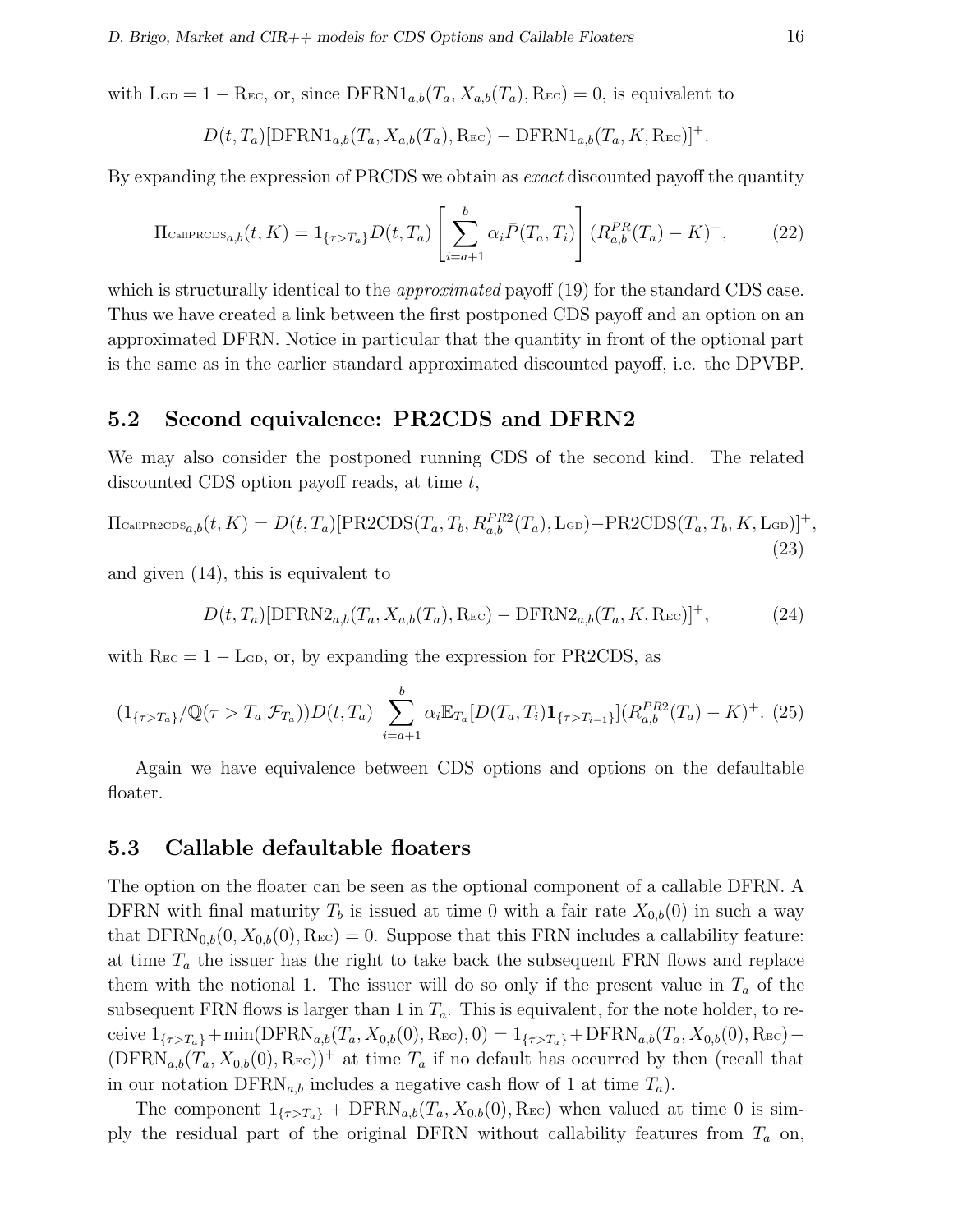so that when added to the previous payments in  $0 \div T_a$  its present value is 0. This happens because  $X_{a,b}(0)$  is the fair rate for the total DFRN at time 0. The component  $(\text{DFRN}_{a,b}(T_a, X_{0,b}(0), \text{Rec}))^+ = (\text{DFRN}_{a,b}(T_a, X_{0,b}(0), \text{Rec}) - \text{DFRN}_{a,b}(T_a, X_{a,b}(T_a), \text{Rec}))^+$ is structurally equivalent to a CDS option, provided we approximate its payoff with  $DFRN1$  or  $DFRN2$ , as we have seen earlier, and we may value it if we have a model for CDS options. We are deriving a market model for such options in the next section, so that we will be implicitly deriving a model for callable defaultable floaters.

# 6 A market formula for CDS options and callable defaultable floaters

As usual, one may wish to introduce a notion of implied volatility for CDS options. This would be a volatility associated to the relevant underlying CDS rate  $R$ . In order to do so rigorously, one has to come up with an appropriate dynamics for  $R_{a,b}$  directly, rather than modeling instantaneous default intensities explicitly. This somehow parallels what we find in the default-free interest rate market when we resort to the swap market model as opposed for example to a one-factor short-rate model for pricing swaptions. In a one-factor short-rate model the dynamics of the forward swap rate is a byproduct of the short-rate dynamics itself, through Ito's formula. On the contrary, the market model for swaptions directly postulates, under the relevant numeraire a (lognormal) dynamics for the forward swap rate.

#### 6.1 Market formulas for CDS Options

In the case of CDS options the market model is derived as follows. First, let us ignore the accruing term in  $(\tau - T_{\beta(\tau)-1})$ , by replacing it with zero. It can be seen that typically the order of magnitude of this term is negligible with respect to the remaining terms in the payoff. Failing this negligibility, one may reformulate the payoff by postponing the default payment to the first date among the  $T_i$ 's following  $\tau$ , i.e. to  $T_{\beta(\tau)}$ . This amounts to considering as underlying a payoff corresponding to (2) and eliminates the accruing term altogether, even though it slightly modifies the option payoff. Take as numeraire the DPVBP  $\widehat{C}_{a,b}$ , so that

$$
R_{a,b}(t) = \frac{\text{Lop }\mathbb{E}[D(t,\tau)\mathbf{1}_{\{T_a < \tau \le T_b\}}|\mathcal{F}_t]}{\sum_{i=a+1}^b \alpha_i \mathbb{Q}(\tau > t|\mathcal{F}_t)\bar{P}(t,T_i)} = \frac{\text{Lop }\mathbb{E}[D(t,\tau)\mathbf{1}_{\{T_a < \tau \le T_b\}}|\mathcal{F}_t]}{\widehat{C}_{a,b}(t)}, \quad t \le T_a, \quad (26)
$$

having as numerator the price of an upfront CDS, can be interpreted as the ratio between a tradable asset and our numeraire. As such, it is a martingale under this numeraire's measure and can be modeled as a Black-Scholes driftless geometric Brownian motion, leading to a Black and Scholes formula for CDS options (notice that, when  $R_{a,b}(0)$  is not quoted directly by the market, we may infer it by the market implied  $\gamma^{\text{mkt}}$  according to

$$
R_{a,b}(0) = \frac{-L_{\text{GD}} \int_{T_a}^{T_b} P(0, u) d(e^{-\Gamma^{\text{mkt}}(u)})}{\sum_{i=a+1}^{b} \alpha_i P(0, T_i) e^{-\Gamma^{\text{mkt}}(T_i)}})
$$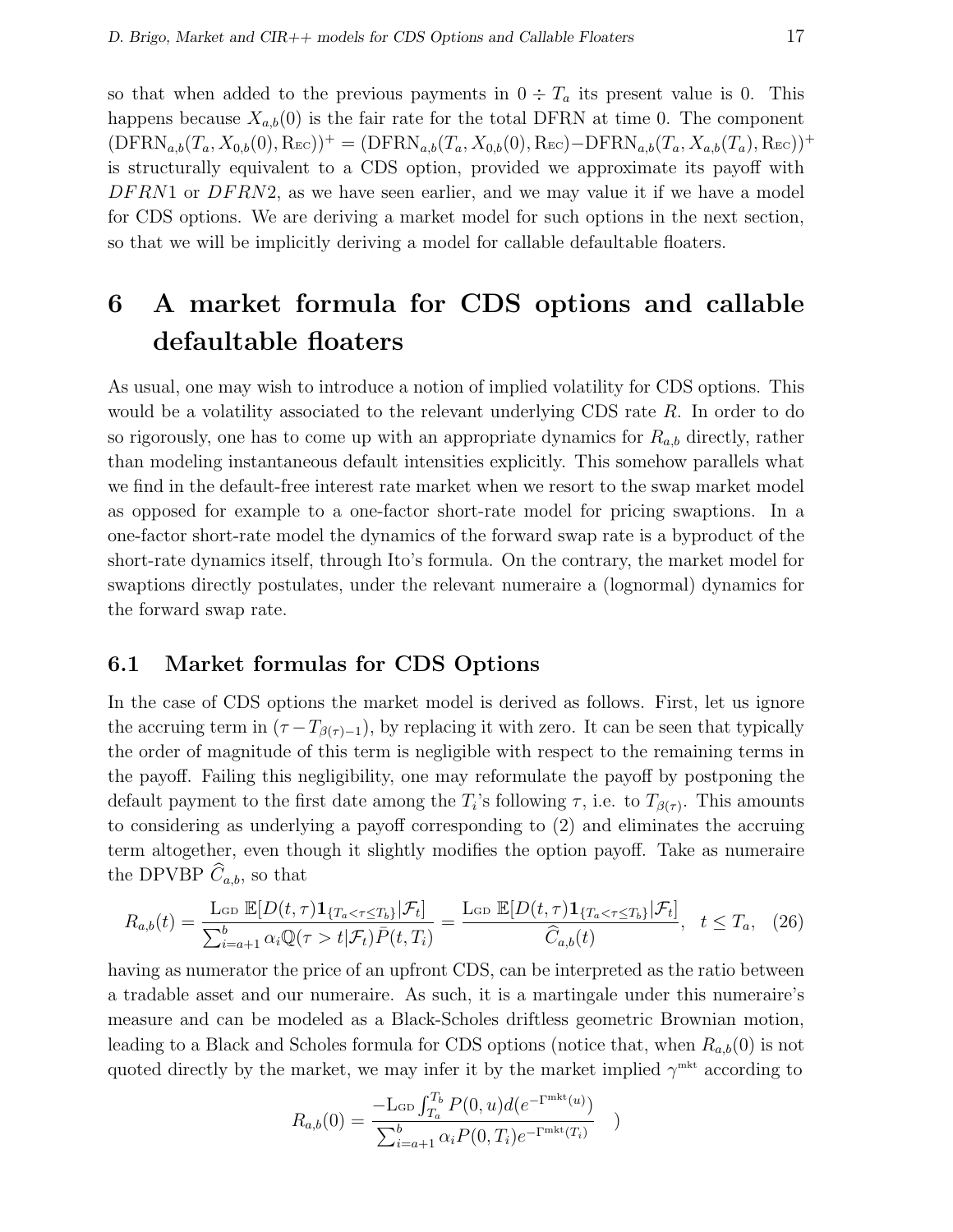Indeed, by resorting to the change of numeraire starting from (19) (thus ignoring the accruing term or working with the postponed payoff) we see that

$$
\mathbb{E}\{1_{\{\tau>T_{a}\}}D(t,T_{a})\sum_{i=a+1}^{b}\alpha_{i}\bar{P}(T_{a},T_{i})(R_{a,b}(T_{a})-K)^{+}|\mathcal{G}_{t}\}\
$$
\n
$$
=\frac{1_{\{\tau>t\}}}{\mathbb{Q}(\tau>t|\mathcal{F}_{t})}\mathbb{E}\{1_{\{\tau>T_{a}\}}D(t,T_{a})\sum_{i=a+1}^{b}\alpha_{i}\bar{P}(T_{a},T_{i})(R_{a,b}(T_{a})-K)^{+}|\mathcal{F}_{t}\}\
$$
\n
$$
=\frac{1_{\{\tau>t\}}}{\mathbb{Q}(\tau>t|\mathcal{F}_{t})}\mathbb{E}\left[\mathbb{E}\{1_{\{\tau>T_{a}\}}D(t,T_{a})\sum_{i=a+1}^{b}\alpha_{i}\bar{P}(T_{a},T_{i})(R_{a,b}(T_{a})-K)^{+}|\mathcal{F}_{T_{a}}\}|\mathcal{F}_{t}\right]
$$
\n
$$
=\frac{1_{\{\tau>t\}}}{\mathbb{Q}(\tau>t|\mathcal{F}_{t})}\mathbb{E}\left[D(t,T_{a})\sum_{i=a+1}^{b}\alpha_{i}\bar{P}(T_{a},T_{i})(R_{a,b}(T_{a})-K)^{+}\mathbb{E}\{1_{\{\tau>T_{a}\}}|\mathcal{F}_{T_{a}}\}|\mathcal{F}_{t}\right]
$$
\n
$$
=\frac{1_{\{\tau>t\}}}{\mathbb{Q}(\tau>t|\mathcal{F}_{t})}\mathbb{E}\left[D(t,T_{a})\sum_{i=a+1}^{b}\mathbb{Q}(\tau>T_{a}|\mathcal{F}_{T_{a}})\alpha_{i}\bar{P}(T_{a},T_{i})(R_{a,b}(T_{a})-K)^{+}|\mathcal{F}_{t}\right]
$$
\n
$$
=\frac{1_{\{\tau>t\}}}{\mathbb{Q}(\tau>t|\mathcal{F}_{t})}\mathbb{E}\left[D(t,T_{a})\widehat{C}_{a,b}(T_{a})(R_{a,b}(T_{a})-K)^{+}|\mathcal{F}_{t}\right]
$$
\n
$$
=\frac{1_{\{\tau>t\}}}{\mathbb{Q}(\tau>t|\mathcal{F}_{t})}\widehat{C}_{a,b}(t)\mathbb{E}^{a,b}[(R_{a,b}(T_{a})-K)^{+}|\mathcal{F}_{t}]
$$
\n
$$
=1_{
$$

and we may take

$$
dR_{a,b}(t) = \sigma_{a,b}R_{a,b}(t)dW^{a,b}(t),
$$
\n<sup>(27)</sup>

where  $W^{a,b}$  is a Brownian motion under  $\widehat{\mathbb{Q}}^{a,b}$ , leading to a market formula for the CDS option. We have

$$
\mathbb{E}\{1_{\{\tau>T_a\}}D(t,T_a)\bar{C}_{a,b}(T_a)(R_{a,b}(T_a)-K)^{+}|\mathcal{G}_t\} = 1_{\{\tau>t\}}\bar{C}_{a,b}(t)[R_{a,b}(t)N(d_1(t)) - KN(d_2(t))]
$$
\n
$$
d_{1,2} = \left(\ln(R_{a,b}(t)/K) \pm (T_a - t)\sigma_{a,b}^2/2\right) / (\sigma_{a,b}\sqrt{T_a - t}).
$$
\n(28)

As happens in most markets, this formula could be used as a quoting mechanism rather than as a real model formula. That is, the market price can be converted into its implied volatility matching the given price when substituted in the above formula.

# 6.2 Market Formula for callable DFRN

Since we are also interested in the parallel with DFRN's, let us derive the analogous market model formula under running CDS's postponed payoffs of the first kind. The derivation goes trough as above and we obtain easily the same model as in (27) and (28) with  $R^{PR}$  replacing R everywhere.

If we consider the second kind of approximation for FRN's, the option price is obtained as the price of a CDS option, where the CDS is a postponed CDS of the second kind. Compute then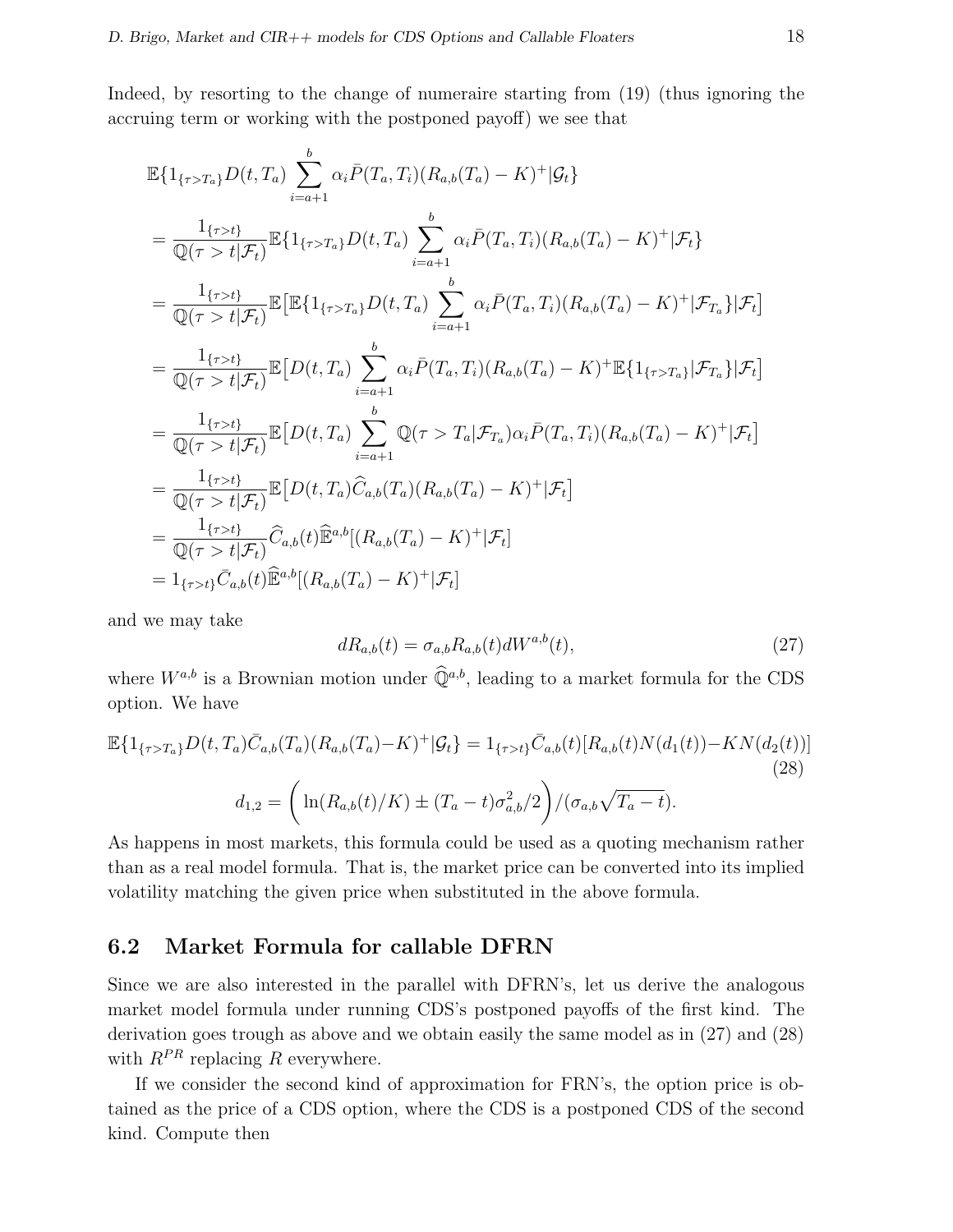$$
\mathbb{E}\Big\{D(t,T_a)[\text{PR2CDS}(T_a,T_a,T_b,R_{a,b}^{PR2}(T_a),\text{L}_{GD})-\text{PR2CDS}(T_a,T_a,T_b,K,\text{L}_{GD})]^+|\mathcal{G}_t\Big\}
$$
\n
$$
=\mathbb{E}\Big\{\frac{1_{\{\tau>T_a\}}}{\mathbb{Q}(\tau>T_a|\mathcal{F}_{T_a})}D(t,T_a)\sum_{i=a+1}^b\alpha_i\mathbb{E}_{T_a}[D(T_a,T_i)\mathbf{1}_{\{\tau>T_{i-1}\}}](R_{a,b}^{PR2}(T_a)-K)^+|\mathcal{G}_t\Big\}
$$
\n
$$
=\mathbb{E}\Big\{1_{\{\tau>T_a\}}D(t,T_a)\sum_{i=a+1}^b\alpha_i\frac{\mathbb{E}_{T_a}[D(T_a,T_i)\mathbf{1}_{\{\tau>T_{i-1}\}}]}{\mathbb{Q}(\tau>T_a|\mathcal{F}_{T_a})}(R_{a,b}^{PR2}(T_a)-K)^+|\mathcal{G}_t\Big\}=\dots
$$

This time let us take as numeraire

$$
\check{C}_{a,b}(t) := \sum_{i=a+1}^{b} \alpha_i \mathbb{E}_t[D(t,T_i)\mathbf{1}_{\{\tau>T_{i-1}\}}], \text{ (notice } \widehat{C}_{a,b}(t) = \sum_{i=a+1}^{b} \alpha_i \mathbb{E}_t[D(t,T_i)\mathbf{1}_{\{\tau>T_i\}}])
$$

This quantity is positive, and when including the indicator  $1_{\{\tau > t\}}$  this is, not surprisingly, a multiple of the premium leg of a PR2CDS at time  $t$ . We may also view it as a ("no survival-indicator"-) portfolio of defaultable bonds where the default maturity is one-period-displaced with respect to the payment maturity. Thus this quantity is only approximately a numeraire. Compute

$$
\ldots = \mathbb{E}\left\{1_{\{\tau>T_a\}}D(t,T_a)\frac{\check{C}_{a,b}(T_a)}{\mathbb{Q}(\tau>T_a|\mathcal{F}_{T_a})}(R_{a,b}^{PR2}(T_a)-K)^+|\mathcal{G}_t\right\}
$$
\n
$$
=\frac{1_{\{\tau>t\}}}{\mathbb{Q}(\tau>t|\mathcal{F}_t)}\mathbb{E}_t\left\{1_{\{\tau>T_a\}}D(t,T_a)\frac{\check{C}_{a,b}(T_a)}{\mathbb{Q}(\tau>T_a|\mathcal{F}_{T_a})}(R_{a,b}^{PR2}(T_a)-K)^+\right\}
$$
\n
$$
\frac{1_{\{\tau>t\}}}{\mathbb{Q}(\tau>t|\mathcal{F}_t)}\mathbb{E}_t\left\{\mathbb{E}_{T_a}\left[1_{\{\tau>T_a\}}D(t,T_a)\frac{\check{C}_{a,b}(T_a)}{\mathbb{Q}(\tau>T_a|\mathcal{F}_{T_a})}(R_{a,b}^{PR2}(T_a)-K)^+\right]\right\}
$$
\n
$$
=\frac{1_{\{\tau>t\}}}{\mathbb{Q}(\tau>t|\mathcal{F}_t)}\mathbb{E}_t\left\{D(t,T_a)\frac{\check{C}_{a,b}(T_a)}{\mathbb{Q}(\tau>T_a|\mathcal{F}_{T_a})}(R_{a,b}^{PR2}(T_a)-K)^+\mathbb{E}_{T_a}\left[1_{\{\tau>T_a\}}\right]\right\}
$$
\n
$$
=\frac{1_{\{\tau>t\}}}{\mathbb{Q}(\tau>t|\mathcal{F}_t)}\mathbb{E}_t\left\{D(t,T_a)\check{C}_{a,b}(T_a)(R_{a,b}^{PR2}(T_a)-K)^+\right\}
$$
\n
$$
=\frac{1_{\{\tau>t\}}}{\mathbb{Q}(\tau>t|\mathcal{F}_t)}\check{C}_{a,b}(t)\check{\mathbb{E}}_t^{a,b}\left\{(R_{a,b}^{PR2}(T_a)-K)^+\right\}
$$

Now notice that  $R^{PR2}$  can be also written as

$$
R_{a,b}^{PR2}(t) = \frac{\sum_{i=a+1}^{b} \mathbb{E}[D(t,T_i) \mathbf{1}_{\{T_{i-1} < \tau \le T_i\}} | \mathcal{F}_t]}{\check{C}_{a,b}(t)},
$$

so that it is a martingale under  $\check{\mathbb{Q}}^{a,b}$ . As such, we may model it as

$$
dR_{a,b}^{PR2}(t) = \sigma_{a,b} R_{a,b}^{PR2}(t) d\check{W}^{a,b}(t)
$$
\n(29)

and compute the above expectation accordingly. We obtain, as price of the option,

$$
\mathbb{E}\{1_{\{\tau>T_a\}}D(t,T_a)\frac{\check{C}_{a,b}(T_a)}{\mathbb{Q}(\tau>T_a|\mathcal{F}_{T_a})}(R_{a,b}^{PR2}(T_a) - K)^+|\mathcal{G}_t\} =
$$
\n
$$
= 1_{\{\tau>t\}}\frac{\check{C}_{a,b}(t)}{\mathbb{Q}(\tau>t|\mathcal{F}_t)}[R_{a,b}^{PR2}(t)N(d_1) - KN(d_2)]
$$
\n(30)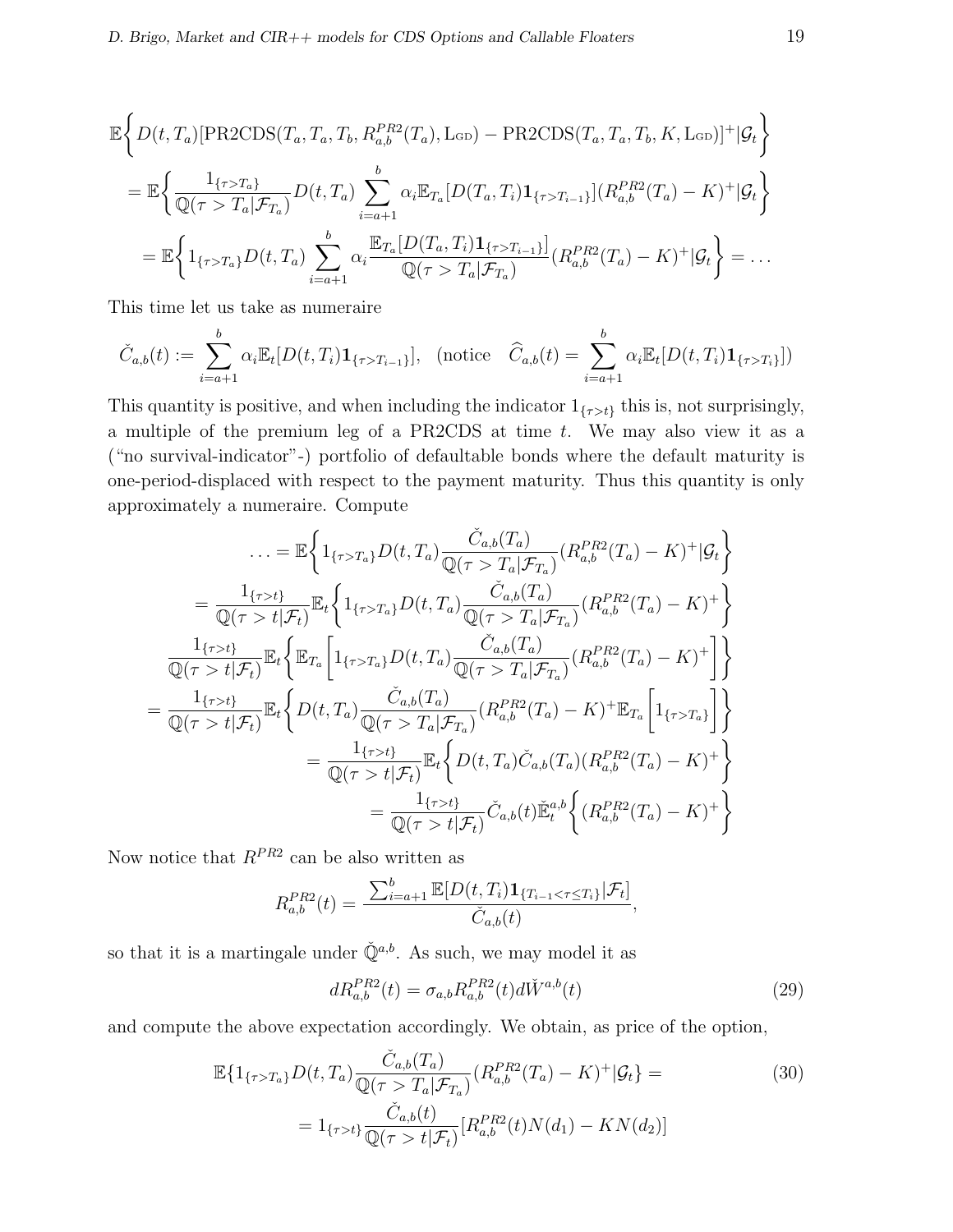where  $d_1$  and  $d_2$  are defined as usual in terms of  $R_{a,b}^{PR2}(t)$ , K and  $\sigma$ .

Which model should one use between DFRN1 and DFRN2 when dealing with DFRN options? DFRN1 has the advantage of better approximating the real DFRN; further, the related market model is derived under a numeraire; DFRN2 is derived only under and approximated numeraire and is a worse approximation of the real DFRN, but the related CDS payoff PR2CDS is in some cases a better approximation of a real CDS than PRCDS.

### 6.3 Examples of Implied Volatilities from the Market

We present now some CDS options implied volatilities obtained with the postponed payoff of the first and second kind. We consider three companies C1, C2 and C3 on the Euro market and the related CDS options quotes as of March 26, 2004; the recovery is  $\text{Rec} = 0.4$ ; C1 and C3 are in the telephonic sector, whereas C2 is a car industry;  $\rm L_{GD} = 1 - 0.4 = 0.6;$   $T_0 = \rm March 26 2004 (0);$  We consider two possible maturities  $T_a$  =June 20 2004 (86d≈3m) and  $T'_a$  =Dec 20 2004 (269d≈9m);  $T_b$  = june 20 2009  $(5y87d)$ ; we consider receiver option quotes (puts on R) in basis points (i.e. 1E-4 units on a notional of 1). We obtain the results presented in Table 2.

|                | Option: bid mid ask |    |    | $R_{0,b}(0)$ | $R_{a,b}^{PR}(0)$ | $R_{a,b}^{PR2}(0)$ | $K^-$ | $\sigma_{a,b}^{PR}$ | PR(2) |
|----------------|---------------------|----|----|--------------|-------------------|--------------------|-------|---------------------|-------|
| $Cl(T_a)$      | 14                  | 24 | 34 | 60           | 61.497            | 61.495             | 60    | 50.31               | 50.18 |
| C <sub>2</sub> | 32                  | 39 | 46 | 94.5         | 97.326            | 97.319             | 94    | 54.68               | 54.48 |
| C <sub>3</sub> | 18                  | 25 | 32 |              | 62.697            | 62.694             | 61    | 52.01               | 51.88 |
| $Cl(T'_a)$     | 28                  | 35 | 42 | 60           | 65.352            | 65.344             | 61    | 51.45               | 51.32 |

Table 2: CDS forward rates and implied volatilites on three companies on March 26, 2004. Rates are in basis points and volatilities are percentages.

Implied volatilities are rather high when compared with typical interest-rate default free swaption volatilities. However, the values we find have the same order of magnitude as some of the values found by Hull and White (2003) via historical estimation. Further, we see that while the option prices differ considerably, the related implied volatilities are rather similar. This shows the usefulness of a rigorous model for implied volatilities. The mere price quotes could have left one uncertain on whether the credit spread variabilities implicit in the different companies were quite different from each other or similar.

We analyze also the implied volatilities and CDS forward rates under different payoff formulations and under stress. Table 2 shows that the impact of changing postponement from PR to PR2 (maintaining the same  $R_{0,b}(0)$ 'sand re-stripping Γ's) leaves both CDS forward rates and implied volatilities almost unchanged.

In Table 3 we check the impact of the recovery rate on implied volatilities and CDS forward rates. Every time we change the recovery we re-calibrate the Γ's, since the only direct market quotes are the  $R_{0,b}(0)$ 's, which we cannot change, and our uncertainty is on the recovery rate that might change. As we can see from the table the impact of the recovery rate is rather small, but we have to keep in mind that the CDS option payoff is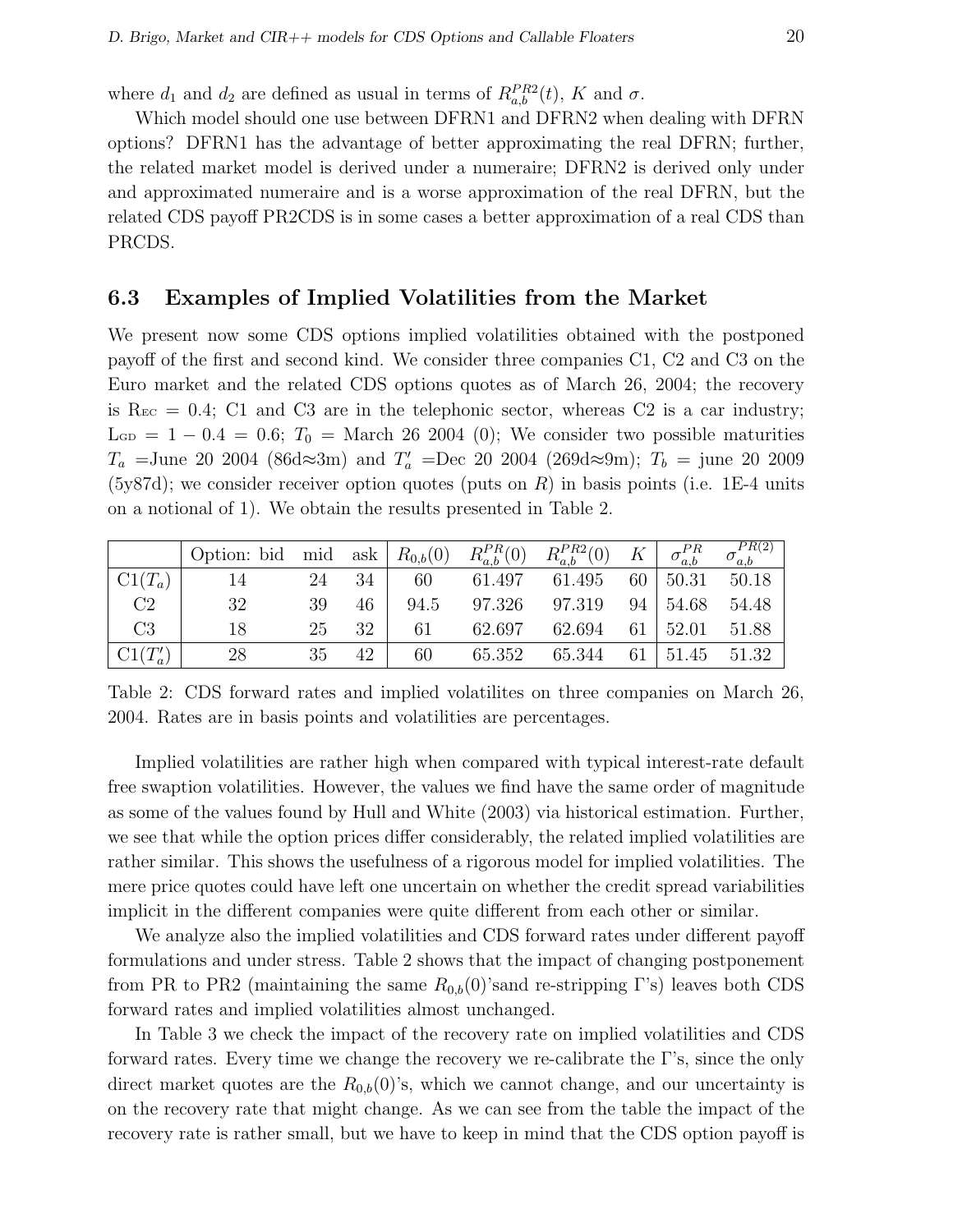|                       | $REC = 20\%$ | $REC = 30\%$ | $REC = 40\%$ | $REC = 50\%$ | $REC = 60\%$ |
|-----------------------|--------------|--------------|--------------|--------------|--------------|
| $\sigma_{a,b}^{PR}$ : |              |              |              |              |              |
| $C1(T_a)$             | 50.02        | 50.14        | 50.31        | 50.54        | 50.90        |
| C <sub>2</sub>        | 54.22        | 54.42        | 54.68        | 55.05        | 55.62        |
| C <sub>3</sub>        | 51.71        | 51.83        | 52.01        | 52.25        | 52.61        |
| $C1(T'_a)$            | 51.13        | 51.27        | 51.45        | 51.71        | 52.10        |
| $R_{a,b}^{PR}$ :      |              |              |              |              |              |
| $C1(T_a)$             | 61.488       | 61.492       | 61.497       | 61.504       | 61.514       |
| C <sub>2</sub>        | 97.303       | 97.313       | 97.326       | 97.346       | 97.374       |
| C <sub>3</sub>        | 62.687       | 62.691       | 62.697       | 62.704       | 62.716       |
| $(T_a')$              | 65.320       | 65.334       | 65.352       | 65.377       | 65.415       |

Table 3: Impact of recovery rates on the implied volatility and on the CDS forward rates for the PR payoff. Vols are expressed as percentages and rates as basis points

built in such a way that the recovery direct flow in L<sub>GD</sub> cancels and the recovery remains only implicitly inside the initial condition  $R_{a,b}(0)$  for the dynamics of  $R_{a,b}$ , as one can see for example from (22), where L<sub>GD</sub> does not appear explicitly. It is  $R_{a,b}(0)$  that depends on the stripped Γ's which, in turn, depend on the recovery.

|                | shift $-0.5\%$ |       | $+0.5\%$ | shift $-0.5\%$ |                     | $+0.5\%$ |
|----------------|----------------|-------|----------|----------------|---------------------|----------|
| $C1(T_a)$      | 49.68          | 50.31 | 50.93    | 61.480         | 61.497              | 61.514   |
| C2             | 54.02          | 54.68 | 55.34    | 97.294         | $97.326 \pm 97.358$ |          |
| C <sub>3</sub> | 51.36          | 52.01 | 52.65    | 62.677         | 62.697              | 62.716   |

Table 4: Implied volatilities  $\sigma_{a,b}$  (left, as percentages) and forward CDS rates  $R_{a,b}^{PR}$  (right, as basis points) as the simply compounded rates are shifted uniformly for all maturities.

In Table 4 we check the impact of a shift in the simply compounded rates of the zero coupon interest rate curve on CDS forward rates and implied volatilities. Every time we shift the curve we recalibrate the Γ's, while maintaining the same  $R_{0,b}(0)$ 's. We see that the shift has a more relevant impact than the recovery rate, an impact that remains small.

We also include the zero coupon curve we used in Table 5 and the CDS market quotes we used in Table 6.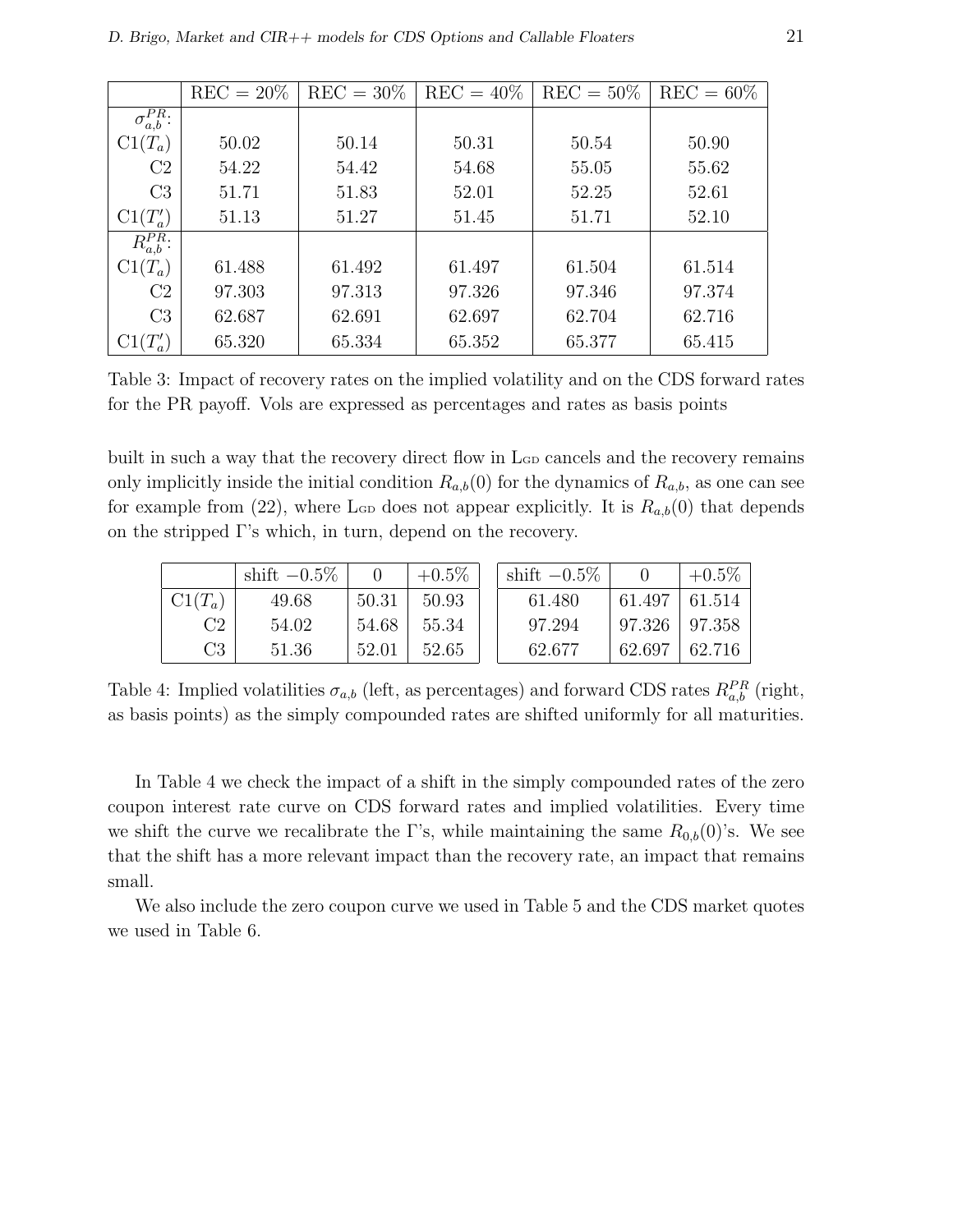| Date            | Discount    | Date            | Discount    | Date         | Discount    |
|-----------------|-------------|-----------------|-------------|--------------|-------------|
| $26$ -mar-04    |             | $30$ -dec- $04$ | 0.985454616 | $28$ -mar-13 | 0.701853679 |
| $29$ -mar- $04$ | 0.999829196 | $30$ -mar- $06$ | 0.956335676 | $31$ -mar-14 | 0.665778313 |
| $31$ -mar-04    | 0.9997158   | $30$ -mar- $07$ | 0.9261161   | $30$ -mar-15 | 0.630686684 |
| $06$ -apr- $04$ | 0.999372341 | $31$ -mar-08    | 0.891575268 | $30$ -mar-16 | 0.597987523 |
| $30$ -apr- $04$ | 0.99806645  | $30$ -mar- $09$ | 0.85486229  | $30$ -mar-17 | 0.566052224 |
| $31$ -may-04    | 0.996398755 | $30$ -mar-10    | 0.816705705 | $29$ -mar-18 | 0.535085529 |
| $30$ -jun- $04$ | 0.994847843 | $30$ -mar-11    | 0.777867013 | $29$ -mar-19 | 0.505632535 |
| $30$ -sep- $04$ | 0.99014189  | $30$ -mar-12    | 0.739273058 |              |             |

Table 5: Euro curve for Zero coupon bonds  $P(0, T)$  as of march 26, 2004.

| Maturity $T_b$ | $R_{0,b}$ (C1) | $R_{0,b}$ (C2) | $R_{0,b}$ (C3) |
|----------------|----------------|----------------|----------------|
| l v            | 30             | 38.5           | 27             |
| 3y             | 49             | 72.5           | 49             |
| 5y             | 60             | 94.5           | 61             |
| $\tau_{\rm V}$ |                | 104.5          | 73             |

Table 6: Quoted CDS rates for the three names in basis points as of march 26, 2004

# 7 Towards a Completely Specified Market Model

J'onn: "I fear the Justice League's greatest challenge lies just ahead..." Kal: "Doesn't it always, J'onn?"

"Death Star", DC One Million 4, 1998, DC Comics

So far we have been able to rigorously justify the market CDS option formula. However, to completely specify the market model we need to show how the dynamics of  $R_{a,b}$  changes when changing numeraire. We describe the essential steps briefly in two important cases, and we refer to the PR payoff.

## 7.1 One- and Two-period CDS rates market model

The first case we address is a family of one-period rates. This is to say that we are trying to build a sort of forward LIBOR model for CDS rates. As the LIBOR model is based on one-period forward rates, our first choice of a market model for CDS options will be based on one-period rates. The fundamental components of our numeraires  $C$ are the  $\bar{P}$ 's. The  $\bar{P}$ 's, through (12), can be reduced to a function of a common initial  $\bar{P}$  (that cancels when considering the relevant ratios) and of one- and two-period rates  $R_k$ ,  $R_{k-2,k}$  in the relevant range. We start then by writing the (martingale) dynamics of one- and two-period rates  $R_k$   $R_{k-2,k}$  each under its canonical numeraire  $\widehat{\mathbb{Q}}^{k-1,k}$  and  $\widehat{\mathbb{Q}}^{k-2,k}$ . At this point we use the change of numeraire technique on each of this rates to write their dynamics under a single preferred  $\widehat{\mathbb{Q}}^{\cdot,\cdot}$ . This is possible in terms of quadratic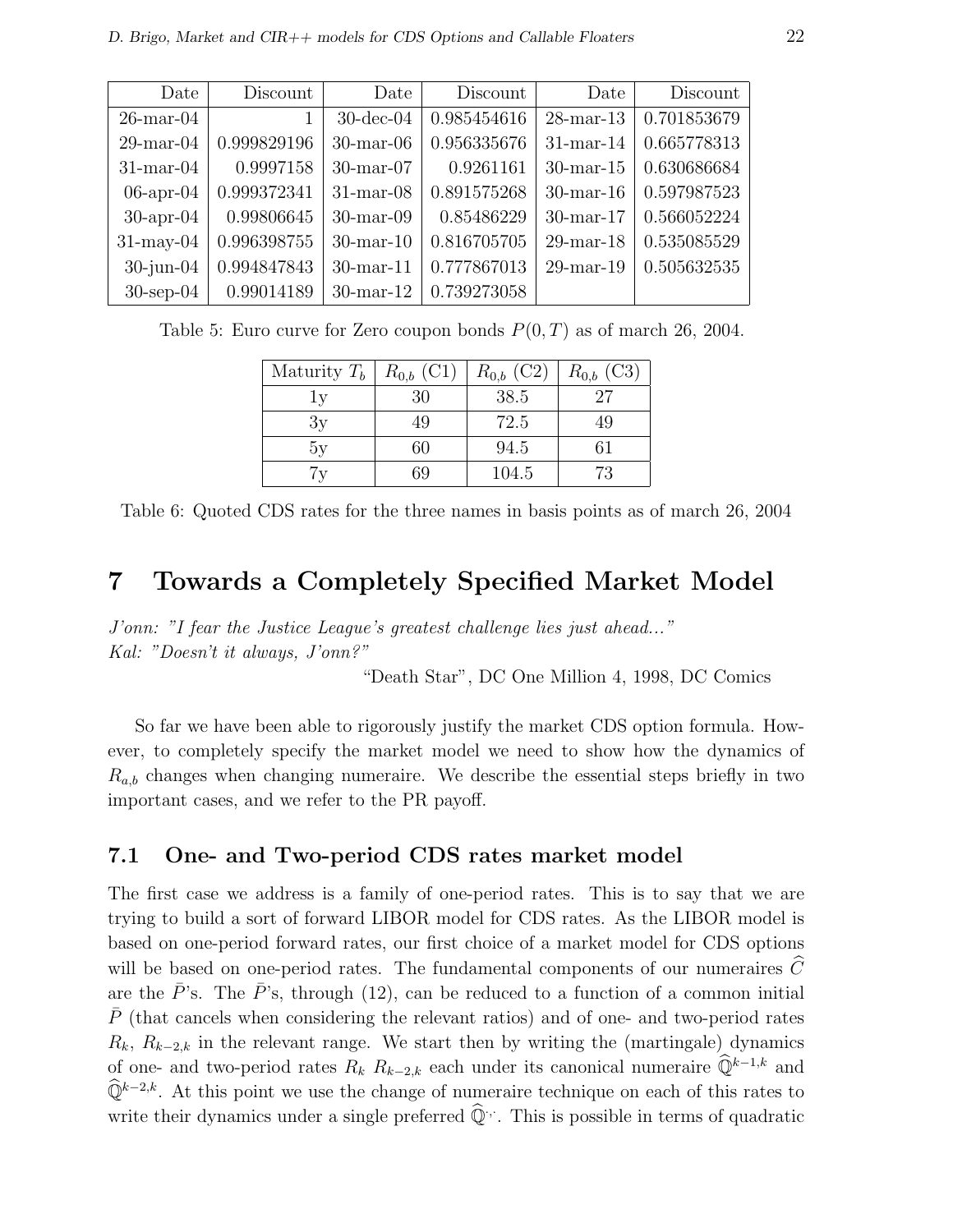covariations between the one- and two-period rates being modeled and the analogous rates concurring to form the  $\overline{P}$ 's entering the relevant  $\overline{C}$ . We detail this scheme in the following subsection. Now we have the dynamics for all the relevant  $R_k$ ,  $R_{k-2,k}$ 's under a common measure  $\widehat{\mathbb{Q}}^{\cdot,\cdot}$ . Since  $R_{a,b}$  is completely specified in terms of one and two-period rates through (11) and (12), we have indirectly also  $R_{a,b}$ 's dynamics.

Notice that if first we assign the dynamics of one period rates, then the dynamics of the two-period rates has to be selected carefully. For example, two-period rates will have to be selected into a range determined by one-period rates to avoid  $\bar{P}(t, T_k)/\bar{P}(t, T_{k-1})$ to be negative or larger than one. The use of suitable martingale dynamics for each  $R_{k-2,k}$  under  $\widehat{\mathbb{Q}}^{k-2,k}$  ensuring this property is currently under investigation.

If we are concerned about lognormality of  $R$ 's, leading to Black-like formulas for CDS options, one of the possible choices is to impose one-period rates  $R_k$  to have a lognormal distribution under their canonical measures. It suffices to postulate a driftless geometric Brownian motion dynamics for each such rate under its associated measure. The resulting  $R_{a,b}$  will only be approximately lognormal, especially under the freezing approximation for the weights  $\bar{w}$ , but this is the case also with LIBOR vs SWAP models, since lognormal one-period swap rates (i.e. forward LIBOR rates) and multi period swap rates cannot be all lognormal (each under its canonical measure). The important difference with the LIBOR model is that here we need also two-period rates to close the system. The need for two-period rates stems from the additional degrees of freedom coming from stochastic intensity whose "maturities", in rates like  $R$ 's, are not always temporally aligned with the stochastic interest rates maturities. More precisely, the fact that in the numerator of the last term in  $(10)$  we have not only P (second term in the numerator) but also a term in  $D(t, T_j) \mathbf{1}_{\{\tau > T_{j-1}\}}$  (first term in the numerator, notice the misaligned  $T_{j-1}$  and  $T_j$ ) adds degrees of freedom that are accounted for by considering two period rates.

A final remark is that the freezing approximation is typically questionable when volatilities are very large. Since, as we will see below, at the moment implied volatilities in the CDS option market are rather large, the freezing approximation has to be considered with care.

#### 7.1.1 Detailed scheme for the change of numeraire technique

Let us postulate the following dynamics for one- and two- period CDS forward rates. Recall that  $R_j = R_{j-1,j}$ .

$$
dR_j(t) = \sigma_j(t)R_j(t)dZ_j^j(t)
$$
  

$$
dR_{j-2,j}(t) = \nu_j(t;R)R_{j-2,j}(t)dV_j^{j-2,j}(t)
$$

In the Brownian shocks  $Z$  and  $V$  the upper index denotes the measure (i.e. the measure associated with the numeraires  $\hat{C}_{i-1,j}, \hat{C}_{i-2,j}$  in the above case) and the lower index denotes to which component of the one- and two- period rate vectors the shock refers. The volatilities  $\sigma$  are deterministic, whereas the  $\nu$ 's depend on the one-period  $R$ 's. We assume correlations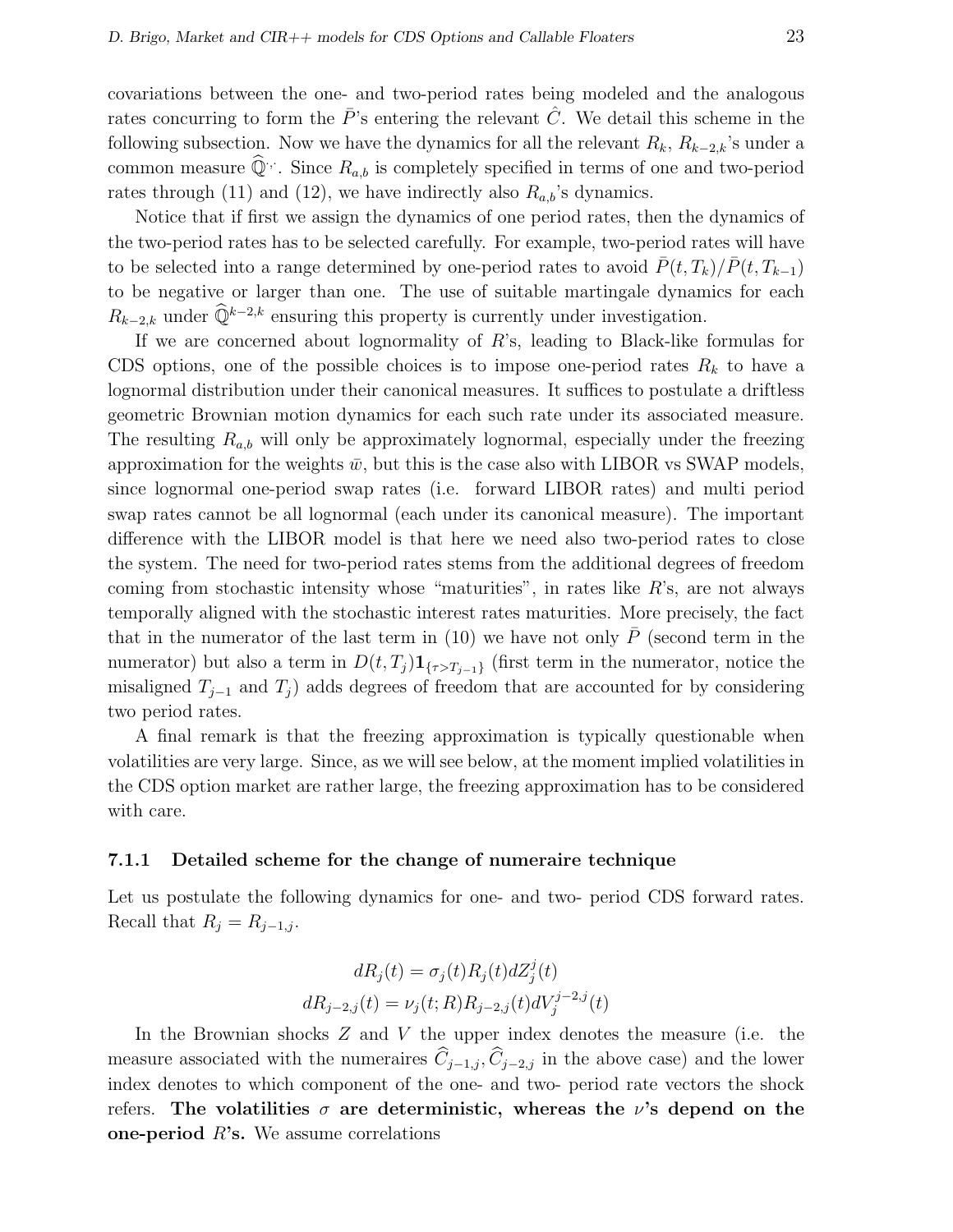$$
dZ_i dZ_j = \rho_{i,j} dt, \quad dV_i dV_j = \eta_{i,j} dt, \quad dZ_i dV_j = \theta_{i,j} dt
$$

and  $R_{i-2,i}(t) \in (\min(R_{i-1}(t), [R_{i-1}(t) + R_i(t)]/2), \max(R_{i-1}(t), [R_{i-1}(t) + R_i(t)]/2)).$ This latter condition ensures that the resulting  $P$  from formula (12) be positive and decreasing with respect to the maturity, i.e.  $0 < \overline{P}(t, T_i)/\overline{P}(t, T_{i-1}) < 1$ . The specific definition of  $\nu$  ensuring this property is currently under investigation.

We aim at finding the drift of a generic  $R_j$  under the measure associated with  $\widehat{C}_{i-1,i}$ , let us say for  $j \geq i$ .

The change of numeraire toolkit provides the formula relating shocks under  $\widehat{C}_{i-1,i}$ to shocks under  $\hat{C}_{j-2,j}$ , see for example Formula (2.13) in Brigo and Mercurio (2001), Chapter 2. We can write

$$
d\left[\begin{array}{c} Z^{j-2,j} \\ V^{j-2,j} \end{array}\right] = d\left[\begin{array}{c} Z^i \\ V^i \end{array}\right] - \text{CorrMatrix} \times \text{VectorDiffusionCoefficient}\left(\ln\left(\frac{\widehat{C}_{j-2,j}}{\widehat{C}_{i-1,i}}\right)\right)' dt
$$

Let us abbreviate "Vector Diffusion Coefficient" by "DC".

This is actually a sort of operator for diffusion processes that works as follows.  $DC(X_t)$  is the row vector **v** in

$$
dX_t = (\ldots)dt + \mathbf{v} \ d\begin{bmatrix} Z_t \\ V_t \end{bmatrix}
$$

for diffusion processes X with  $Z$  and V column vectors Brownian motions common to all relevant diffusion processes. This is to say that if for example  $dR_1 = \sigma_1 R_1 dZ_1^1$ , then

$$
DC(R_1) = [\sigma_1 R_1, 0, 0, \ldots, 0].
$$

Let us call Q the total correlation matrix including  $\rho$ ,  $\eta$  and  $\theta$ . We have

$$
d\left[\begin{array}{c} Z^{j-2,j} \\ V^{j-2,j} \end{array}\right] = d\left[\begin{array}{c} Z^i \\ V^i \end{array}\right] - Q \text{ DC}\left(\ln\left(\frac{\widehat{C}_{j-2,j}}{\widehat{C}_{i-1,i}}\right)\right) dt
$$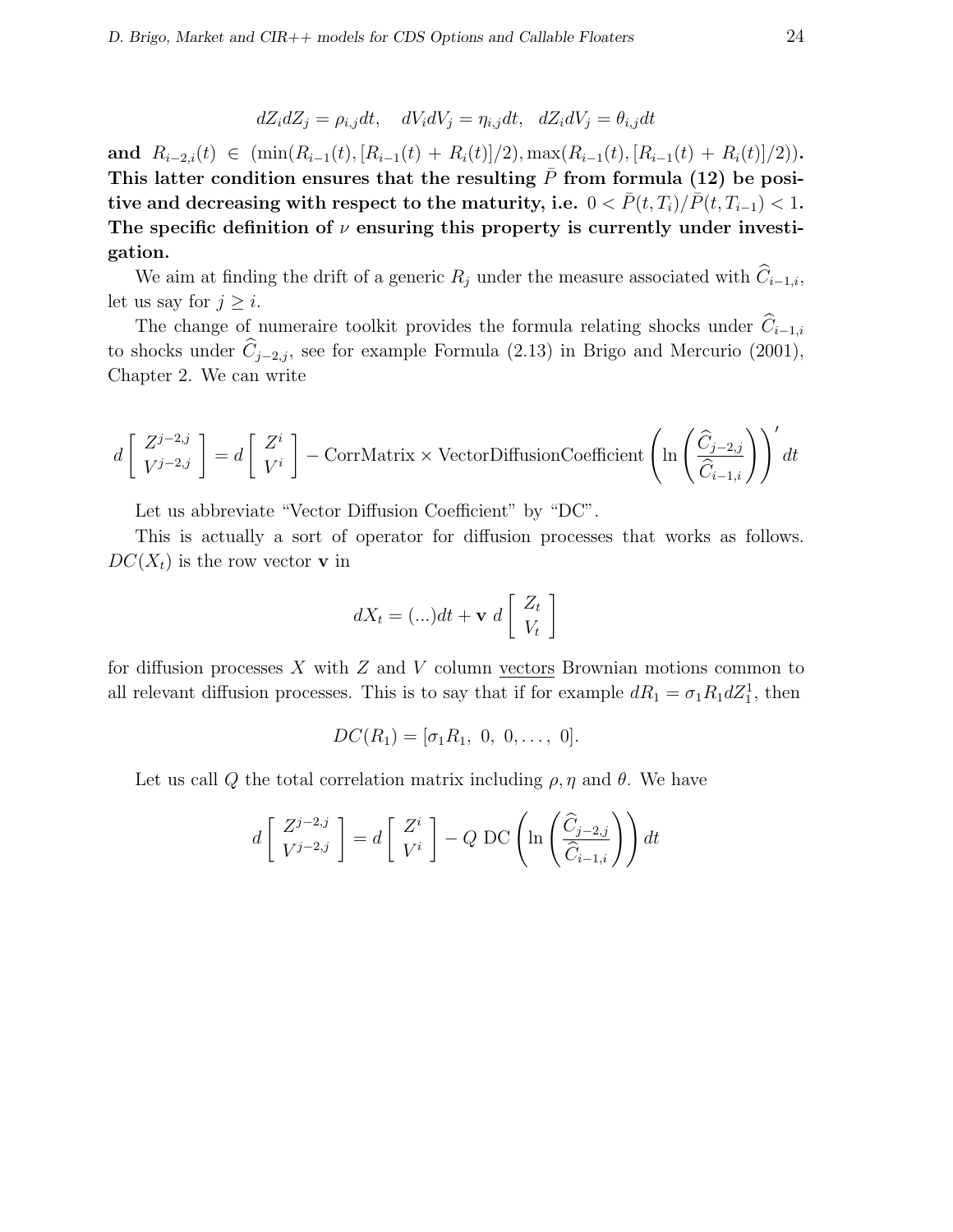Now we need to compute

$$
DC\left(\ln\left(\frac{\hat{C}_{j-2,j}}{\hat{C}_{i-1,i}}\right)\right) = DC\left(\ln\left(\frac{\alpha_{j-1}\bar{P}(t,T_{j-1}) + \alpha_{j}\bar{P}(t,T_{j})}{\alpha_{i}\bar{P}(t,T_{i})}\right)\right) =
$$
\n
$$
= DC\left(\ln\left(\frac{\alpha_{j-1}}{\alpha_{i}}\frac{\alpha_{i}}{\alpha_{j-1}}\prod_{k=i+1}^{j-1}\frac{R_{k-1}-R_{k-2,k}}{R_{k-2,k}-R_{k}}+\frac{\alpha_{j}}{\alpha_{i}}\frac{\alpha_{j}}{\alpha_{j}}\prod_{k=i+1}^{j}\frac{R_{k-1}-R_{k-2,k}}{R_{k-2,k}-R_{k}}\right)\right)
$$
\n
$$
= DC\left(\ln\left(\left[\prod_{k=i+1}^{j-1}\frac{R_{k-1}-R_{k-2,k}}{R_{k-2,k}-R_{k}}\right]\left[1+\frac{R_{j-1}-R_{j-2,j}}{R_{j-2,j}-R_{j}}\right]\right)\right)
$$
\n
$$
= DC\left(\sum_{k=i+1}^{j-1}\ln\left(\frac{R_{k-1}-R_{k-2,k}}{R_{k-2,k}-R_{k}}\right)\right) + DC\left(\ln\left(\frac{R_{j-1}-R_{j}}{R_{j-2,j}-R_{j}}\right)\right)
$$
\n
$$
= \sum_{k=i+1}^{j-1} DC\left(\ln\left(\frac{R_{k-1}-R_{k-2,k}}{R_{k-2,k}-R_{k}}\right)\right) + DC\left(\ln\left(\frac{R_{j-1}-R_{j}}{R_{j-2,j}-R_{j}}\right)\right) =
$$
\n
$$
= \sum_{k=i+1}^{j-1} [DC(\ln(R_{k-1}-R_{k-2,k})) - DC(\ln(R_{k-2,k}-R_{k}))] +
$$
\n
$$
+ DC(\ln(R_{j-1}-R_{j})) - DC(\ln(R_{j-2,j}-R_{j}))
$$
\n
$$
= \sum_{k=i+1}^{j-1} \frac{DC(R_{k-1}-R_{k-2,k})}{R_{k-1}-R_{k-2,k}} - \sum_{k=i+1}^{j-1} \frac{DC(R_{k-2,k}-R_{k})}{R_{k-2,k}-R_{k}} +
$$
\n
$$
+ \
$$

It follows that

$$
dZ_m^{j-2,j} - dZ_m^i = -\sum_{k=i+1}^{j-1} \frac{(\rho_{k-1,m}\sigma_{k-1}R_{k-1} - \theta_{m,k}\nu_kR_{k-2,k})}{R_{k-1} - R_{k-2,k}}dt + \sum_{k=i+1}^{j-1} \frac{(\theta_{m,k}\nu_kR_{k-2,k} - \rho_{k,m}\sigma_kR_k)}{R_{k-2,k} - R_k}dt
$$

$$
-\frac{\rho_{j-1,m}\sigma_{j-1}R_{j-1} - \rho_{j,m}\sigma_jR_j}{R_{j-1} - R_j}dt + \frac{\theta_{m,j}\nu_jR_{j-2,j} - \rho_{j,m}\sigma_jR_j}{R_{j-2,j} - R_j}dt
$$

and

$$
dV_m^{j-2,j} - dV_m^i = -\sum_{k=i+1}^{j-1} \frac{(\theta_{k-1,m}\sigma_{k-1}R_{k-1} - \eta_{m,k}\nu_kR_{k-2,k})}{R_{k-1} - R_{k-2,k}}dt + \sum_{k=i+1}^{j-1} \frac{(\eta_{m,k}\nu_kR_{k-2,k} - \theta_{k,m}\sigma_kR_k)}{R_{k-2,k} - R_k}dt + \frac{\theta_{j-1,m}\sigma_{j-1}R_{j-1} - \theta_{j,m}\sigma_jR_j}{R_{j-1} - R_j}dt + \frac{\eta_{j,m}\nu_jR_{j-2,j} - \theta_{j,m}\sigma_jR_j}{R_{j-2,j} - R_j}dt =: \bar{\phi}_m^{i,j} dt
$$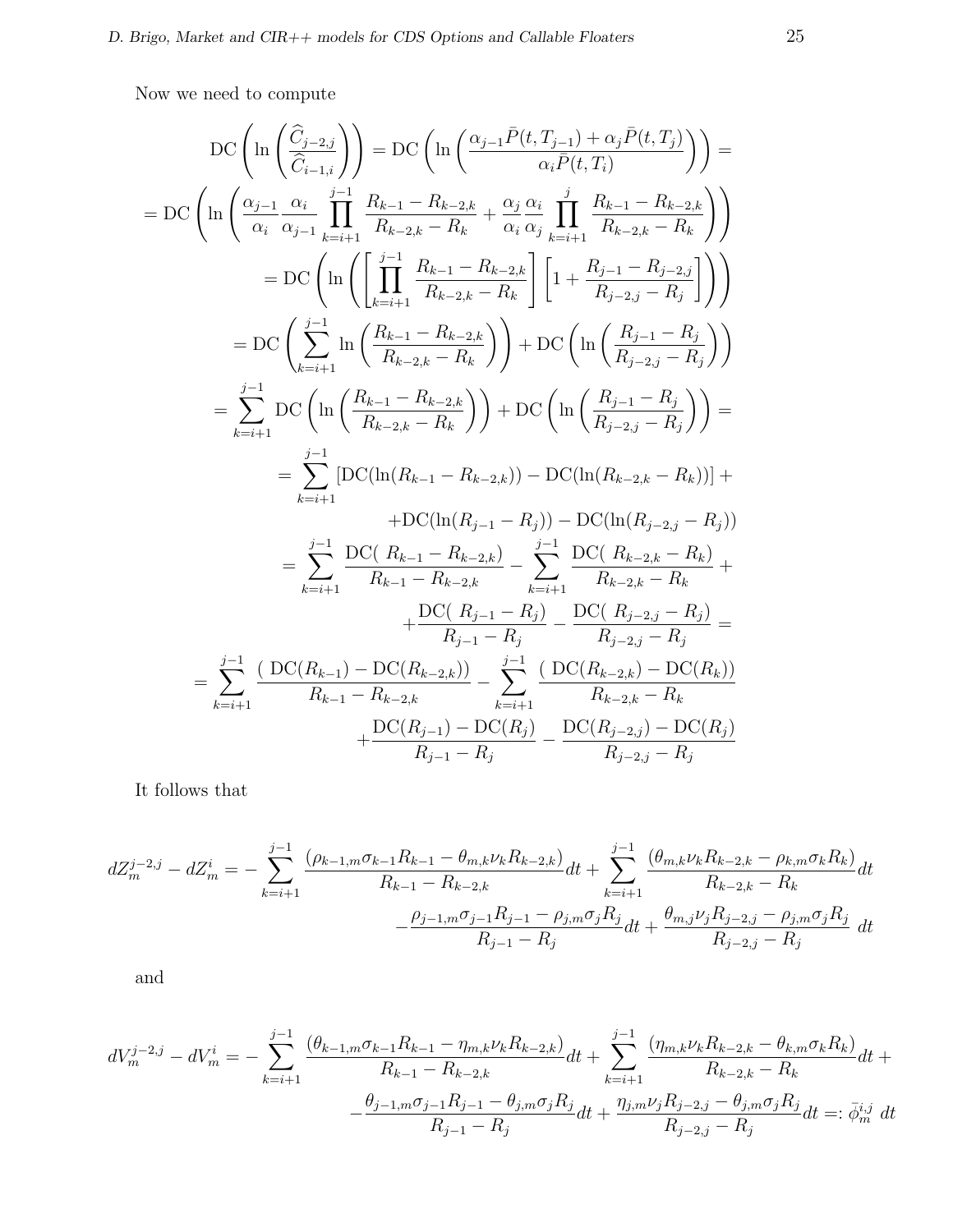Therefore, by subtracting from the first equation, taking  $h > i$ :

$$
dZ_m^h - dZ_m^i = dZ_m^{j-2,j} - dZ_m^i - (dZ_m^{j-2,j} - dZ_m^h) =
$$
  
= 
$$
-\sum_{k=i+1}^h \frac{(\rho_{k-1,m}\sigma_{k-1}R_{k-1} - \theta_{m,k}\nu_kR_{k-2,k})}{R_{k-1} - R_{k-2,k}}dt + \sum_{k=i+1}^h \frac{(\theta_{m,k}\nu_kR_{k-2,k} - \rho_{k,m}\sigma_kR_k)}{R_{k-2,k} - R_k}dt =: \bar{\mu}_m^{i,h}dt
$$

so that we finally obtain (taking  $h = j$ )

$$
dR_j(t) = \sigma_j R_j(t) (\bar{\mu}_j^{i,j} dt + dZ_j^i(t))
$$
  

$$
dR_{j-2,j}(t) = \nu_j R_{j-2,j}(t) (\bar{\phi}_j^{i,j} dt + dV_j^i(t)),
$$

or, by setting

$$
\mu_j^i := \bar{\mu}_j^{i,j} \sigma_j, \quad \phi_j^i := \bar{\phi}_j^{i,j} \nu_j,
$$

we have

$$
dR_j(t) = R_j(t)(\mu_j^i dt + \sigma_j dZ_j^i(t)), \quad dR_{j-2,j}(t) = R_{j-2,j}(t)(\phi_j^i dt + \nu_j dV_j^i(t)),
$$

and since  $\mu$  and  $\phi$  are completely determined by one- and two- period rates vectors  $R = [R_{i-1,i}]$  and  $R^{(2)} = [R_{i-2,i}]_i$ , the system is closed. We can write a vector SDE which is a vector diffusion for all the one- and two- period rates under any of the  $\widehat{C}_{i-1,i}$ measures:

$$
d\left[\begin{array}{c} R \\ R^{(2)} \end{array}\right] = \text{diag}(\mu(R, R^{(2)}), \phi(R, R^{(2)}))\left[\begin{array}{c} R \\ R^{(2)} \end{array}\right]dt + \text{diag}(\sigma, \nu)\left[\begin{array}{c} R \\ R^{(2)} \end{array}\right] d\left[\begin{array}{c} Z^i \\ V^i \end{array}\right]
$$

At this point a Monte Carlo simulation of the process, based on a discretization scheme for the above vector SDE is possible. One only needs to know the initial CDS rates  $R(0), R^{(2)}(0)$ , which if not directly available one can build by suitably stripping spot CDS rates. Given the volatilities and correlations, one can easily simulate the scheme by means of standard Gaussian shocks.

If C is the Cholesky decomposition of the correlation  $Q$  ( $Q = CC'$  with "C" lower triangular matrix) and W is a standard Brownian motion under  $\hat{C}_{i-1,i}$ , we can write

$$
d\begin{bmatrix} R \\ R^{(2)} \end{bmatrix} = \text{diag}(\mu(R, R^{(2)}), \phi(R, R^{(2)})) \begin{bmatrix} R \\ R^{(2)} \end{bmatrix} dt + \text{diag}(\sigma, \nu) \begin{bmatrix} R \\ R^{(2)} \end{bmatrix} C dW
$$
 (31)

The log process can be easily simulated with a Milstein scheme.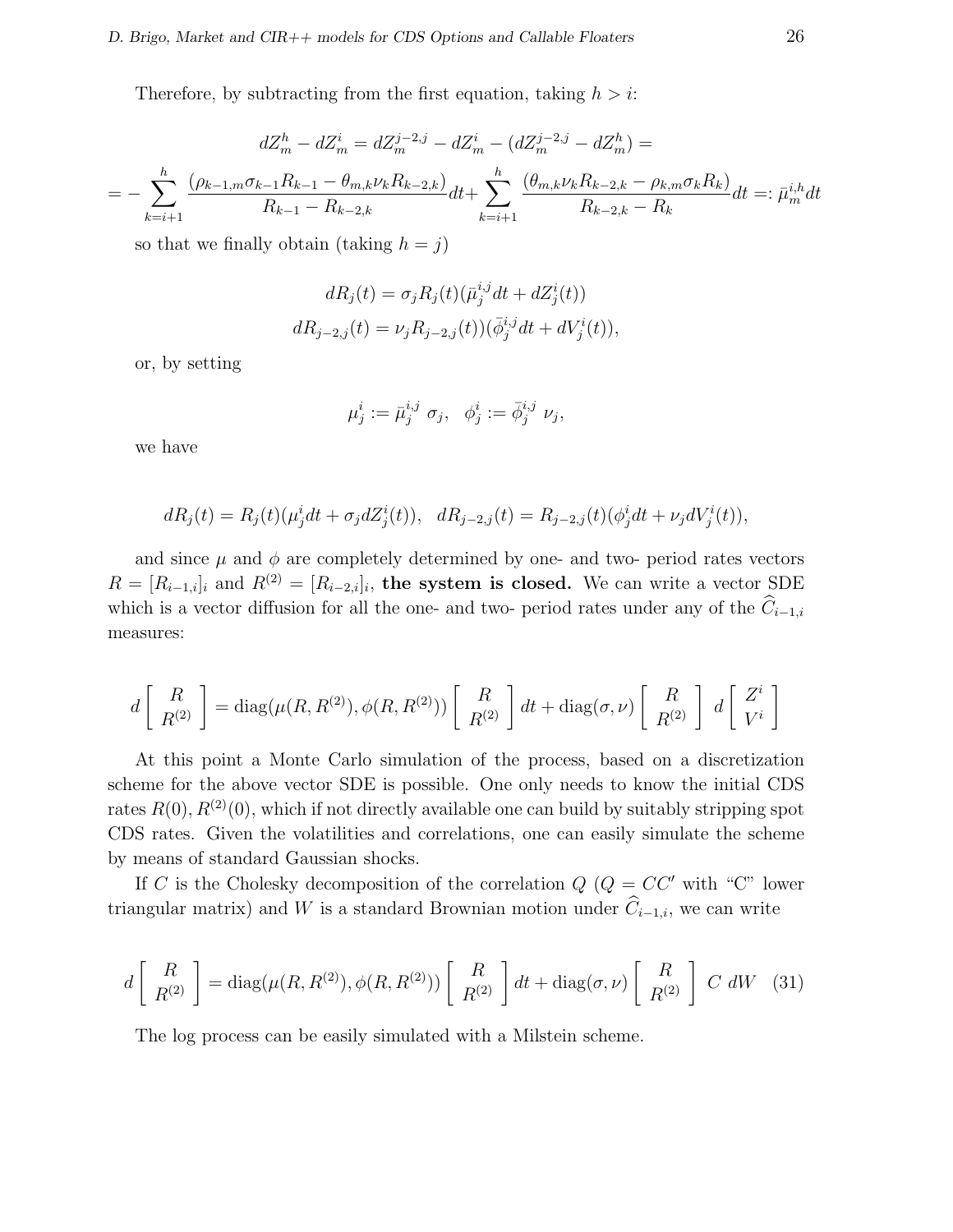### 7.2 Co-terminal and one-period CDS rates market model

Our second choice is based on co-terminal CDS rates. Indeed, let us take a family of CDS rates  $R_{a,b}, R_{a+1,b}, R_{b-1,b}$ . Keep in mind that we are always referring to PR rates. Can we write the dynamics of all such rates under (say)  $\widehat{\mathbb{Q}}^{a,b}$ ? The answer is affirmative if we take into account the following equality, which is not difficult to prove with some basic algebra:

$$
\widehat{C}_{i,b}(t) = \mathbb{Q}(\tau > t | \mathcal{F}_t) \bar{P}(t, T_b) \prod_{k=i+1}^{b-1} \frac{R_{k,b}(t) - R_k(t)}{R_{k-1,b}(t) - R_k(t)}, \quad i = a, \dots, b-2.
$$
 (32)

Notice that the term in front of the product is just  $\widehat{C}_{b-1,b}(t)$ . Notice also that the oneperiod rates canonical numeraires  $\bar{P}$  can be obtained from the above numeraires via  $\widehat{C}_{i,b} - \widehat{C}_{i-1,b}$ 's. Take into account that we need to assume  $R_{k-1,b}(t) \neq R_k(t)$ . Analogously to what seen previously for the one- and two- period rates case, we can assume this to hold at time 0 and then the probability that this condition is violated at future times will be zero in general under a diffusion dynamics for the relevant rates.

As before, the set of rates and of different-numeraires ratios is not a closed system. To close the system we need to include one-period rates  $R_{a+1}, \ldots, R_b$ . In this framework we may derive the joint dynamics of  $R_{a,b}, R_{a+1,b}, R_{a+2,b}, \ldots, R_{b-1,b}; R_{a+1}, R_{a+2}, R_{b-1}$  under a common measure (say  $\hat{\mathbb{Q}}^{a,b}$ ) as follows. First assume a lognormal driftless geometric Brownian motion dynamics for  $R_{a,b}$  under  $\widehat{\mathbb{Q}}^{a,b}$  and suitable martingale dynamics for every other rate under its canonical measure. These different dynamics have to be chosen so as to enforce the needed constraints on the  $\hat{C}_{k,b}(t)$ , such as for example  $\hat{C}_{k-1,b}(t)$  $\widehat{C}_{k,b}(t)$  and similar inequalities implying the correct behavior of the embedded  $\overline{P}$ 's. Take then a generic rate in the family and write its dynamics under  $\widehat{\mathbb{Q}}^{a,b}$  with the following method. Thanks to the change of numeraire technique, the drift of this rate dynamics under  $\widehat{\mathbb{Q}}^{a,b}$  will be a function of the quadratic covariation between the rate being modeled and the ratio of  $\widehat{C}_{a,b}(t)$  with the canonical numeraire of the selected rate itself. Thanks to (32), this ratio is a function of the rates in the family and therefore the relevant quadratic covariation can be expressed simply as a suitable function of the volatilities and correlation ("diffusion coefficients" and "instantaneous Brownian covariations" are more precise terms) of the one- and multi-period rates in our family. As before no inconsistency is introduced, thanks to the additional degrees of freedom stemming from stochastic intensity. Under this second "co-terminal" formulation we can obtain the Black-like market formula above for the  $T_a \div T_b$  tenor in the context of a consistent and "closed" market model. The definition of suitable martingale dynamics for CDS rates with different tenor is under investigation.

# 8 Hints at Smile Modeling

Finally, we consider the possibility of including a volatility smile in our CDS options model. Since the derivation is general, we may replace the dynamics (27) or (29) by a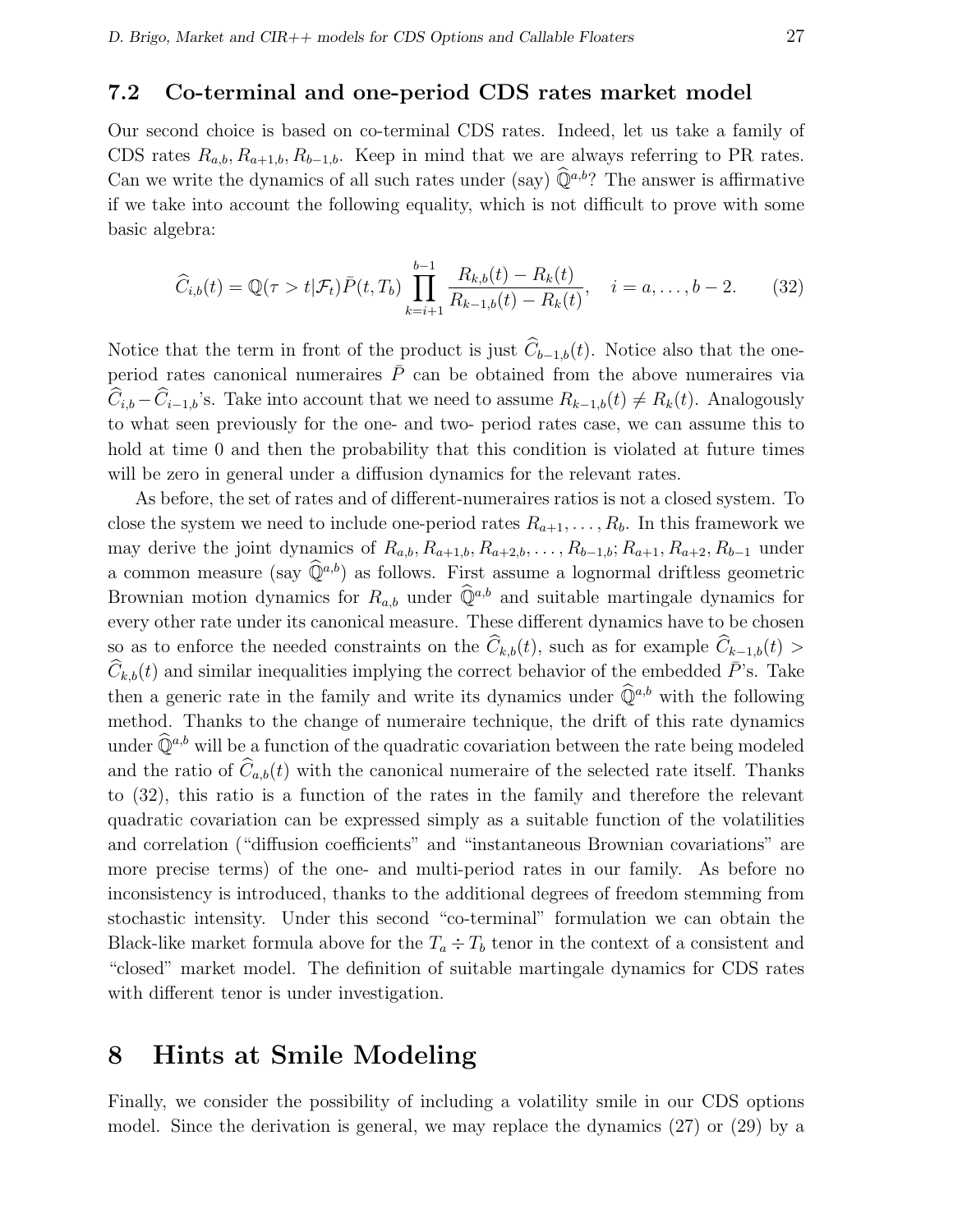different "local volatility" dynamics

$$
dR_{a,b}^{PR}(t) = \nu_{a,b}(t, R_{a,b}^{PR}(t))R_{a,b}^{PR}(t)d\check{W}^{a,b}(t)
$$

with  $\nu$  a suitable deterministic function of time and state. We might choose the CEV dynamics, a displaced diffusion dynamics, an hyperbolic sine densities mixture dynamics or a lognormal mixture dynamics. Several tractable choices are possible already in the local volatility diffusion setup, and one may select a smile dynamics for the LIBOR or swap model and use it to model  $R$ . There are several possible choices. For example, one may select  $\nu_{a,b}$  from Brigo and Mercurio (2003) or Brigo Mercurio and Sartorelli (2003). Also, the uncertain volatility dynamics from Brigo, Mercurio and Rapisarda (2004) can be adapted to this context.

# 9 CDS Option pricing with the SSRD stochastic intensity model

In this final section we move to explicit modelling of the stochastic intensity process  $\lambda$ driving the Cox process whose first jump-time represents the default time  $\tau$ . We consider the shifted square root diffusion (SSRD) model introduced in Brigo and Alfonsi (2003).

#### 9.1 The SSRD intensity and interest rates model

We now describe our assumptions on the short-rate process r and on the intensity  $\lambda$ dynamics. For more details on shifted  $r$  diffusion dynamics see also Brigo and Mercurio (2001, 2001b).

#### CIR++ interest-rate model (Brigo and Mercurio (2001))

We write the short-rate  $r_t$  as the sum of a deterministic function  $\varphi$  and of a Markovian process  $x_t^{\alpha}$ :

$$
r_t = x_t^{\alpha} + \varphi(t; \alpha) , \quad t \ge 0,
$$
\n(33)

where  $\varphi$  depends on the parameter vector  $\alpha$  (which includes  $x_0^{\alpha}$ ) and is integrable on closed intervals. Notice that  $x_0^{\alpha}$  is indeed one more parameter at our disposal: we are free to select its value as long as  $\varphi(0; \alpha) = r_0 - x_0$ . We take as reference model for x the Cox-Ingersoll-Ross (CIR) process:

$$
dx_t^{\alpha} = k(\theta - x_t^{\alpha})dt + \sigma \sqrt{x_t^{\alpha}}dW_t,
$$

where W is a  $\mathcal{F}_t$  Brownian motion, and the parameter vector is  $\alpha = (k, \theta, \sigma, x_0^{\alpha})$ , with k, θ, σ,  $x_0^{\alpha}$  positive deterministic constants. The condition  $2k\theta > \sigma^2$  ensures that the origin is inaccessible to the reference model, so that the process  $x^{\alpha}$  is well defined and remains positive. As is well known, this process  $x^{\alpha}$  features a noncentral *chi-square* distribution, and yields an affine term-structure of interest rates. Denote by f instantaneous forward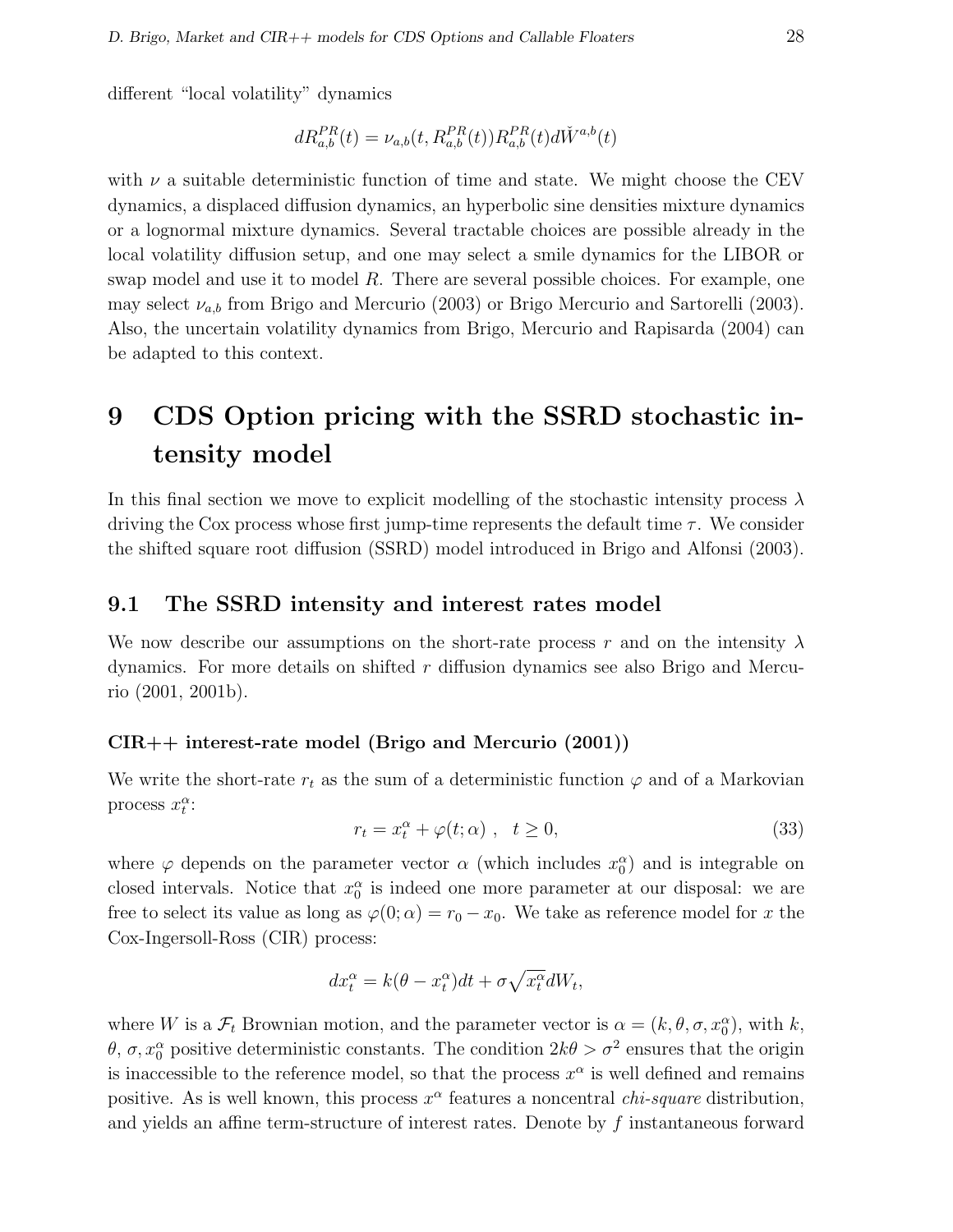rates, i.e.  $f(t,T) = -\partial \ln P(t,T)/\partial T$ . The initial market zero-coupon interest-rate curve  $T \mapsto P^{M}(0,T)$  is automatically calibrated by our model if we set  $\varphi(t;\alpha) = \varphi^{\text{CR}}(t;\alpha)$ where  $\varphi^{\text{CIR}}(t; \alpha) = f^M(0, t) - f^{\text{CIR}}(0, t; \alpha),$ 

$$
f^{\text{CIR}}(0, t; \alpha) = \frac{2k\theta(e^{th} - 1)}{2h + (k + h)(e^{th} - 1)} + x_0 \frac{4h^2 e^{th}}{[2h + (k + h)(e^{th} - 1)]^2}
$$

with  $h =$ √  $k^2 + 2\sigma^2$ . For restrictions on the  $\alpha$ 's that keep r positive see Brigo and Mercurio (2001, 2001b). Moreover, the price at time  $t$  of a zero-coupon bond maturing at time T is

$$
P(t,T) = \frac{P^M(0,T)A(0,t;\alpha)\exp\{-B(0,t;\alpha)x_0\}}{P^M(0,t)A(0,T;\alpha)\exp\{-B(0,T;\alpha)x_0\}}P^{\text{CIR}}(t,T,r_t-\varphi^{\text{CIR}}(t;\alpha);\alpha)
$$
(34)

where  $P^{\text{CR}}(t, T, x_t; \alpha) = \mathbb{E}(e^{-\int_t^T x^{\alpha}(u) du}|\mathcal{F}_t) = A(t, T; \alpha) \exp\{-B(t, T; \alpha)x_t\}$  is the bond price formula for the basic CIR model with the classical expressions for  $A$  and  $B$  given for example in (3.25) of Brigo and Mercurio (2001b). From P's the spot LIBOR rate  $L(t,T)$  at t for maturity T, the forward LIBOR rates  $F(t,T,S)$  at t for maturity T and expiry  $S$ , and all other rates can be computed as explicit functions of  $r_t$ .

The cap price formula for the CIR++ model can be derived in closed form from the corresponding formula for the basic CIR model. This formula is a function of the parameters  $\alpha$ . One may calibrate the parameters  $\alpha$  to cap prices, by inverting the analytical  $CIR++$  formula, so that the interest rate model is calibrated to the initial zero coupon curve through  $\varphi$  and to the cap market through  $\alpha$ , as in Brigo and Mercurio (2001, 2001b).

#### CIR++ intensity model (Brigo and Alfonsi (2003))

For the intensity model we adopt a similar approach, in that we set

$$
\lambda_t = y_t^{\beta} + \psi(t) , \quad t \ge 0,
$$
\n(35)

where  $\psi$  is a positive deterministic function that is integrable on closed intervals. As before, the parameter vector is  $\beta = (\kappa, \mu, \nu, y_0^{\beta})$  $\binom{β}{0}$ , with κ, μ, ν,  $y_0^β$  positive deterministic constants such that  $2\kappa\mu > \nu^2$ , and we take y again of the form:

$$
dy_t^{\beta} = \kappa(\mu - y_t^{\beta})dt + \nu \sqrt{y_t^{\beta}}dZ_t,
$$

where the process Z is a  $\mathcal{F}_t$ -Brownian motion. This ensures that  $\lambda$  be strictly positive, as should be for an intensity process. Notice incidentally that this basically forces the choice of a tractable  $y$  to the CIR model among all one factor short-rate diffusion models. Dependence of  $\psi$  on  $\beta$  and possibly on other parameters will be specified later when dealing with CDS calibration. We will often use the integrated process, that is  $\Lambda(t)$  =  $\frac{\mathrm{d} \mathbf{c}}{\mathrm{d} t}$ Early with CDS candidation. We will often use the integrated process, that is  $\Lambda(t) =$ <br>  $\int_0^t \lambda_s ds$ , and also  $Y^{\beta}(t) = \int_0^t y_s^{\beta} ds$  and  $\Psi(t) = \int_0^t \psi(s) ds$ . We assume the short rate r and the intensity  $\lambda$  processes to be correlated, by assuming the driving Brownian motions W and Z to be instantaneously correlated according to  $dW_t dZ_t = \rho dt$ .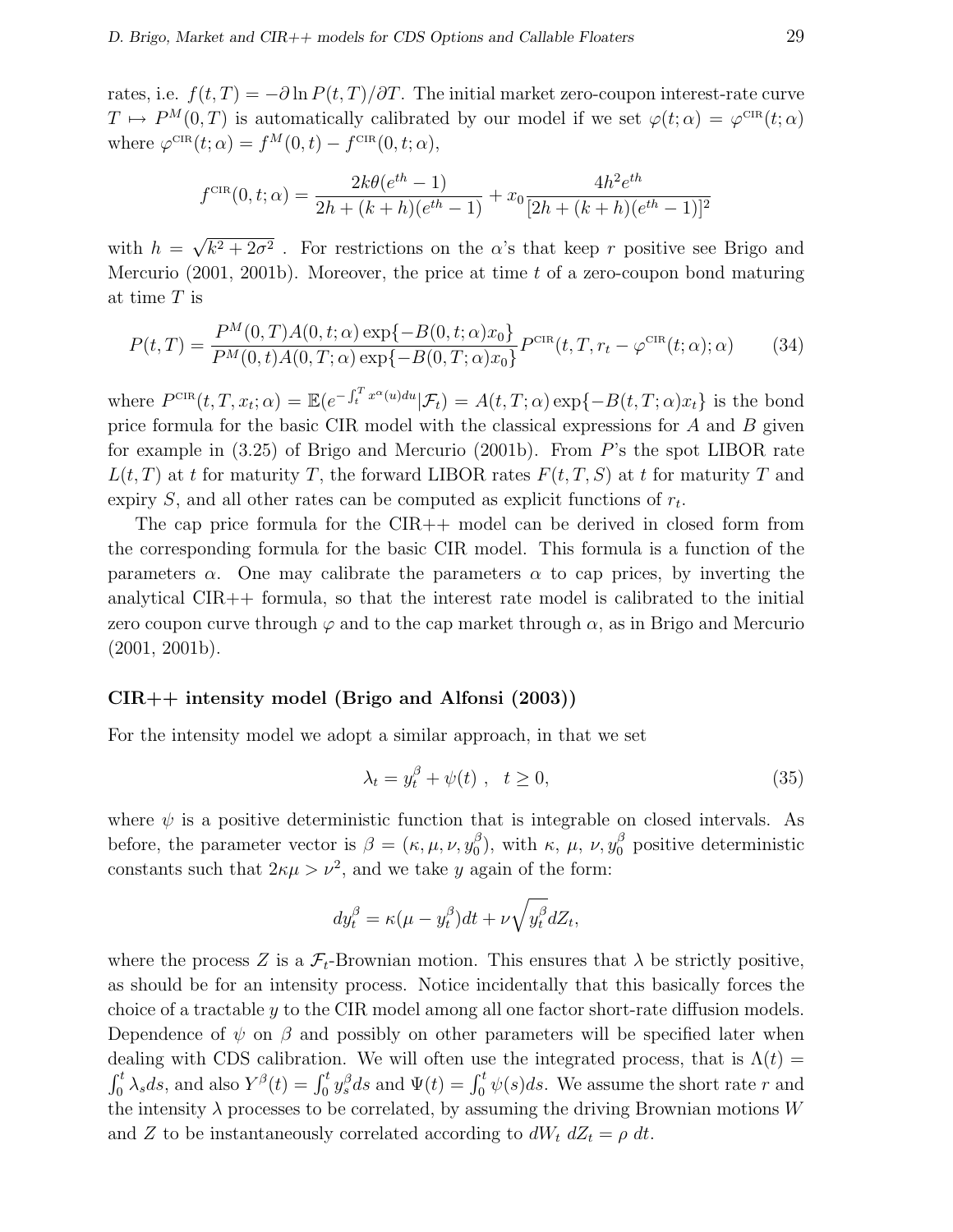### 9.2 Joint SSRD model calibration to CDS: Separability

The SSRD model is characterized by the terms  $\mathcal{P} = (\alpha, \varphi, \beta, \psi, \rho)$  and can be seen as an extension of the CIR++ model for interest rates. As we explained before,  $\varphi$  is chosen to fit exactly the default-free zero-coupon bonds and  $\alpha$  is then selected to have the better approximation of the cap prices. This procedure for the  $\text{CIR++}$  interest rate part of the model r still remains valid in presence of a correlated  $\lambda$  since the products used for that calibration do not depend on the dynamics of  $\lambda$  and of  $(\beta, \rho, \psi)$ .

Once  $\alpha$  and  $\varphi$  are fixed, we would like to fit the three remaining terms to the credit derivatives market. To do so, we need first to calculate the price of CDS's in the SSRD model. We find easily, through iterated expectations and the definition of  $\tau$ , that (see Brigo and Alfonsi (2003) for the details)

$$
CDS(0, T_a, T_b, R, \text{Lob}; \mathcal{P}) = R \int_{T_a}^{T_b} \mathbb{E}[\exp\left(-\int_0^u (r_s + \lambda_s) ds\right) \lambda_u](u - T_{\beta(u)-1}) du \text{ (36)}
$$

$$
+ \sum_{i=a+1}^b \alpha_i R \mathbb{E}[\exp\left(-\int_0^{T_i} (r_s + \lambda_s) ds\right)] - \text{Lob} \int_{T_a}^{T_b} \mathbb{E}[\exp\left(-\int_0^u (r_s + \lambda_s) ds\right) \lambda_u] du.
$$

We plan to use  $\psi$  to calibrate exactly the market CDS quotes (given for  $T_a = 0$ and  $T<sub>b</sub>$  spanning a set of increasing final maturities). More precisely, we want to find, for each  $(\beta, \rho)$ , a function  $\psi_{\alpha}(\cdot; \beta, \rho)$  that makes the CDS present values null,  $CDS(0, 0, T_b, R_{0,b}^{MID}(0), \text{L}_{GD}, \mathcal{P}) = 0$ . This could be done if we were able to calculate analytically the above expectations in general, taking as in the deterministic case a specific shape for  $\psi_{\alpha}$ . Since these expectations are known only when  $\rho = 0$ , we first restrict ourselves to calibrate the subclass of models with  $\rho = 0$ . Interest rates and default intensities are independent with  $\rho = 0$ . By switching expectation and differentiation with respect to u and Fubini's theorem it is easy to see that the price of the CDS satisfies the deterministic case formula (9) when replacing terms such as  $\exp(\Gamma(t) - \Gamma(u))$  by  $\mathbb{E}(\exp(\Lambda(t)-\Lambda(u)))$  (with  $u\geq t$ ). Therefore, at time  $t=0$ , for any  $\beta$  we can calibrate automatically our model to the CDS by choosing  $\psi$  such that

$$
e^{-\Gamma^{\text{mkt}}(u)} = \mathbb{E}(e^{-\Lambda(u)}) = e^{-\Psi(u)}\mathbb{E}(e^{-Y^{\beta}(u)}) = e^{-\Psi(u)}P^{\text{CIR}}(0, u, y_0; \beta).
$$

The remarkable point is that  $\psi$  does not depend on  $\alpha$  (the zero-coupon bonds have been calibrated exactly earlier), so that this calibration to CDS can be done independently of the interest rate calibration. This "separability" is of practical interest. We thus denote by  $\psi(.;\beta)$  the obtained  $\psi$  function, given by

$$
\psi(u;\beta) = \gamma^{\text{mkt}}(u) + \frac{d}{du}\ln(\mathbb{E}(e^{-Y^{\beta}(u)})) = \gamma^{\text{mkt}}(u) + \frac{d}{du}\ln(P^{\text{CIR}}(0, u, y_0; \beta)).\tag{37}
$$

The shape of  $\psi$  is partly implicitly specified by our choice for  $\gamma^{\text{mkt}}$  (piecewise linear or otherwise).

So far we have described an analytical and exact calibration of the SSRD model in case  $\rho = 0$ . However, numerical tests in Brigo and Alfonsi (2003) show that  $\rho$  has practically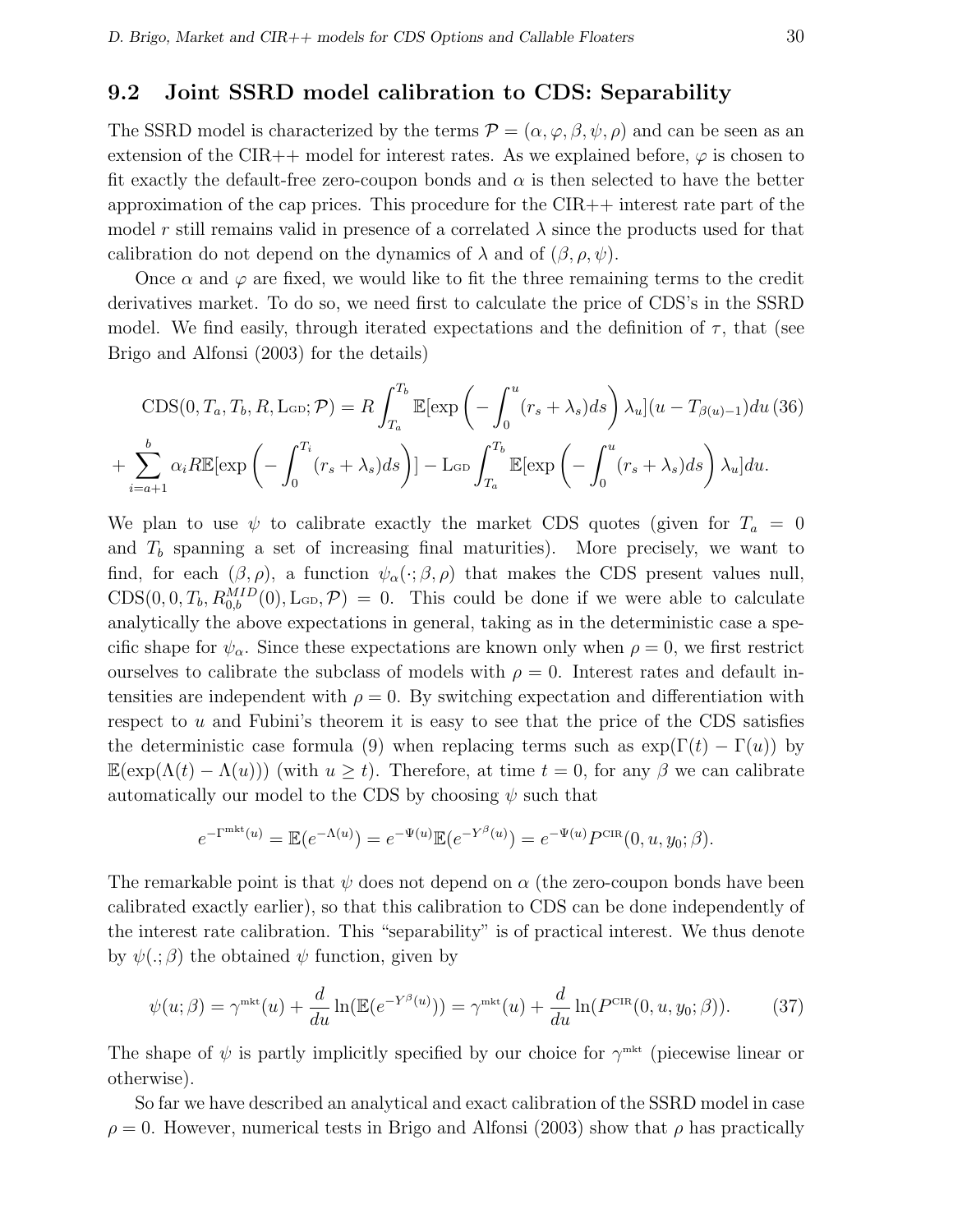a negligible impact on CDS prices computed under the SSRD model. Therefore, we may assume  $\rho = 0$ , even if this is not true, and calibrate the model with the above procedure. The error induced by this approximation will be negligible.

Now that CDS's are automatically calibrated, we would like to calibrate the parameters  $\beta$  to some *options* on the credit derivatives market in the same way as  $\alpha$  is used to fit cap prices. To do this, we need a way to compute CDS options prices in the SSRD model. We will see a formula where this is possible under deterministic  $r$  (and stochastic  $CIR++ CDS-calibrated \lambda$ , and provide some hints on possible solutions in presence of stochastic r and nonzero  $\rho$  as well.

### 9.3 CDS options pricing with the calibrated CIR++  $\lambda$  model

We developed this formula by an initial hint of Ouyang (2003). Consider the option to enter a CDS at a future time  $T_a > 0$ ,  $T_a < T_b$ , receiving protection L<sub>GD</sub> against default up to time  $T_b$ , in exchange for a fixed rate K. We have that the payoff at  $T_a$  reads, as we have seen earlier, as

$$
\Pi_a := \Pi_{\text{CalICDS}_{a,b}}(T_a) = [\text{CDS}(T_a, T_a, T_b, R_{a,b}(T_a), \text{LGD}) - \text{CDS}(T_a, T_a, T_b, K, \text{LGD})]^+
$$
\n
$$
= [-\text{CDS}(T_a, T_a, T_b, K, \text{LGD})]^+ = 1_{\{\tau > T_a\}} \left( \mathbb{E} \left\{ -D(T_a, \tau)(\tau - T_{\beta(\tau)-1}) K \mathbf{1}_{\{\tau < T_b\}} \right\} - \sum_{i=a+1}^b D(T_a, T_i) \alpha_i K \mathbf{1}_{\{\tau > T_i\}} + \mathbf{1}_{\{\tau < T_b\}} D(T_a, \tau) \text{LGD} | \mathcal{G}_{T_a} \right\} \right)^+
$$
\n
$$
= 1_{\{\tau > T_a\}} \left\{ -K \int_{T_a}^{T_b} \mathbb{E} \left[ \exp \left( -\int_{T_a}^u (r_s + \lambda_s) ds \right) \lambda_u | \mathcal{F}_{T_a} \right] (u - T_{\beta(u)-1}) du - K \sum_{i=a+1}^b \alpha_i \mathbb{E} \left[ \exp \left( -\int_{T_a}^{T_i} (r_s + \lambda_s) ds \right) | \mathcal{F}_{T_a} \right]
$$
\n
$$
+ \text{LGD} \int_{T_a}^{T_b} \mathbb{E} \left[ \exp \left( -\int_{T_a}^u (r_s + \lambda_s) ds \right) \lambda_u | \mathcal{F}_{T_a} \right] du \right\}^+
$$

If we take deterministic interest rates  $r$  this reads

$$
\Pi_{a} = 1_{\{\tau > T_{a}\}} \Bigg\{ -K \int_{T_{a}}^{T_{b}} \mathbb{E}\left[\exp\left(-\int_{T_{a}}^{u} \lambda_{s} ds\right) \lambda_{u} | \mathcal{F}_{T_{a}}\right] P(T_{a}, u)(u - T_{\beta(u)-1}) du \n- K \sum_{i=a+1}^{b} \alpha_{i} P(T_{a}, T_{i}) \mathbb{E}\left[\exp\left(-\int_{T_{a}}^{T_{i}} \lambda_{s} ds\right) | \mathcal{F}_{T_{a}}\right] \n+ \text{L}_{\text{GD}} \int_{T_{a}}^{T_{b}} P(T_{a}, u) \mathbb{E}\left[\exp\left(-\int_{T_{a}}^{u} \lambda_{s} ds\right) \lambda_{u} | \mathcal{F}_{T_{a}}\right] du \Bigg\}^{+}
$$

Define

$$
H(t, T; y_t^{\beta}) := \mathbb{E}\left[\exp\left(-\int_t^T \lambda_s ds\right)|\mathcal{F}_t\right]
$$

and notice that

$$
\mathbb{E}\left[\exp\left(-\int_t^T \lambda_s ds\right)\lambda_T|\mathcal{F}_t\right] = -\frac{d}{dT}\mathbb{E}\left[\exp\left(-\int_t^T \lambda_s ds\right)|\mathcal{F}_t\right] = -\frac{d}{dT}H(t,T)
$$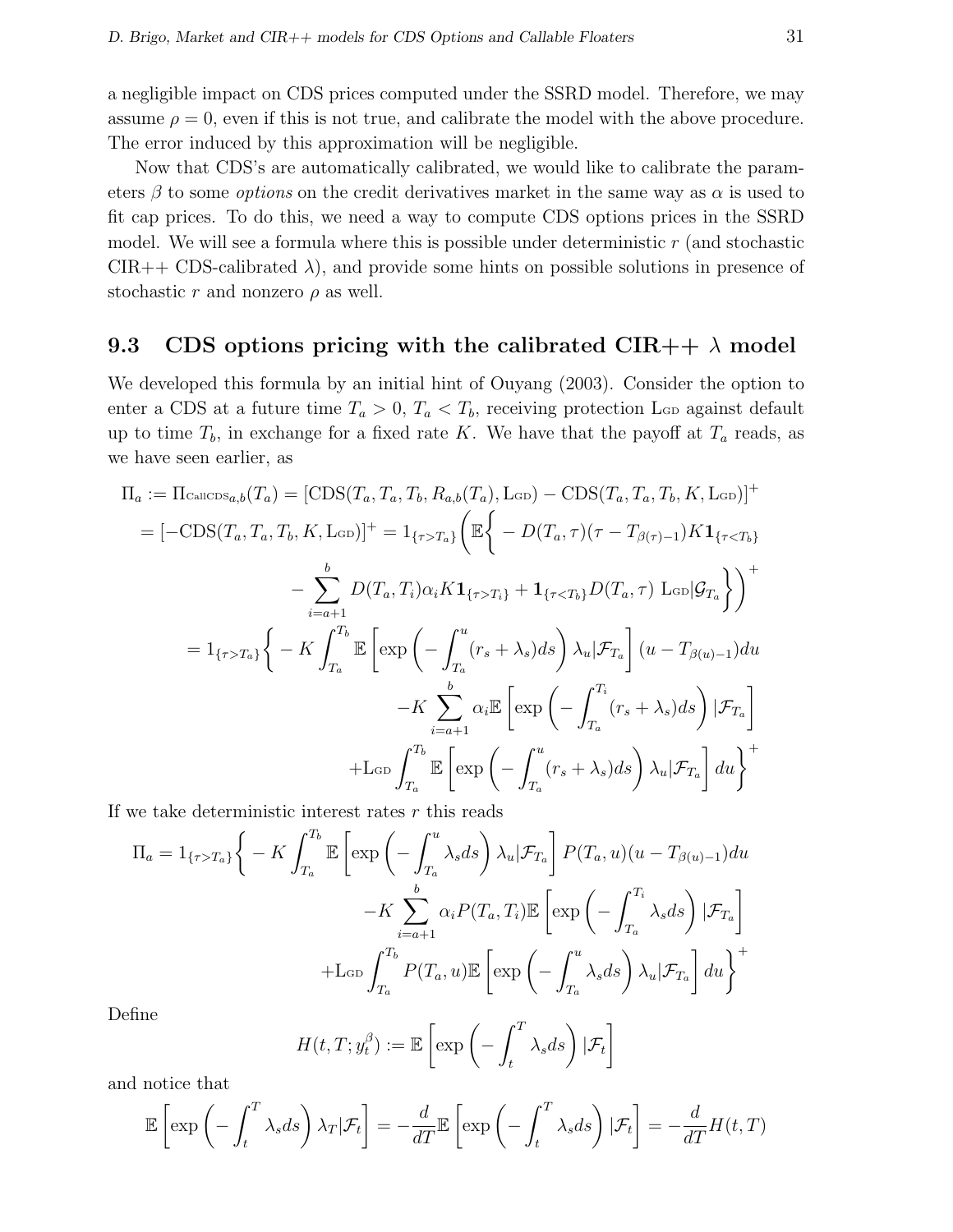Write then

$$
\Pi_a = 1_{\{\tau > T_a\}} \left\{ K \int_{T_a}^{T_b} P(T_a, u)(u - T_{\beta(u)-1}) \frac{d}{du} H(T_a, u) du \right\}
$$

$$
-K \sum_{i=a+1}^b \alpha_i P(T_a, T_i) H(T_a, T_i) - \text{L}_{GD} \int_{T_a}^{T_b} P(T_a, u) \frac{d}{du} H(T_a, u) du \right\}^+
$$

Note that the first two summations add up to a positive quantity, since they are expectations of positive terms. By integrating by parts in the first and third integral, we obtain, by defining  $q(u) := -dP(T_a, u)/du$ ,

$$
\Pi_{a} = 1_{\{\tau > T_{a}\}} \Biggl\{ \text{Lop} - \int_{T_{a}}^{T_{b}} \left[ \text{Lop}(u) + KP(T_{a}, T_{\beta(u)}) \delta_{T_{\beta(u)}}(u) - K(u - T_{\beta(u)-1}) q(u) \right. \\ \left. - KP(T_{a}, T_{\beta(u)}) \delta_{T_{\beta(u)}}(u) + \text{Lop} \delta_{T_{b}}(u) P(T_{a}, u) + KP(T_{a}, u) \right] H(T_{a}, u) du \Biggr\}^{+}
$$

where  $\delta_x$  denotes the Dirac delta function centered at x. Define

$$
h(u) := \text{L}\cos(q(u) - K(u - T_{\beta(u)-1})q(u) + \text{L}\cos\delta_{T_b}(u)P(T_a, u) + KP(T_a, u)
$$

so that

$$
\Pi_a = 1_{\{\tau > T_a\}} \left\{ L_{\text{GD}} - \int_{T_a}^{T_b} h(u) H(T_a, u; y_{T_a}^\beta) du \right\}^+ \tag{38}
$$

It is easy to check, by remembering the signs of the terms of which the above coefficients are expectations, that

$$
h(u) > 0 \text{ for all } u.
$$

Now we look for a term  $y^*$  such that

$$
\int_{T_a}^{T_b} h(u)H(T_a, u; y^*)du = \text{L}_{\text{GD}}.\tag{39}
$$

It is easy to see that in general  $H(t, T; y)$  is decreasing in y for all t, T. This equation can be solved, since  $h(u)$  is known and deterministic and since H is given in terms of the CIR bond price formula. Furthermore, either a solution exists or the option valuation is not necessary. Indeed, consider first the limit of the left hand side for  $y^* \to \infty$ . We have

$$
\lim_{y^* \to \infty} \int_{T_a}^{T_b} h(u) H(T_a, u; y^*) du = 0 < \text{Lap},
$$

which shows that for  $y^*$  large enough we always go below the value  $\text{L}_{\text{GD}}$ . Then consider the limit of the left hand side for  $y^* \to 0$ :

$$
\lim_{y^* \to 0+} \int_{T_a}^{T_b} h(u) H(T_a, u; y^*) du =
$$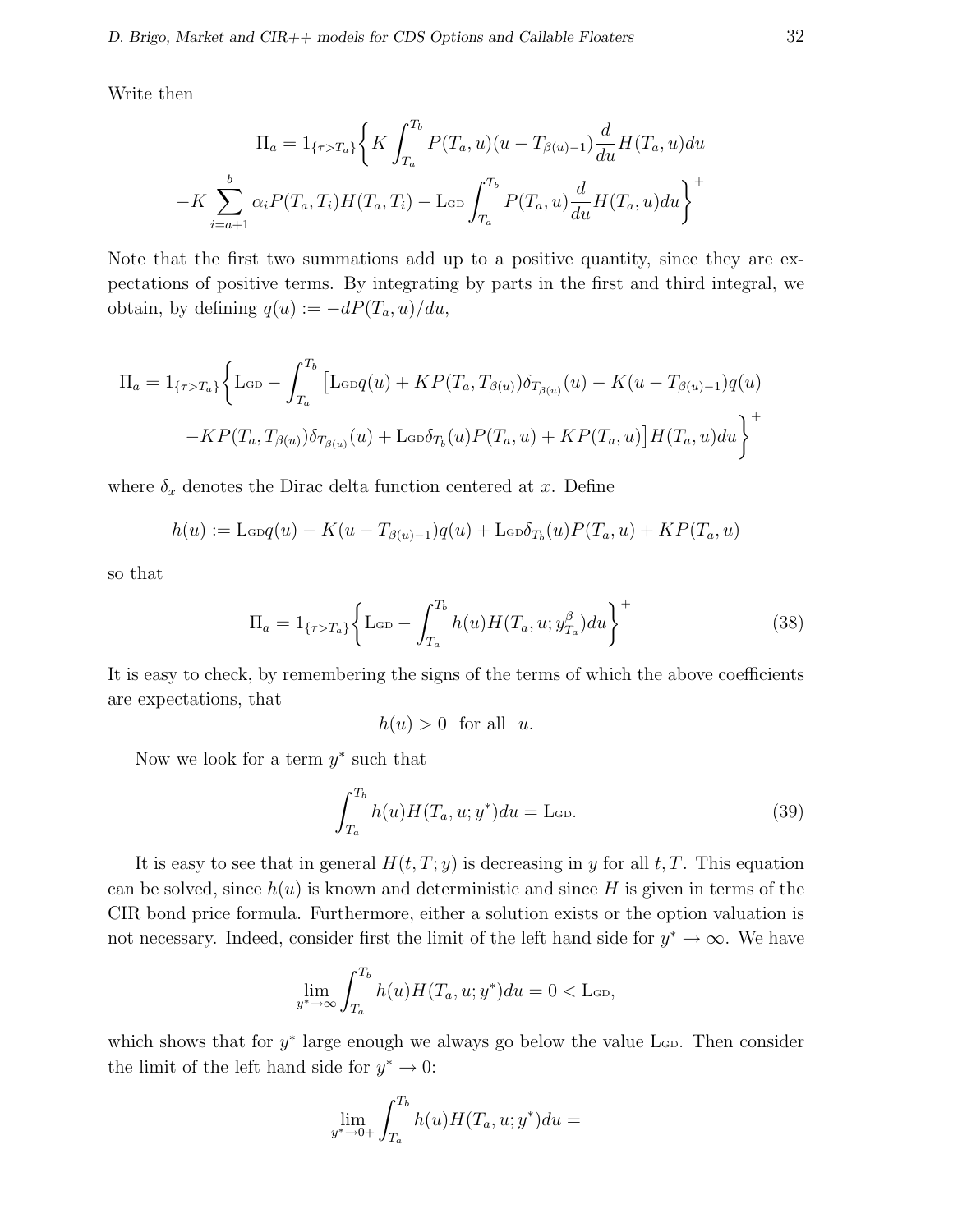$$
= \mathcal{L}_{GD} + \int_{T_a}^{T_b} [\mathcal{L}_{GD}P(T_a, u) \frac{\partial H(T_a, u; 0)}{\partial u} + (K(u - T_{\beta(u)-1})q(u) + KP(T_a, u))H(T_a, u; 0)]du
$$

Now if the integral in the last expression is positive then we have that the limit is larger than L<sub>GD</sub> and by continuity and monotonicity there is always a solution  $y^*$  giving L<sub>GD</sub>. If instead the integral in the last expression is negative, then the limit is smaller than  $\rm La$  and we have that (39) admits no solution, in that its left hand side is always smaller than the right hand side. However, this implies in turn that the expression inside curly brackets in the payoff (38) is always positive and thus the contract loses its optionality and can be valued by taking the expectation without positive part, giving as option price simply  $-CDS(0, T_a, T_b, K, \text{L}_{GD}) > 0$ , the opposite of a forward start CDS. In case y ∗ exists, instead, we may rewrite our discounted payoff as

$$
\Pi_a = 1_{\{\tau > T_a\}} \bigg\{ \int_{T_a}^{T_b} h(u) (H(T_a, u; y^*) - H(T_a, u; y_{T_a}^\beta)) du \bigg\}^+
$$

Since  $H(t,T; y)$  is decreasing in y for all t, T, all terms  $(H(T_a, u; y^*) - H(T_a, u; y_T^{\beta}))$  $T_a^{\beta}$ ) have the same sign, which will be positive if  $y_{T_a}^{\beta} > y^*$  or negative otherwise. Since all such terms have the same sign, we may write

$$
\Pi_a =: 1_{\{\tau > T_a\}} Q_a = 1_{\{\tau > T_a\}} \left\{ \int_{T_a}^{T_b} h(u) (H(T_a, u; y^*) - H(T_a, u; y_{T_a}^\beta))^+ du \right\}
$$

Now compute the price as

$$
\mathbb{E}[D(0,T_a)\Pi_a] = P(0,T_a)\mathbb{E}[1_{\{\tau>T_a\}}Q_a] = P(0,T_a)\mathbb{E}[\exp(-\int_0^{T_a} \lambda_s ds)Q_a] =
$$

$$
= \int_{T_a}^{T_b} h(u)\mathbb{E}[\exp(-\int_0^{T_a} \lambda_s ds)(H(T_a, u; y^*) - H(T_a, u; y_{T_a}^\beta))^+]du
$$

From a structural point of view,  $H(T_a, u; y_T^{\beta})$  $T_a$ ) are like zero coupon bond prices in a CIR++ model with short term interest rate  $\lambda$ , for maturity  $T_a$  on bonds maturing at u. Thus, each term in the summation is  $h(u)$  times a zero-coupon bond like call option with strike  $K_u^* = H(T_a, u; y^*)$ . A formula for such options is given for example in (3.78) p. 94 of Brigo and Mercurio (2001b).

If one maintains stochastic interest rates with possibly non-null  $\rho$ , then a possibility is to use the Gaussian mapped processes  $x^V$  and  $y^V$  introduced in Brigo and Alfonsi (2003) and to reason as for pricing swaptions with the  $G2++$  model through Jamshidian's decomposition and one-dimensional Gaussian numerical integration, along the lines of the procedures leading to (4.31) in Brigo and Mercurio (2001b). Clearly the resulting formula has to be tested against Monte Carlo simulation.

Finally, in the general SSRD model, one may compute the CDS option price by means of Monte Carlo simulations, equate this Monte Carlo price to Formula (28) applied to the same CDS option at  $t = 0$ , and solve in  $\sigma_{a,b}$ . This  $\sigma_{a,b}$  is then the implied volatility corresponding to the SSRD pricing model. The first numerical results we found in a number of cases point out the following patterns of  $\sigma_{a,b}$  in terms of SSRD model parameters: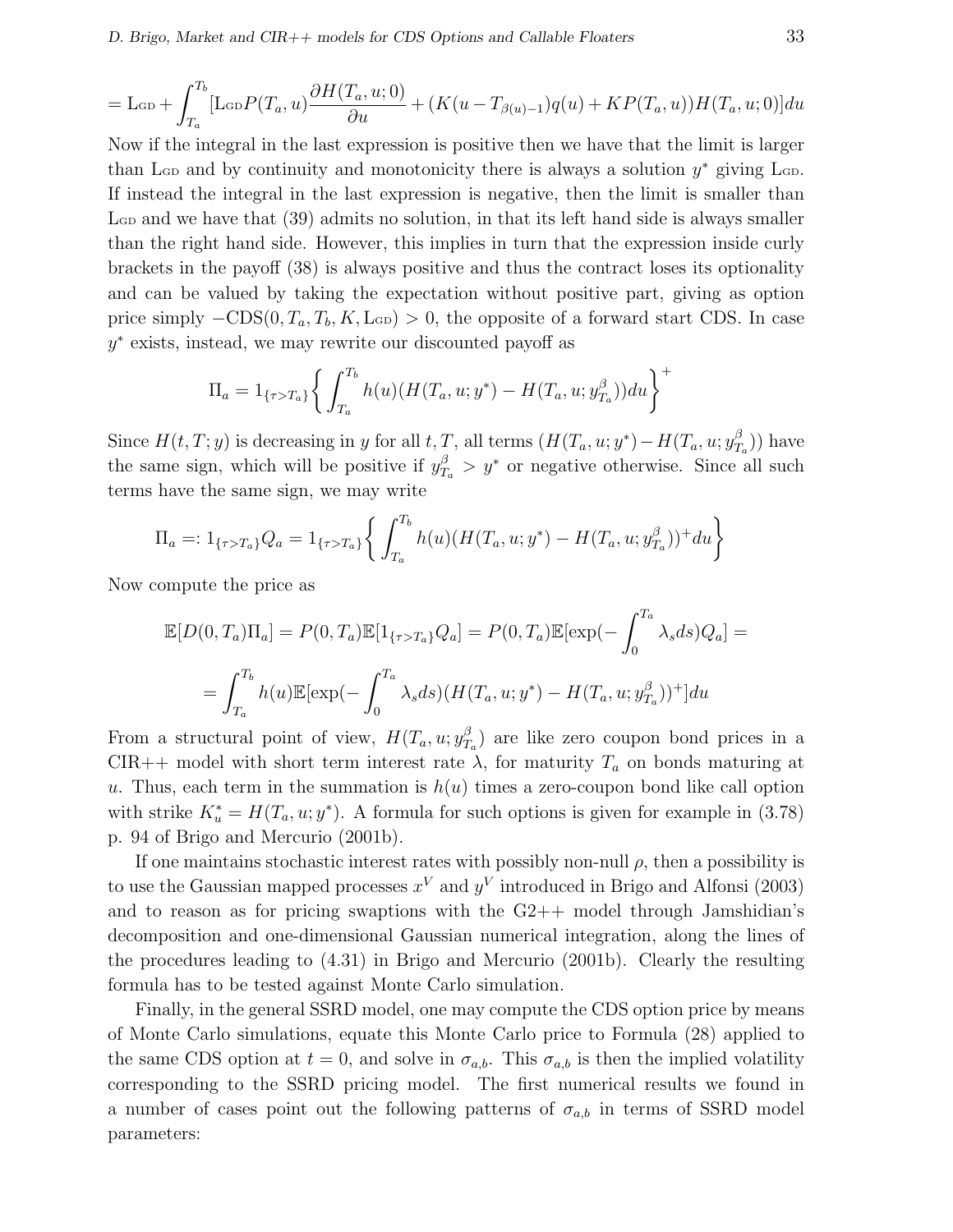| Param:        | $\kappa$ |  |  |
|---------------|----------|--|--|
| $\frac{1}{2}$ |          |  |  |

For more details see Brigo and Cousot (2004). The patterns are reasonable. When  $\kappa$  increases (all other things being equal) the time-homogeneous core of the stochastic intensity has a higher speed of mean reversion and then randomness reduces more quickly in time, so that the implied volatility reduces. When  $\mu$  increases, the asymptotic mean of the homogeneous part of the intensity increases, so that we have higher intensity and thus, since instantaneous volatility is proportional to the increased  $\sqrt{y}$ , more randomness. When  $\nu$  increases, clearly randomness of  $\lambda$  increases so that it is natural for the implied volatility to increase. We also find that increasing  $y_0$  (the initial point of the timehomogeneous part of the intensity) increases the implied volatility, while increasing the correlation  $\rho$  decreases the implied volatility.

# 10 Conclusions and Further Research

We considered several CDS payoff formulations. For some of them, we established equivalence with approximated defaultable floaters. We explained the CDS market quoting mechanisms and considered CDS pricing in an intensity framework. We derived a market model for CDS options, and thus for callable defaultable floaters, given the above equivalence. We hinted at possible CDS options smile models and at a comparison of the market models with classic stochastic intensity models, such as for example the CDScalibrated  $CIR++$  model in Brigo and Alfonsi (2003), a comparison that is under more detailed investigation in Brigo and Cousot (2004). We also gave a CDS option formula under CIR++ stochastic intensity based on Jamshidian's decomposition. Moreover, further investigation on the possibility to link different CDS forward rate models, based on a fundamental set of candidate liquid CDS rates, is to be investigated, starting from the observed parallels with the LIBOR vs SWAP market models in the default free interest rate derivatives setting.

# References

- [1] Bielecki T., Rutkowski M. (2001), Credit risk: Modeling, Valuation and Hedging. Springer Verlag
- [2] Brigo, D. (2005), Market Models for CDS Options and Callable Floaters, Risk, January issue.
- [3] Brigo, D., and Alfonsi, A. (2003), Credit Default Swaps Calibration and Option Pricing with the SSRD Stochastic Intensity and Interest-Rate Model, reduced version in: Proceedings of the 6-th Columbia=JAFEE International Conference, Tokyo, March 15-16, 2003, pages 563-585. Available at http://www.damianobrigo.it. Short version in Finance & Stochastics, Vol 9 (1), 2005.